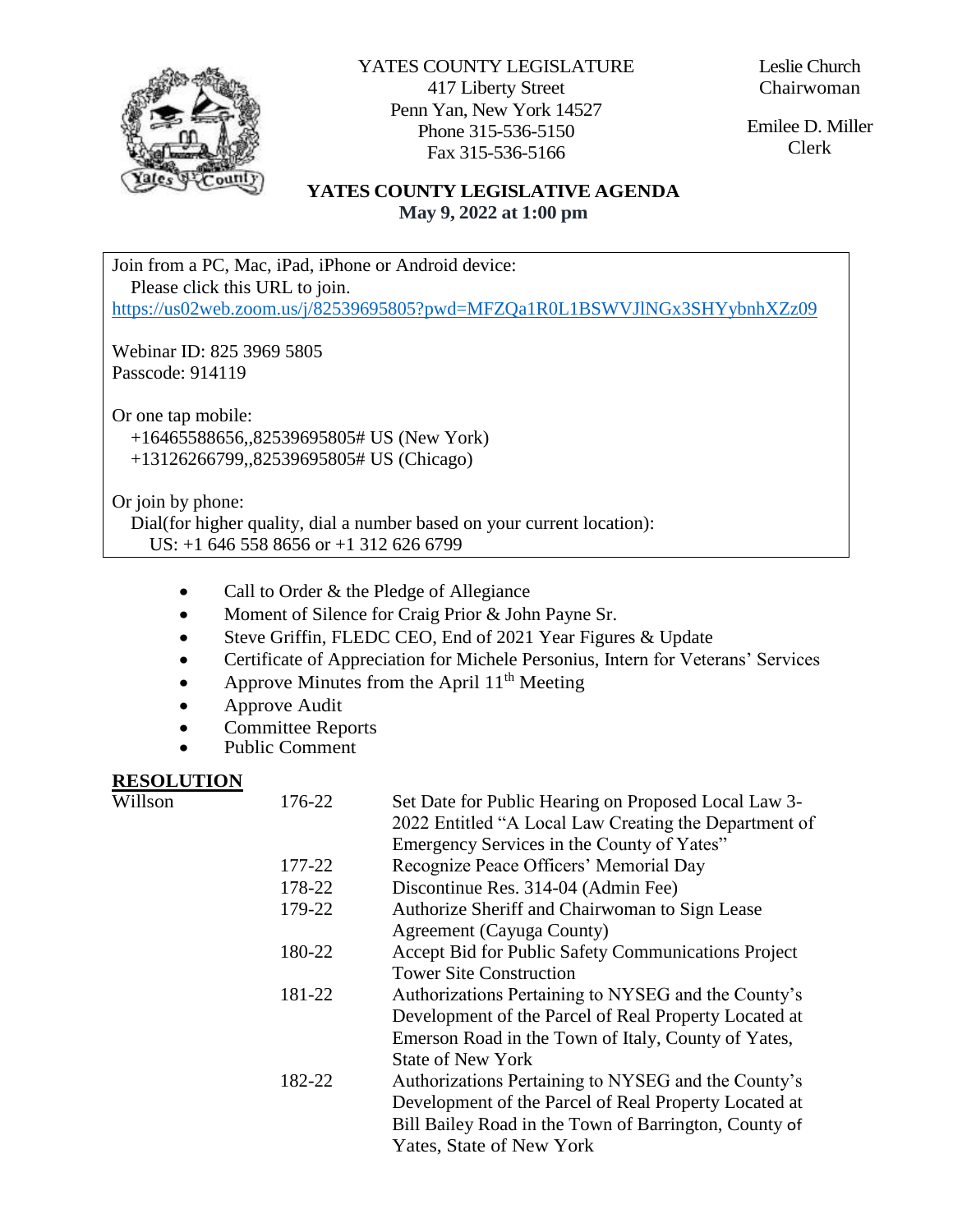| Bronson | 183-22 | Squash Bee Names Yates County Pollinator of the Year    |
|---------|--------|---------------------------------------------------------|
|         | 184-22 | Appoint Highway Superintendent                          |
|         | 185-22 | Authorize County Historian to Fill Records Management   |
|         |        | <b>Officer Position</b>                                 |
|         | 186-22 | Authorize Sheriff to Fill Correction Officer Sergeant   |
|         |        | Position                                                |
|         | 187-22 | Authorize Commissioner of Social Services to Create     |
|         |        | and Fill Full-Time Senior Employment and Training       |
|         |        | <b>Counselor Position</b>                               |
|         | 188-22 | Authorize Commissioner of Social Services to Create     |
|         |        | and Fill Part-Time Employment and Training Assistant    |
|         |        | Position                                                |
|         | 189-22 | Adopt 2022 Non-Union Non-Exempt Employee Wage           |
|         |        | Schedule                                                |
|         | 190-22 | Adopt 2022 Non-Union Exempt Employee Salary             |
|         |        | Schedule                                                |
|         | 191-22 | Authorize Chairwoman to Sign Memorandum of              |
|         |        | Understanding (CSEA)                                    |
|         | 192-22 | Authorize Chairwoman to Sign Memorandum of              |
|         |        | <b>Understanding (CSEA)</b>                             |
|         | 193-22 | Approving Memorandum of Understanding with CSEA         |
|         |        | Concerning Highway Department Commercial Driver         |
|         |        | License (CDL) Training Program                          |
|         | 194-22 | Authorize Chairwoman to Sign Memorandum of              |
|         |        | Understanding (CSEA)                                    |
|         | 195-22 | Standard Work Day and Reporting Resolution for          |
|         |        | <b>Elected and Appointed Officials</b>                  |
|         | 196-22 | <b>Authorize Insurance Renewal</b>                      |
|         | 197-22 | Ratify Letter of Support                                |
|         | 198-22 | Set Date for Public Hearing on Proposed Resolution      |
|         |        | Entitled "Adopt the Expansion of Videoconferencing for  |
|         |        | Public Meetings"                                        |
|         | 199-22 | Set Date for Public Hearing on Proposed Local Law 4-    |
|         |        | 2022 Entitled "A Local Law Amending County of Yates     |
|         |        | Local Law No. 3 of the Year 1971, as Amended by         |
|         |        | Local Law No. 2 of the Year 1982, as Further Amended    |
|         |        | by Local Law No. 2 of the Year $2012$ – For the Purpose |
|         |        | of Adopting a Plan of Reapportionment of Legislative    |
|         |        | Districts Based on the 2020 Census"                     |
| Chilson | 200-22 | Recognize National Poppy Day-May 27, 2022               |
|         | 201-22 | Authorization to Sign Annual Update and 4-Year Plan     |
|         |        | Review and Approval for the Yates County Area           |
|         |        | Agency on Aging                                         |
|         | 202-22 | Authorize Contracts with Children Awaiting Parents      |
|         | 203-22 | Renew Contract with Canandaigua Driving School          |
|         | 204-22 | Renew Residential Services Contracts from July 1,       |
|         |        | 2022-June 30, 2023                                      |
|         | 205-22 | Sign Agreement with Health Research Inc. (HRI)-Public   |
|         |        | <b>Health Corps Fellowship Program</b>                  |
|         | 206-22 | <b>Recognition of Yates County Volunteers</b>           |
|         |        |                                                         |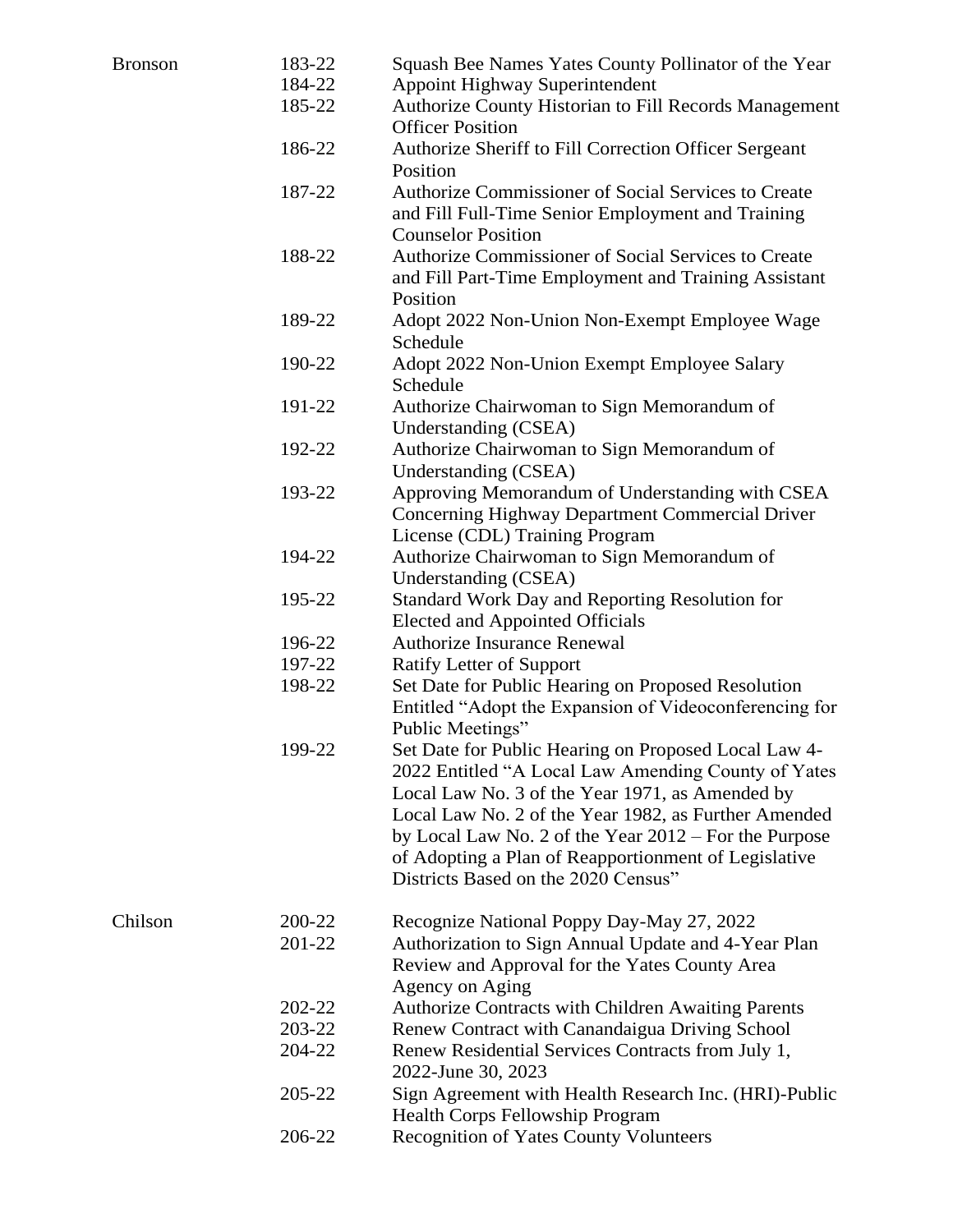| Banach  | 207-22 | <b>Award Bid for Vegetation Control</b>                   |
|---------|--------|-----------------------------------------------------------|
| Holgate | 208-22 | 2022 Budget Transfers                                     |
|         | 209-22 | Amend Resolution #168-2022 (Social Services)              |
|         | 210-22 | Appropriate Additional State Aid (Highway)                |
|         | 211-22 | Appropriate Additional State Aid (Social Services)        |
|         | 212-22 | Appropriate Additional State Aid (Social Services)        |
|         | 213-22 | Appropriate Additional State Aid (Sheriff)                |
|         | 214-22 | Appropriate Additional State Aid (Public Defender &       |
|         |        | Assigned Counsel)                                         |
|         | 215-22 | Appropriate Infrastructure Reserve Funds                  |
|         | 216-22 | <b>Adopt Investment Policy</b>                            |
|         | 217-22 | Resolution to Award the Bid of Site Preparation for       |
|         |        | <b>ReConnect 1 Fiber Materials Storage</b>                |
|         | 218-22 | Authorize Chairwoman to Sign Contract with Graybar        |
|         |        | Electric Company for Additional 96 Fiber Optic Cable      |
|         |        | for the ReConnect Project                                 |
|         | 219-22 | Authorize Chairman to Sign Contract with R.L. Powers      |
|         |        | for Hanger Heater Equipment and Installation              |
|         | 220-22 | Resolution of the Legislature of the County of Yates      |
|         |        | Electing a Cents per Gallon Rate of Sales and             |
|         |        | Compensating Use Taxes on Motor Fuel and Diesel           |
|         |        | Motor Fuel, in Lieu of the Percentage Rate of Such        |
|         |        | Taxes, Pursuant to the Authority of Article 29 of the Tax |
|         |        | Law of the State of New York                              |
|         |        |                                                           |

**Executive Session if needed**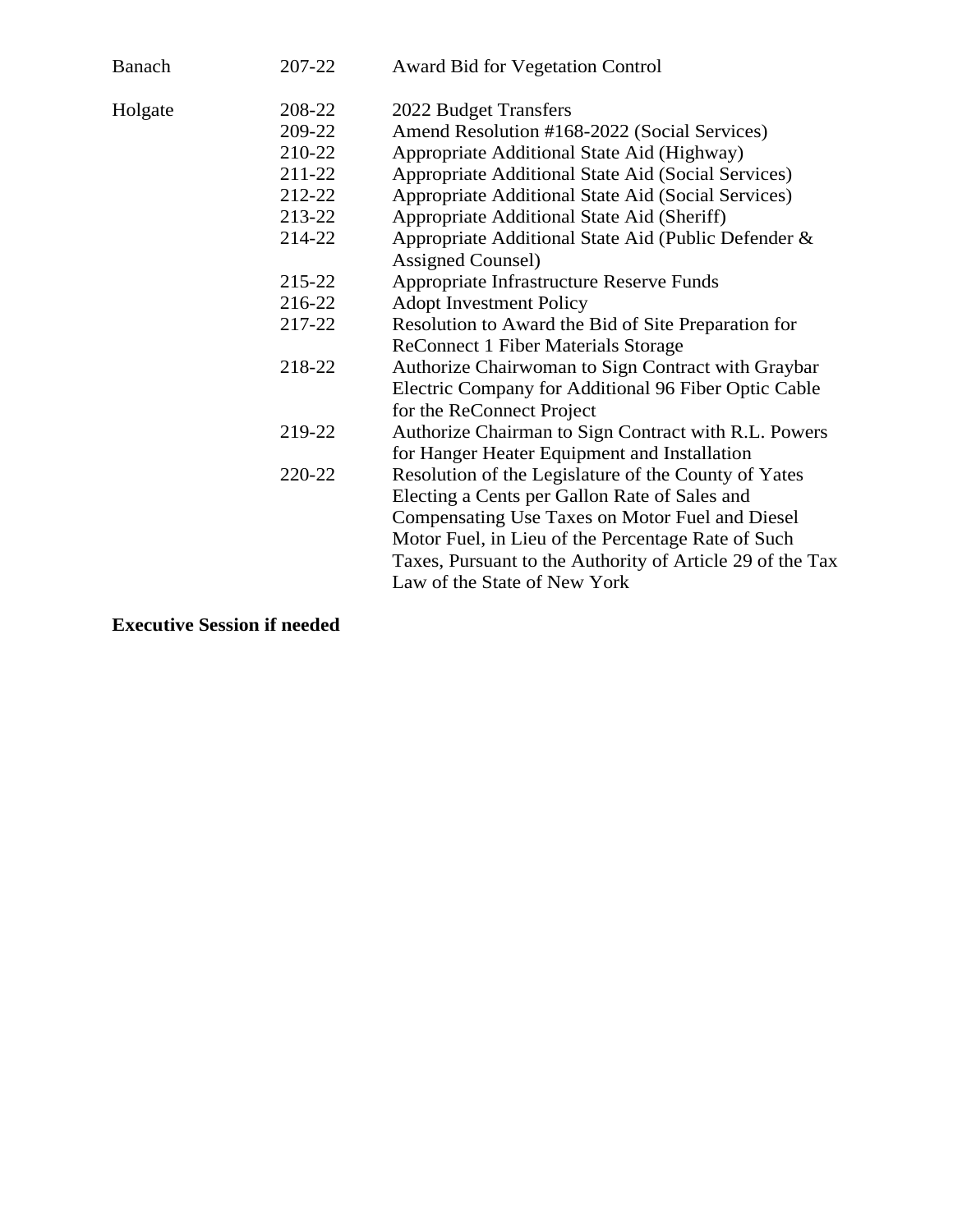#### **SET DATE FOR PUBLIC HEARING ON PROPOSED LOCAL LAW 3-2022 ENTITLED "A LOCAL LAW CREATING THE DEPARTMENT OF EMERGENCY SERVICES IN THE COUNTY OF YATES"**

BE IT RESOLVED, that the Clerk of the Yates County Legislature is directed to advertise a public hearing on proposed Local Law 3-2022 entitled "A Local Law Creating the Department of Emergency Services in the County of Yates", said proposed Local Law being set forth herein; and be it further

RESOLVED, that said public hearing shall be held June 13, 2022 at 1:10 p.m. in the Yates County Legislative Chambers, 417 Liberty Street, Penn Yan, NY.

#### **LOCAL LAW NO. 3 OF THE YEAR 2022**

#### **ENTITLED:**

#### **A LOCAL LAW CREATING THE DEPARTMENT OF EMERGENCY SERVICES IN THE COUNTY OF YATES**

Be it enacted by the County Legislature of the County of Yates, New York as follows:

#### **Section 1. Establishment of Department of Emergency Services and Position of Director Thereof.**

There is hereby created, as a separate department of Yates County government, the Yates County Department of Emergency Services, the head of which shall be the Director of Emergency Services who shall be appointed by the Yates County Legislature and hold such position at the pleasure of the Yates County Legislature. The Director shall receive an annual salary to be fixed by the Yates County Legislature.

#### **Section 2. Powers and Duties of the Director of Emergency Services.**

The Director of Emergency Services shall have the power and duty to:

- (a) Direct and coordinate the provision of emergency management services and fire control services within the County;
- (b) Appoint and remove a deputy director, other subordinates, and employees of the Department of Emergency Services, within the amounts appropriated therefore by the Yates County Legislature, and to prescribe and supervise their duties;
- (c) Insure the County's compliance with federal and state laws pertaining to natural disasters, emergency preparedness, hazard mitigation, hazardous materials response, and other related emergency response activities;
- (d) Administer training programs for the fire service and emergency medical personnel;
- (e) Promote emergency preparedness and other preventive activities to enhance public awareness of emergency management;
- (f) Coordinate inter- and intra-county mutual aid programs for both the fire and emergency medical services within the County;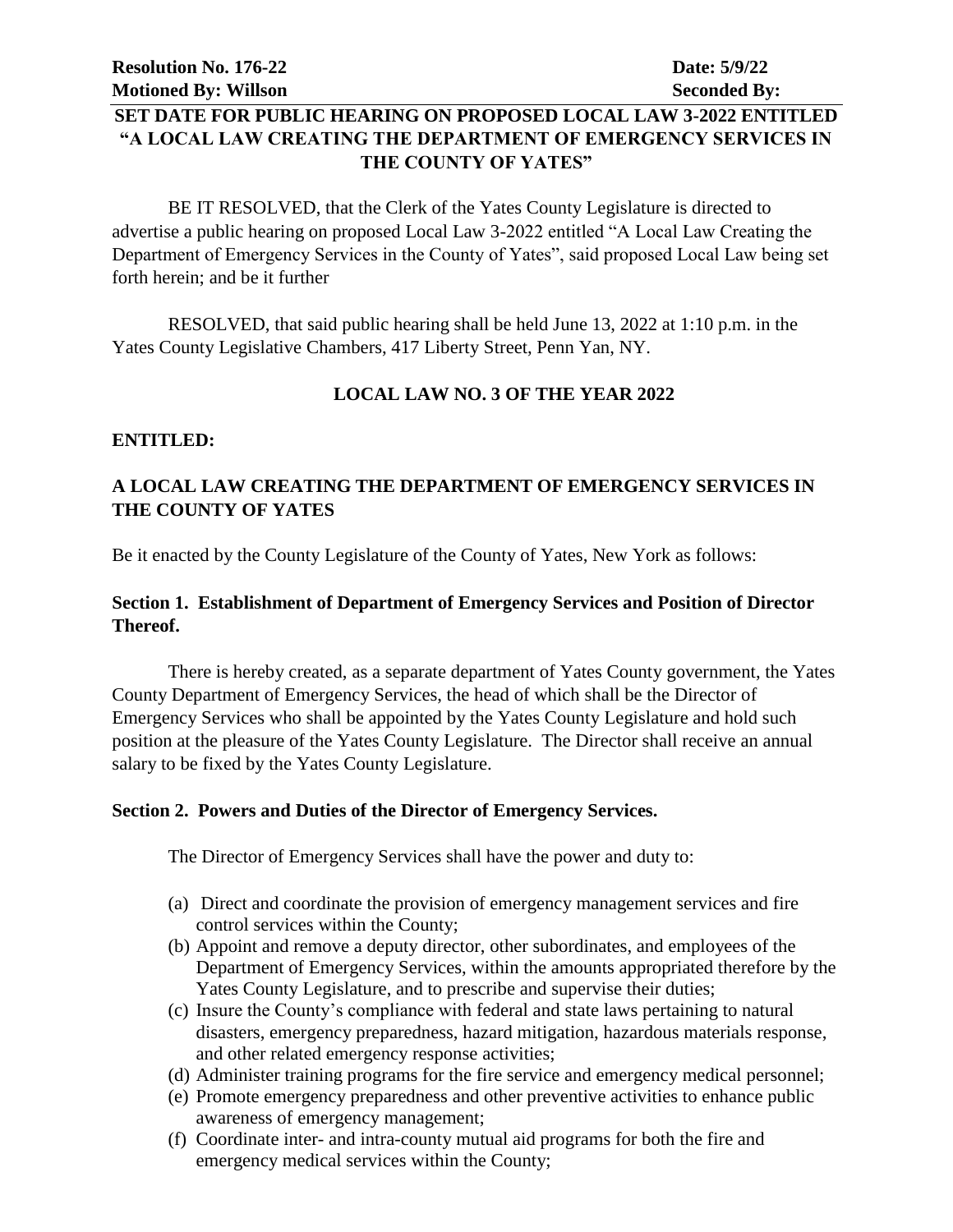- (g) Oversee the maintenance and operation of the County's Emergency Operations Center;
- (h) Oversee the management of NYS EMS Course Sponsorship and associated Certified Instructors;
- (i) Work cooperatively with local agencies on recruitment and retention;
- (j) Recommend and/or formulate administrative policies and procedures for the operation and accountability of the Department of Emergency Services; and
- (k) Perform such additional and related duties as may be prescribed from time to time by the Yates County Legislature and/or the Yates County Administrator.

#### **Section 3. Local Law Repealed.**

The following Local Law is hereby repealed and shall be superseded by this Local Law, with said repeal to take effect upon the effective date of this Local Law:

(a) Local Law No. 1 of the year 2011 entitled "A Local Law Creating the Department of Emergency Management in the County of Yates".

#### **Section 4. Effective Date.**

This local law shall take effect immediately upon its filing with the New York Secretary of State.

| <b>Resolution No. 177-22</b>                  | Date: 5/9/22        |  |
|-----------------------------------------------|---------------------|--|
| <b>Motioned By: Willson</b>                   | <b>Seconded By:</b> |  |
| <b>RECOGNIZE PEACE OFFICERS' MEMORIAL DAY</b> |                     |  |

WHEREAS, the Congress and President have designated May 15 as Peace Officers Memorial Day during National Police Week recognizing that law enforcement plays an essential role in safe guarding the rights and freedoms of citizens while members understand their duties, responsibilities, hazards, sacrifices, and duty to serve and safeguard life and property against violence and disorder, and that local law enforcement provides an essential public safety service; and

WHEREAS, in this year 2022 law enforcement and all related public safety services our men and women are serving in challenging times with increases in vulnerability to the risks of the profession;

NOW, THEREFORE, BE IT RESOLVED, that this Legislature extends their appreciation to the men and woman of local law enforcement, corrections and public safety related duties on this national week and observance of May 15 where public law 103-322 directs flags at government buildings be at half-staff in observance of this recognition; and be it further

RESOLVED, that copies of this resolution be provided Sheriff Spike, Buildings and Grounds Supt. Reed, and to Presidents of all local Council 82 unions #1869, #086, and #9010.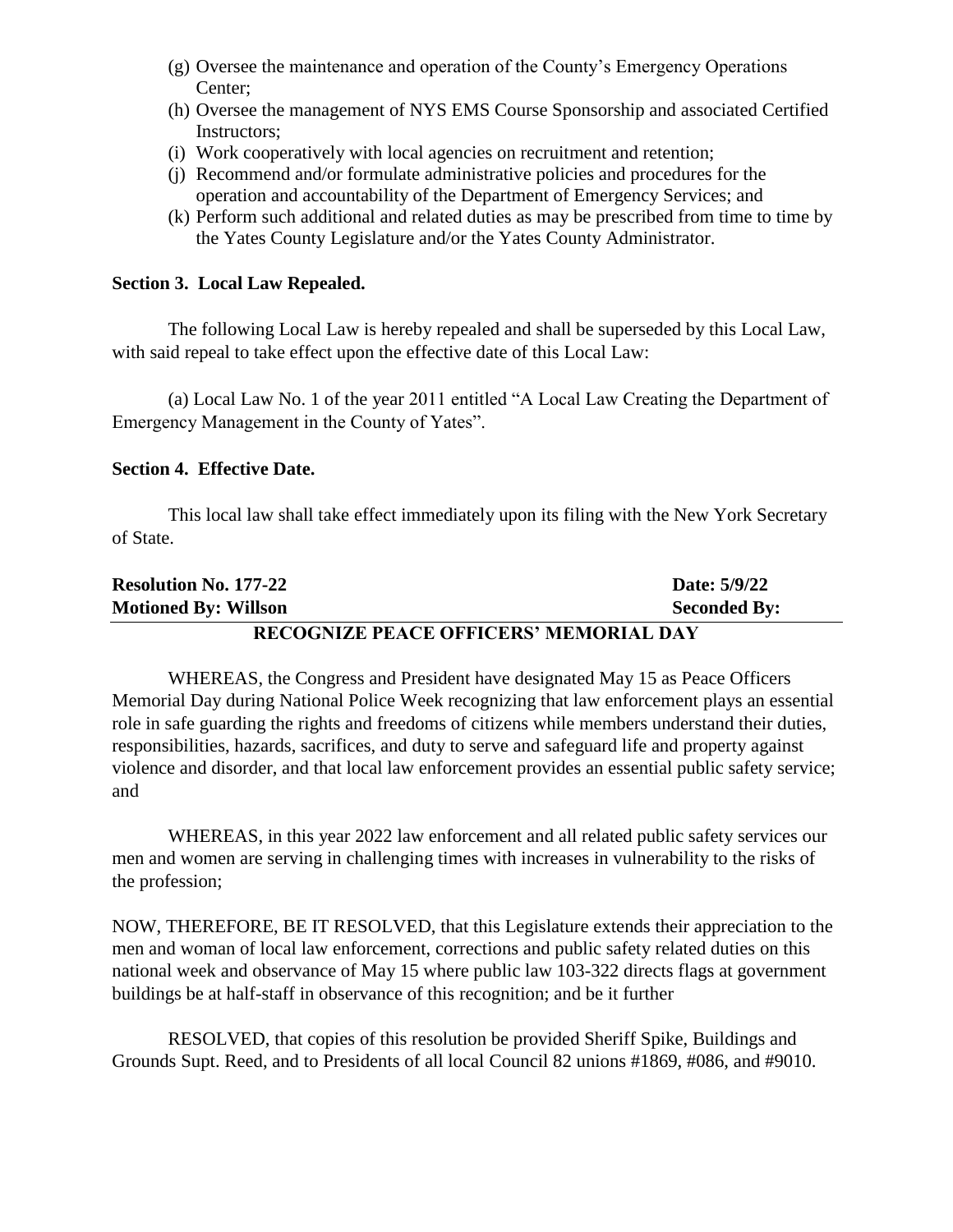#### **DISCONTINUE RES. 314-04 (ADMIN FEE)**

WHEREAS, RES. 314-04 established an administrative fee for Sheriff to charge participants attending the NYS snowmobile or boater operator training of \$5.00, and due to NYS Parks and Recreation administrative changes it is no longer practicable or feasible to process said fee;

NOW, THEREFORE, BE IT RESOLVED, that Resolution 314-04 if hereby discontinued as has served its purpose for last eighteen years; and be it further

RESOLVED, that a copy of this resolution will be provided the Sheriff, Treasurer, Budget Officer, and Director of Finance.

| <b>Resolution No. 179-22</b>                                    | Date: 5/9/22        |  |
|-----------------------------------------------------------------|---------------------|--|
| <b>Motioned By: Willson</b>                                     | <b>Seconded By:</b> |  |
| <b>AUTHORIZE SHERIFF AND CHAIRWOMAN TO SIGN LEASE AGREEMENT</b> |                     |  |
| (Cayuga County)                                                 |                     |  |

WHEREAS, Cayuga County owns property and a communications tower located at 2196 Seneca Street, Ovid, NY 14521; and

WHEREAS, Yates County desires to lease a portion of the said property for placement of a standby generator set, propane fuel tank and shelter for public safety communications equipment as well as space on the said communications tower for antennas and other appurtenances related to Yates County's Public Safety Communications Project; and

WHEREAS, Cayuga County is willing to enter into such a lease agreement with Yates County;

NOW, THEREFORE, BE IT RESOLVED, that the Sheriff and Chairwoman of the Legislature, upon the approval of the County Attorney, are authorized to sign such a lease agreement with Cayuga County on behalf of Yates County, as well as any other necessary documents, to enable site construction and installation of Public Safety Communications Project equipment and appurtenances; and be it further

RESOLVED, that there shall be no cost to Yates County for the said lease; and be it further

RESOLVED, that copies of this resolution be furnished to Cayuga County, the Yates County Sheriff, County Administrator/Budget Officer, Director of Emergency Services, Highway Superintendent, Information Technology Director, Director of Finance, Treasurer and C & S Engineers.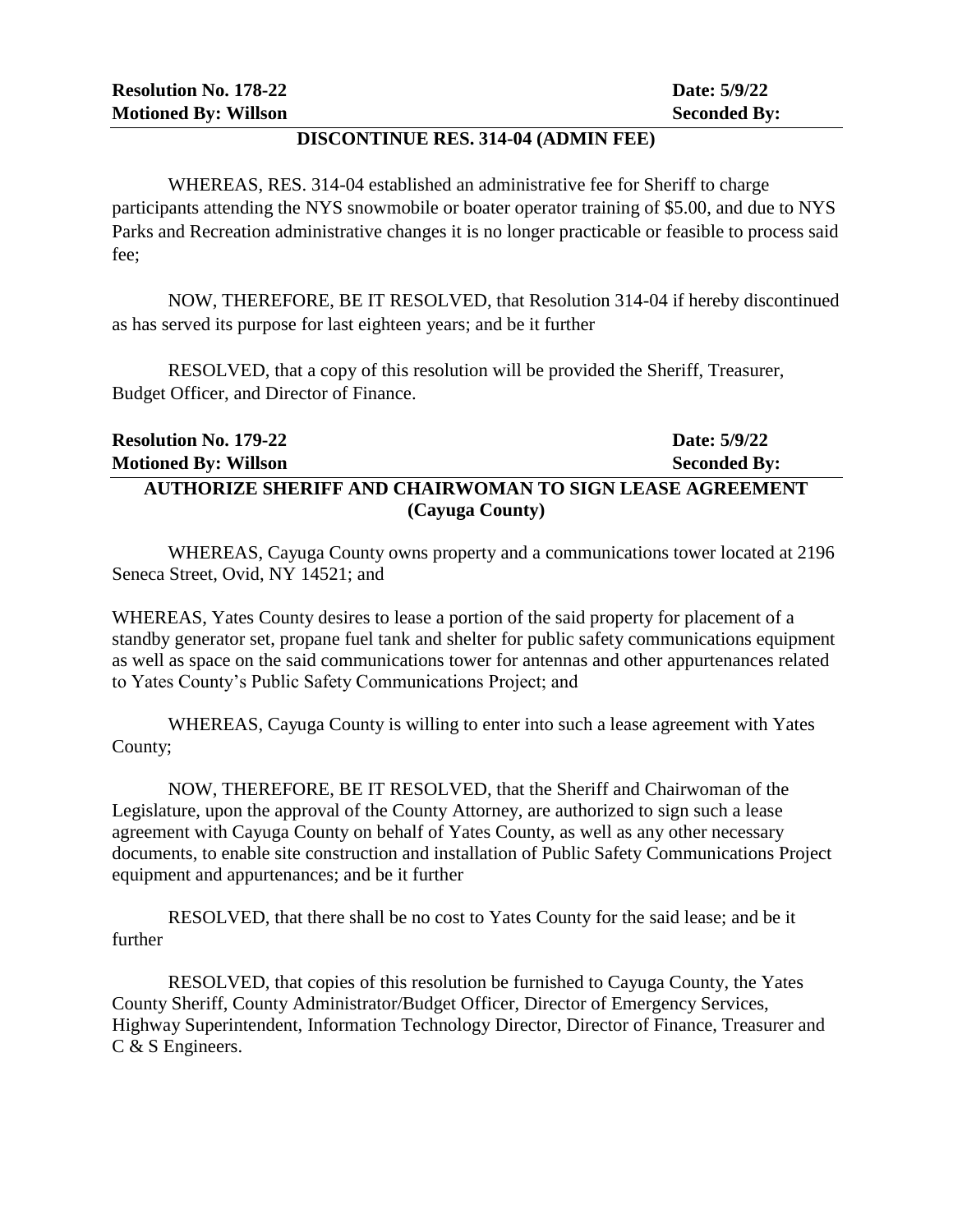#### **ACCEPT BID FOR PUBLIC SAFETY COMMUNCATIONS PROJECT TOWER SITE CONSTRUCTION**

WHEREAS, on May 2, 2022, bids for Bluff Point and Ovid tower site construction (Phase 1, Contract 6 – Yates County Public Safety Communications Project Site Construction) were received, opened, read aloud and documented, as follows:

| Company                         | Location              | Bid       |
|---------------------------------|-----------------------|-----------|
| Patriot Towers                  | Scottsville, NY 14546 | \$359,761 |
| <b>Mid-State Communications</b> | Oriskany, NY 13424    | \$293,000 |
| Kaplan-Schmidt Electric, Inc.   | Rochester, NY 14623   | \$247,630 |

And;

WHEREAS, the apparent low bidder for Tower Site Construction, Phase 1, Contract 6 is Kaplan-Schmidt Electric, Inc. of Rochester, NY; and

WHEREAS, the County's project consultant, C & S Engineers, has reviewed the bids and recommends accepting said bid from Kaplan-Schmidt;

NOW, THEREFORE, BE IT RESOLVED, that the above Kaplan-Schmidt Electric, Inc. bid is hereby accepted, contingent upon the execution of a written contract related thereto between the County and Kaplan-Schmidt Electric, Inc., and to this end, the Chairwoman of the Legislature, upon the approval of the County Attorney, is authorized to sign such a contract on behalf of the County, as well as any other necessary documents with Kaplan-Schmidt Electric, Inc., to enable site construction for the Public Safety Communications Project, including, but not limited to change orders; and be it further

RESOLVED, that total contract shall not exceed \$247,630; and be it further

RESOLVED, that copies of this resolution be furnished to the Yates County Sheriff, County Administrator/Budget Officer, Director of Emergency Services, Highway Superintendent, Information Technology Director, Director of Finance, Treasurer, C & S Engineers and all bidders.

| <b>Resolution No. 181-22</b>                                  | Date: 5/9/22        |
|---------------------------------------------------------------|---------------------|
| <b>Motioned By: Willson</b>                                   | <b>Seconded By:</b> |
| <b>AUTHORIZATIONS PERTAINING TO NYSEG AND THE COUNTY'S</b>    |                     |
| DEVELOPMENT OF THE PARCEL OF REAL PROPERTY LOCATED AT EMERSON |                     |
| ROAD IN THE TOWN OF ITALY, COUNTY OF YATES, STATE OF NEW YORK |                     |

WHEREAS, Yates County (hereinafter referred to as the "County") has recently acquired the following parcel of real property to accommodate the installation and operation of a County owned public safety communications tower: lands acquired from Paul Dale Cayward and Lourie J. Cayward, located at Emerson Road in the Town of Italy, County of Yates, State of New York, at Emerson Road, and being a portion of the parcel of real property having a current tax map parcel number of 80.03-1-10 (hereinafter referred to as the "Acquisition Parcel"); and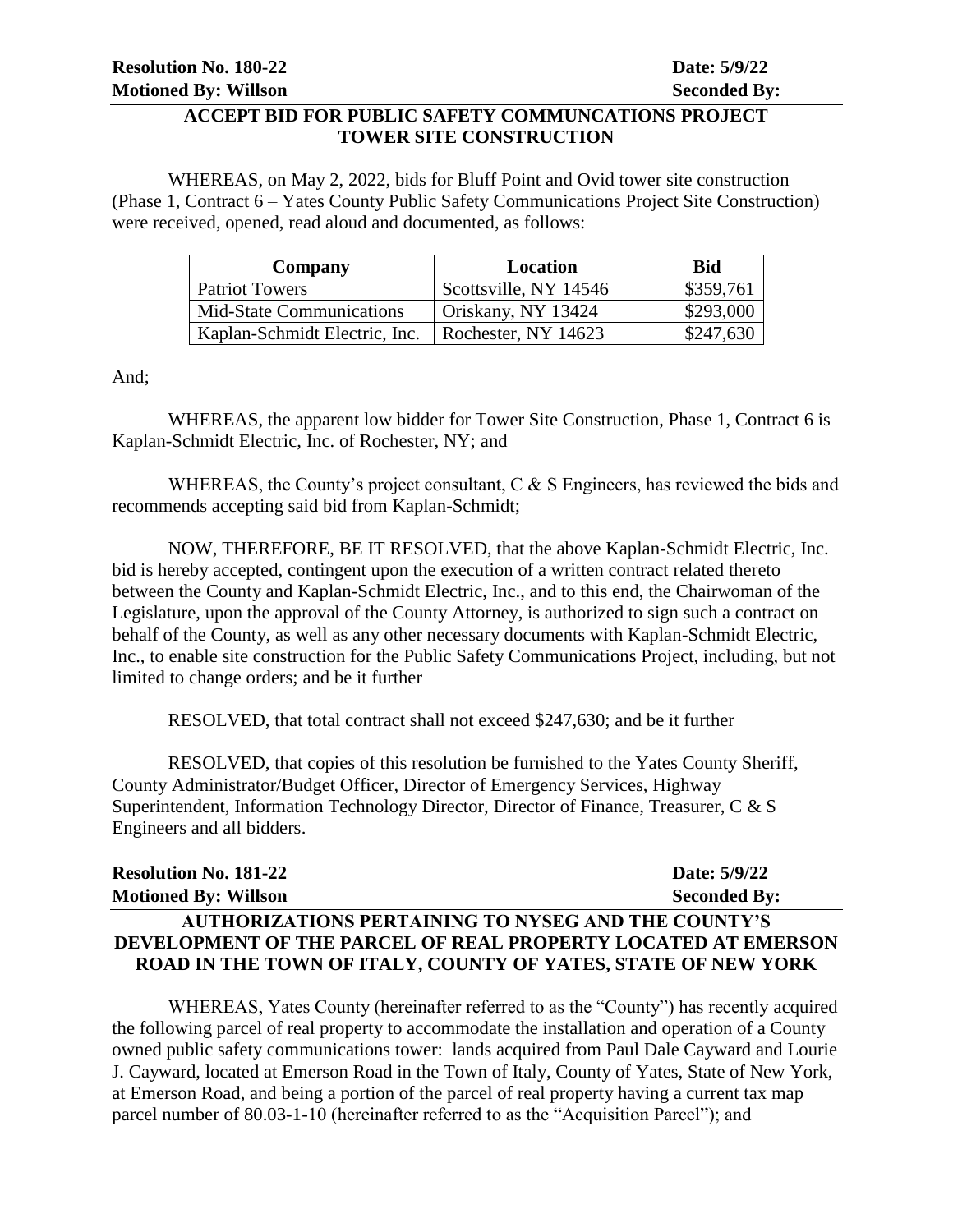WHEREAS, in order to effectuate the development of the Acquisition Parcel, adequate electrical power servicing the same is needed; and

WHEREAS, to such end the County wishes to have New York State Gas & Electric Corporation (hereinafter referred to as "NYSEG") install the necessary equipment and/or improvements necessary to effectuate the continuous transmission of adequate electric power to the Acquisition Parcel (hereinafter referred to as the "Installations") and to grant any easements to NYSEG needed in order to effectuate this purpose (hereinafter referred to as the "NYSEG Easements");

NOW, THEREFORE, BE IT RESOLVED, that 1) the County authorizes the Legislative Chair, upon approval of the County Attorney, on behalf of the County, to place the requisite order(s) with NYSEG, as needed, for the aforementioned Installations, and execute any related agreement(s) with NYSEG or other documentation thereto, whether such Installations are on the Acquisition Parcel and/or other contiguous lands owned by the County and 2) the County authorizes the Legislative Chair, upon approval of the County Attorney, on behalf of the County, to execute any and all NYSEG Easements, as needed, and all other documentation necessary to fully convey such easement(s) to NYSEG, whether such NYSEG Easements encumber the Acquisition Parcel and/or other contiguous lands owned by the County; and be it further

RESOLVED, that County funds are hereby authorized to be expended to NYSEG for the rendering of such Installations, such costs of Installations having been reviewed by the County Legislature; and be it further

RESOLVED, that County funds are hereby authorized to be expended for any county clerk recording costs pertaining to the NYSEG Easements; and be it further

RESOLVED, that a copy of this resolution be given to the County Administrator, Sheriff, New York State Electric & Gas Corporation, C & S Engineers and Kaplan-Schmidt Electric, Inc.

| <b>Resolution No. 182-22</b>                                            | Date: 5/9/22        |
|-------------------------------------------------------------------------|---------------------|
| <b>Motioned By: Willson</b>                                             | <b>Seconded By:</b> |
| <b>AUTHORIZATIONS PERTAINING TO NYSEG AND THE COUNTY'S</b>              |                     |
| DEVELOPMENT OF THE PARCEL OF REAL PROPERTY LOCATED AT BILL              |                     |
| <b>BAILEY ROAD IN THE TOWN OF BARRINGTON, COUNTY OF YATES, STATE OF</b> |                     |
| <b>NEW YORK</b>                                                         |                     |

WHEREAS, Yates County (hereinafter referred to as the "County") has acquired the following parcel of real property to accommodate the installation and operation of a County owned public safety communications tower: lands acquired from Lowell Z. Hoover and Norma B. Hoover, located at Bill Bailey Road in the Town of Barrington, County of Yates, State of New York, and being a portion of the parcel of real property having a current tax map parcel number of 118.02-1-11 (hereinafter referred to as the "Acquisition Parcel"); and

WHEREAS, in order to effectuate the development of the Acquisition Parcel, adequate electrical power servicing the same is needed; and

WHEREAS, to such end the County wishes to have New York State Gas & Electric Corporation (hereinafter referred to as "NYSEG") install the necessary equipment and/or improvements necessary to effectuate the continuous transmission of adequate electric power to the Acquisition Parcel (hereinafter referred to as the "Installations") and to grant any easements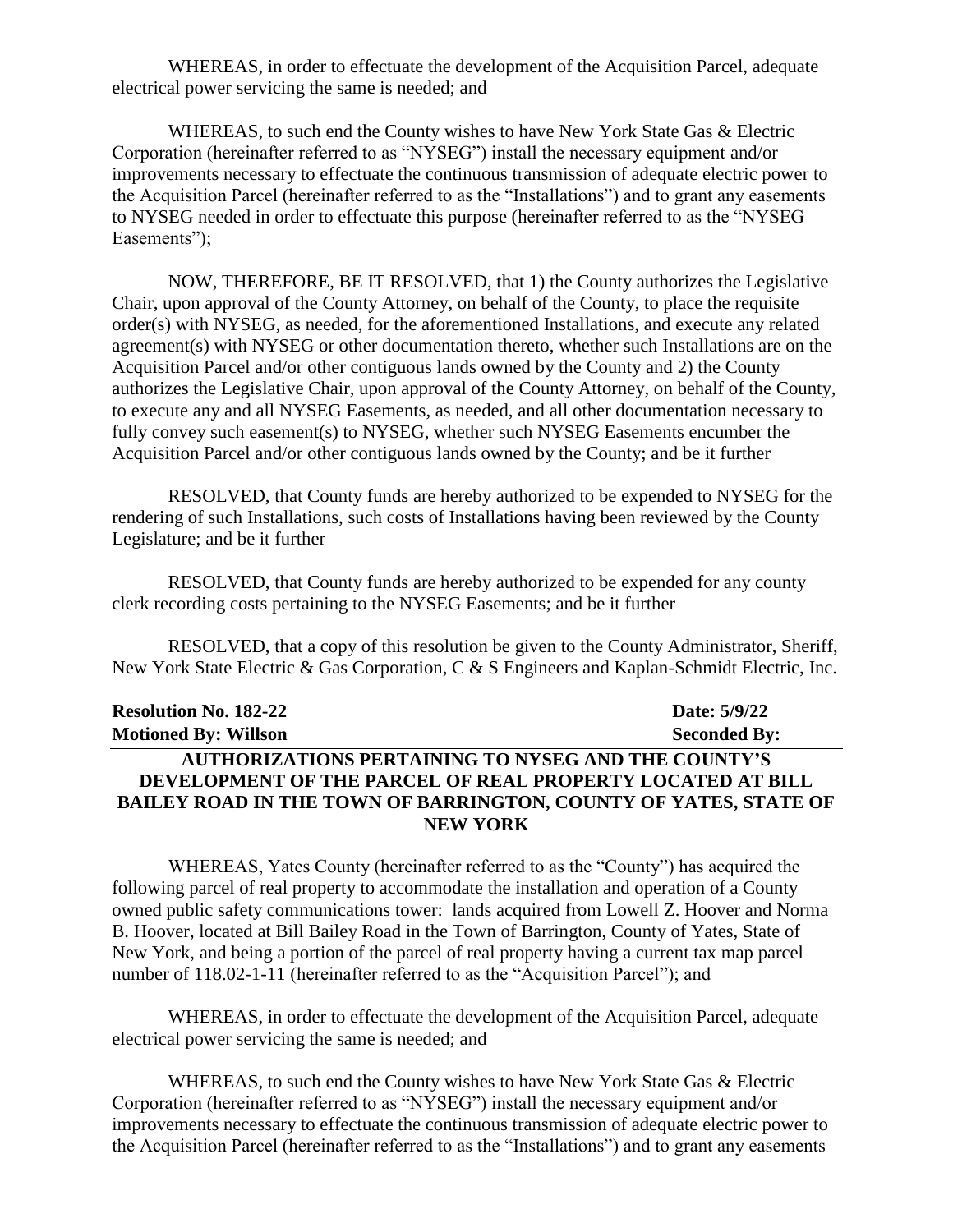to NYSEG needed in order to effectuate this purpose (hereinafter referred to as the "NYSEG Easements");

NOW, THEREFORE, BE IT RESOLVED, that 1) the County authorizes the Legislative Chair, upon approval of the County Attorney, on behalf of the County, to place the requisite order(s) with NYSEG, as needed, for the aforementioned Installations, and execute any related agreement(s) with NYSEG or other documentation thereto, such Installations being on the Acquisition Parcel and 2) the County authorizes the Legislative Chair, upon approval of the County Attorney, on behalf of the County, to execute any and all NYSEG Easements, as needed, and all other documentation necessary to fully convey such easement(s) to NYSEG, such NYSEG Easements encumbering the Acquisition Parcel; and be it further

RESOLVED, that County funds are hereby authorized to be expended to NYSEG for the rendering of such Installations, such costs of Installations having been reviewed by the County Legislature; and be it further

RESOLVED, that County funds are hereby authorized to be expended for any county clerk recording costs pertaining to the NYSEG Easements; and be it further

RESOLVED, that a copy of this resolution be given to the County Administrator, Sheriff, New York State Electric & Gas Corporation, C & S Engineers and Kaplan-Schmidt Electric, Inc.

| <b>Resolution No. 183-22</b>                                | Date: 5/9/22        |
|-------------------------------------------------------------|---------------------|
| <b>Motioned By: Bronson</b>                                 | <b>Seconded By:</b> |
| <b>SOUASH BEE NAMED YATES COUNTY POLLINATOR OF THE YEAR</b> |                     |

WHEREAS, the Legislature of Yates County recognizes that agriculture is the primary economic driver of Yates County, which, according to the most recent [2017] USDA Agricultural Census harvested 1,849 acres of vegetables, of which 71 acres were squash [up from 47 acres in 2012] and 42 acres were pumpkins; and

WHEREAS, Cornell Cooperative Extension of Yates County hosted its first five-week pollinator interactive event, Yates County Pollinator Tournament 2022, to educate the community and bring attention to the variety and importance of pollinators in the support and continuity of agriculture, which was viewed and voted 14,966 instances online; and

WHEREAS, the Week #1 Bracket Winner the Squash Bee received 58.5% of the vote, to defeat the Common Eastern Bumblebee which received 41.5% of the vote, which then advanced to the Final Round to compete against and defeat the Ruby-throated Hummingbird; and

WHEREAS, the Squash Bee is the most effective pollinator of squash including pumpkins, winter squash, zucchini, ornamental gourds and summer squash which are of high value to the local economy through fresh market and processing sales; and

WHEREAS, the squash bee was native of Central America but emigrated northward, following the expansion of human cultivation of squash plants, making the squash bee unique among solitary pollinators;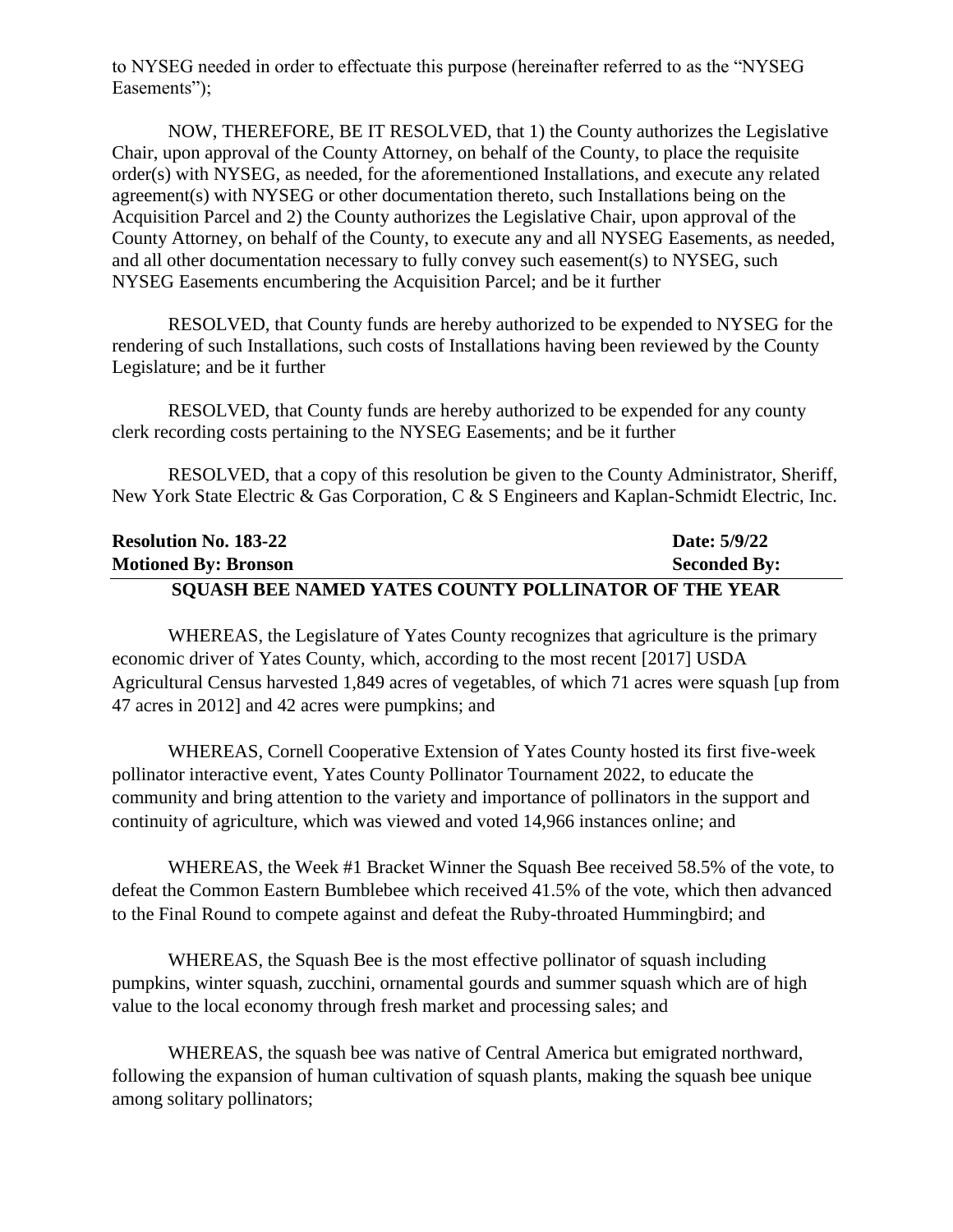NOW, THEREFORE, BE IT RESOLVED, the Yates County Legislature affirms that pollinators are vital to creating and maintaining the habitats and ecosystem that native animals rely upon for food and shelter; and be it further

RESOLVED, the Yates County Legislature affirms that pollinators are vital to the ecosystem that farmers, nursery owners, fruit and produce growers depend upon for their economic livelihoods; and be it further

RESOLVED, that the Yates County Legislature recognize the Squash Bee as the winner of the 2022 Yates County Pollinator Tournament and proclaim the Squash Bee as the Yates County Pollinator of the Year; and be it further

RESOLVED, that copies of this resolution be provided to the New York State Director of Cornell Cooperative Extension and the Communications Manager of Cornell Cooperative Extension, the Board of President of Cornell Cooperative Extension of Yates County and the Executive Director of Cornell Cooperative Extension of Yates County.

| I DDAINTE HLAHULL V ALDEDINTENDENTE |  |                     |
|-------------------------------------|--|---------------------|
| <b>Motioned By: Bronson</b>         |  | <b>Seconded By:</b> |
| <b>Resolution No. 184-22</b>        |  | Date: 5/9/22        |

#### **APPOINT HIGHWAY SUPERINTENDENT**

BE IT RESOLVED, that Douglas Rapalee is appointed as Highway Superintendent for the following effective term: May 1, 2022 through April 30, 2026; and be it further

RESOLVED, that copies of this resolution be given to the Highway Superintendent, Personnel Officer, County Administrator, and Director of Finance.

| <b>Resolution No. 185-22</b>                                         | Date: 5/9/22        |
|----------------------------------------------------------------------|---------------------|
| <b>Motioned By: Bronson</b>                                          | <b>Seconded By:</b> |
| <b>AUTHORIZE COUNTY HISTORIAN TO FILL RECORDS MANAGEMENT OFFICER</b> |                     |
| <b>POSITION</b>                                                      |                     |

WHEREAS, the Records Management Officer position became vacant effective March 1, 2022; and

WHEREAS, in Article 57-A, Section 57.19 of the Arts and Cultural Affairs Law it states, each local government shall have one (1) officer who is designated as Records Management Officer; and

WHEREAS, the County Historian through the position review process has identified the continued need for the part-time Records Management Officer position and is requesting the position be filled; and

WHEREAS, the estimated annual cost to fill the position, including fringe is, \$23,124;

NOW, THEREFORE, BE IT RESOLVED, that effective May 9, 2022 the County Historian is hereby authorized to fill a part-time Records Management Officer position; and be it further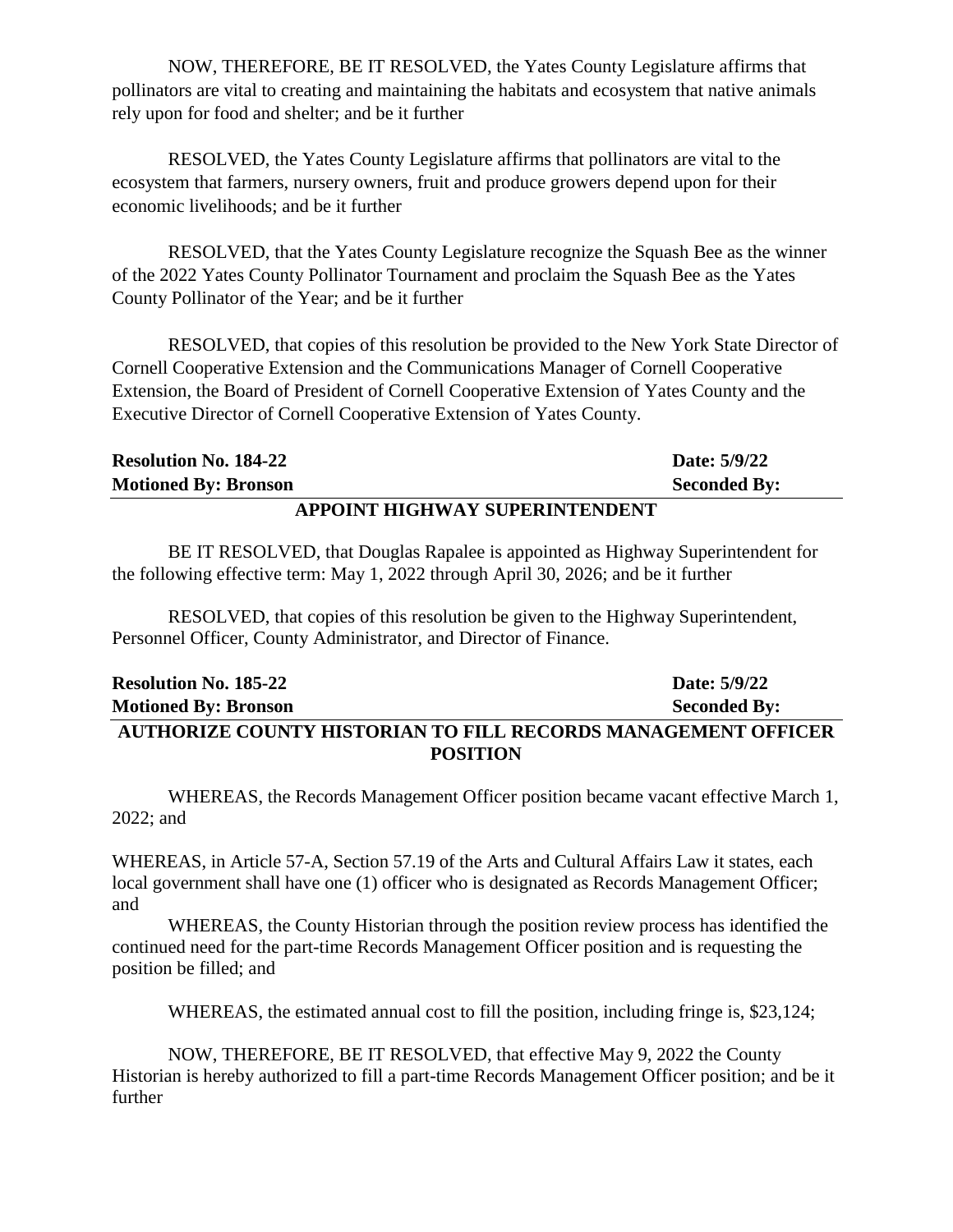RESOLVED, that in accordance with Article 57-A of the Arts and Cultural Affairs Law, Lisa M. Harper is hereby appointed as the Yates County Records Management Officer; and be it further

RESOLVED, that copies of this resolution be furnished to Mrs. Harper, the New York State Archives State Agency Services Cultural Education Center, the County Clerk, the Personnel Officer, the Director of Finance and the County Administrator.

| <b>Resolution No. 186-22</b>                                          | Date: 5/9/22        |
|-----------------------------------------------------------------------|---------------------|
| <b>Motioned By: Bronson</b>                                           | <b>Seconded By:</b> |
| <b>AUTHORIZE SHERIFF TO FILL CORRECTION OFFICER SERGEANT POSITION</b> |                     |

WHEREAS, a Correction Officer Sergeant position will become vacant effective May 23, 2022 as the result of a resignation; and

WHEREAS, the Sheriff through the position review process has identified the continued need for the Correction Officer Sergeant position and is requesting that the position be filled; and

WHEREAS, the estimated annual cost to fill the position, including fringe, is \$72,822 to \$96,751, depending on health insurance;

NOW, THEREFORE, BE IT RESOLVED, that effective May 24, 2022 the Sheriff is hereby authorized to fill a full-time Correction Officer Sergeant position; and be it further

RESOLVED, that the Sheriff is also authorized to fill any subsequent vacancy that will occur as the result of a promotion of an employee into the vacant Correction Officer Sergeant position; and be it further

RESOLVED, that copies of this Resolution be given to the Sheriff, Personnel Officer, County Administrator and Director of Finance.

| <b>Resolution No. 187-22</b>                                        | Date: 5/9/22        |
|---------------------------------------------------------------------|---------------------|
| <b>Motioned By: Bronson</b>                                         | <b>Seconded By:</b> |
| <b>AUTHORIZE COMMISSIONER OF SOCIAL SERVICES TO CREATE AND FILL</b> |                     |
| <b>FULL-TIME SENIOR EMPLOYMENT AND TRAINING COUNSELOR POSITION</b>  |                     |

WHEREAS, the Part-Time Youth Bureau Director position became vacant effective April 29, 2022 as the result of a resignation; and

WHEREAS, to eliminate redundancy and cause an increase in efficiency, the Commissioner of Social Services has requested to create and fill a Full-Time Senior Employment and Training Counselor position which will absorb the designation and job responsibilities of the Youth Bureau Director position; and

WHEREAS, the estimated cost to fill the position, including fringe is, \$66,101; with approximately 80% reimbursement the total estimated cost to the County is \$13,220;

NOW, THEREFORE, BE IT RESOLVED, that effective May 9, 2022 the Commissioner of Social Services is hereby authorized to create and fill a Full-Time Senior Employment and Training Counselor position; and be it further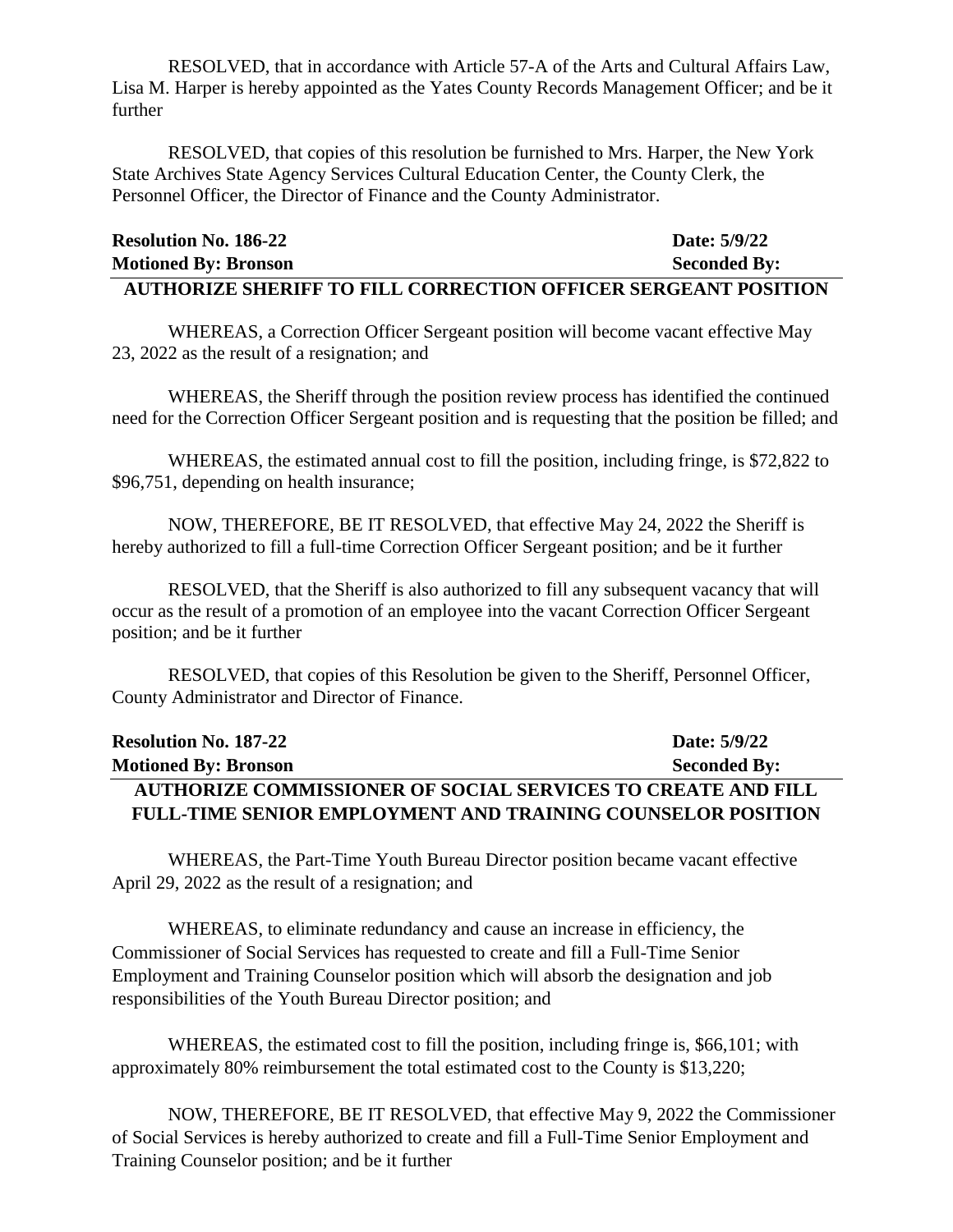RESOLVED, that copies of this resolution shall be provided to the Commissioner of Social Services, Personnel Officer, County Administrator, and Director of Finance.

# **Resolution No. 188-22 Date: 5/9/22 Motioned By: Bronson Seconded By: AUTHORIZE COMMISSIONER OF SOCIAL SERVICES TO CREATE AND FILL**

# **PART-TIME EMPLOYMENT AND TRAINING ASSISTANT POSITION**

WHEREAS, through the position review process the Commissioner of Social Services has requested to create and fill a Part-Time Employment and Training Assistant position; and

WHEREAS, the estimated cost to fill the position, including fringe is, \$20,186; with approximately 80% reimbursement the total estimated cost to the County is \$4,037;

NOW, THEREFORE, BE IT RESOLVED, that effective May 9, 2022 the Commissioner of Social Services is hereby authorized to create and fill a Part-Time Employment Training Assistant position; and be it further

RESOLVED, that copies of this resolution shall be provided the Commissioner of Social Services, Personnel Officer, County Administrator, and Director of Finance.

| <b>Resolution No. 189-22</b>                                  | Date: 5/9/22        |
|---------------------------------------------------------------|---------------------|
| <b>Motioned By: Bronson</b>                                   | <b>Seconded By:</b> |
| <b>ADOPT 2022 NON-UNION NON-EXEMPT EMPLOYEE WAGE SCHEDULE</b> |                     |

WHEREAS, the Yates County Legislature appreciates the employees covered under this resolution and have chosen to increase certain hourly rates; and

WHEREAS, the rate of pay for Laborer (*Seasonal – Highway Department*) was previously set by factoring 80% of the full-time Laborer hourly rate as negotiated in the CSEA Collective Bargaining Agreement; due to recruitment difficulty, the County Legislature has discontinued the past practice and will now set the hourly rate independently of the CSEA Collective Bargaining Agreement and therefore increased the hourly rate for Laborer *(Seasonal – Highway Department)* to \$14.50; and

WHEREAS, due to the Commissioner of Social Services reconfiguring positions with the Social Services Department there is no longer a need for a Youth Bureau Director, and therefore "Youth Bureau Director….\$24.52" has been removed; and the position of Employment and Training Assistant…\$20.16" has been added; and

WHEREAS, as the result of the County being awarded additional Hurrell-Harring grant funding for secretarial personnel in the Public Defender's Office, "Secretary to Public Defender – Hurrell-Harring Grant Add-On…\$5.47" has been added to the wage schedule;

NOW, THEREFORE, BE IT RESOLVED, the Yates County Legislature hereby amends the Non-Union Non-Exempt Employee Wage Schedule to be made effective January 1, 2022; and be it further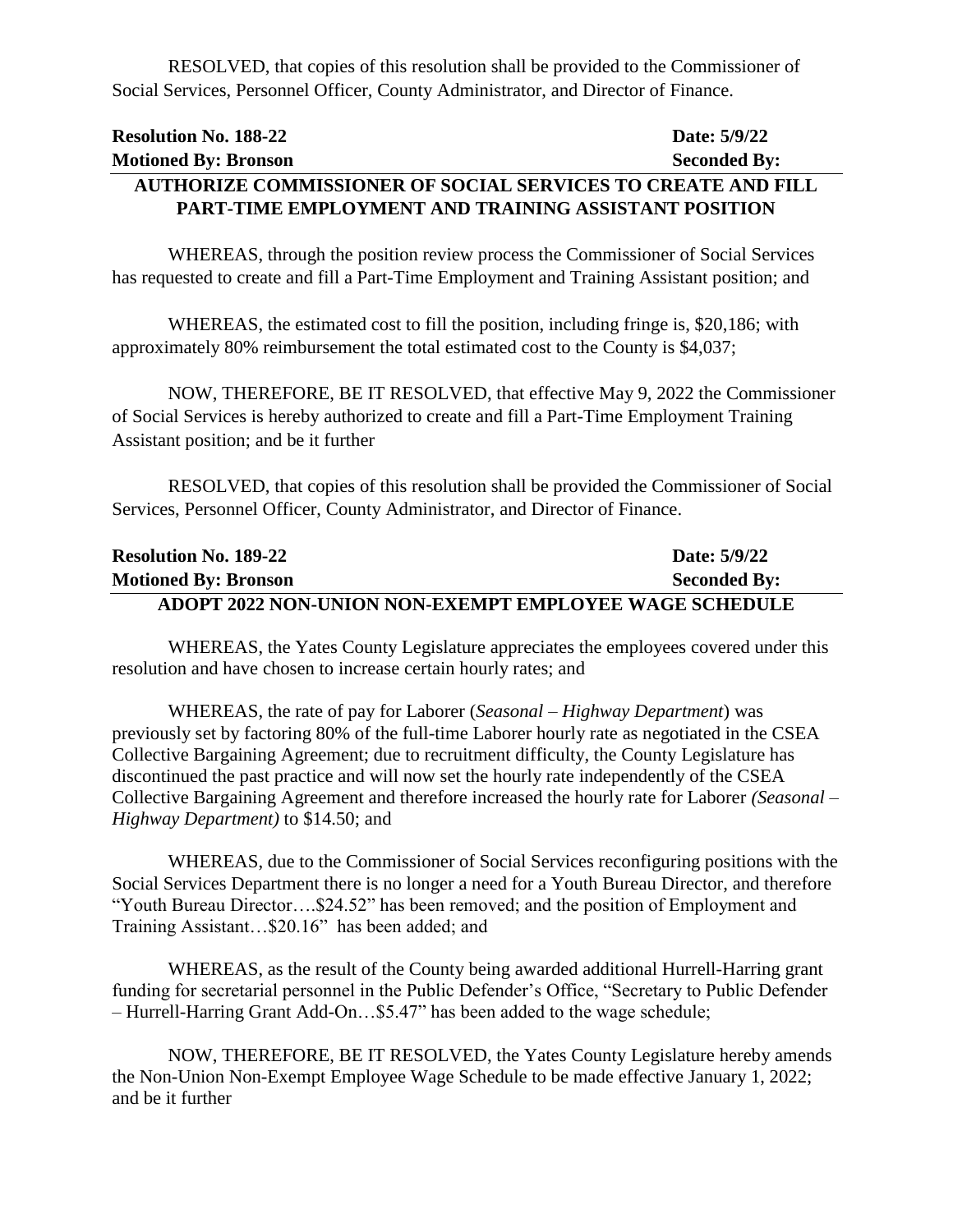RESOLVED, that copies of this resolution be given to all Department Heads, all employees whose hourly rate will be affected by the adoption of this resolution, the Personnel Officer, County Administrator and Director of Finance.

|                                                                                        | <b>START RATE (YEAR 1)</b> | <b>AFTER 12 MONTHS</b>    | <b>AFTER 3 YEARS</b>      |
|----------------------------------------------------------------------------------------|----------------------------|---------------------------|---------------------------|
| Account Clerk Typist (Sheriff's Office/Public<br>Health)                               | \$15.64                    | \$15.90                   | \$16.45                   |
| Animal Control Officer (Part Time)                                                     | \$17.51                    |                           |                           |
| Bachelors Prepared Nurse (ASN, AND. AASN)                                              | \$25.05                    |                           |                           |
| Chief Equipment Custodian                                                              | \$19.23                    |                           |                           |
| Deputy Election Commissioner                                                           | \$25.02                    |                           |                           |
| Elections Machine Technician I                                                         | \$23.37                    |                           |                           |
| Electronic Machine Technician II                                                       | \$26.01                    |                           |                           |
| <b>Election Operations Assistant</b>                                                   | \$17.50                    |                           |                           |
| <b>Election Auditor</b>                                                                | \$16.00                    |                           |                           |
| <b>Equipment Custodian</b>                                                             | \$18.01                    |                           |                           |
| <b>Election Coordinator</b>                                                            | \$17.50                    |                           |                           |
| <b>Election Inspector</b>                                                              | \$15.00                    |                           |                           |
| Election Inspector (Traveling)                                                         | \$16.00                    |                           |                           |
| <b>Election Inspector Chairperson</b>                                                  | \$17.50                    |                           |                           |
| Election Inspector Chairperson (Traveling)                                             | \$18.50                    |                           |                           |
| Voting Machine Inspector                                                               | \$16.00                    |                           |                           |
| Voting Machine Inspector (Traveling)                                                   | \$17.00                    |                           |                           |
| Clerk (Sheriff)                                                                        | \$15.70                    |                           |                           |
| Clerk (Historian/Records Management Office)                                            | \$19.61                    |                           |                           |
|                                                                                        | <b>START RATE (YEAR 1)</b> | <b>AFTER 12 MONTHS</b>    |                           |
| <b>Correction Officer</b>                                                              | \$19.43                    | \$20.55                   |                           |
| Correction Officer/ Court Security                                                     | \$19.43                    | \$20.55                   |                           |
| Coroner                                                                                | \$100/Case                 |                           |                           |
| County Code Enforcement Officer                                                        | \$22.20                    |                           |                           |
| County Historian (Part-Time)                                                           | \$26.69                    |                           |                           |
| Deputy Sheriff (Experience 80% CO82 LE<br>contract for appropriate step)               | <b>TBD</b>                 |                           |                           |
| Deputy Sheriff (90% as above, if duty requires<br>special instructor or certification) | TBD                        |                           |                           |
|                                                                                        | <b>START RATE (YEAR 1)</b> | <b>AFTER 12 MONTHS</b>    |                           |
| <b>Emergency Services Dispatcher</b>                                                   | \$16.04                    | \$16.52                   |                           |
| <b>Employment and Training Assistant</b>                                               | \$20.16                    |                           |                           |
| <b>Examination Monitor</b>                                                             | \$16.09                    |                           |                           |
|                                                                                        | <b>YEAR1</b>               | <b>YEAR 2</b>             | <b>YEAR 3</b>             |
|                                                                                        | START RATE PREMIUM         | <b>START RATE PREMIUM</b> | <b>START RATE PREMIUM</b> |
| Jail Cook                                                                              | \$16.11<br>\$14.00         | \$16.64<br>\$14.52        | \$17.17<br>\$15.05        |
| Jail Nurse Practitioner                                                                | \$36.86                    |                           |                           |
| Jail Physician                                                                         | \$36.86                    |                           |                           |
| Laborer (Seasonal- Highway Department)                                                 | \$14.50                    |                           |                           |
| Law Enforcement Liaison                                                                | \$23.83                    |                           |                           |
|                                                                                        | <b>START RATE (YEAR 1)</b> | <b>YEAR 2</b>             | Year 2                    |
| Marine Patrol Officer (Seasonal)                                                       | \$19.43                    | \$20.55                   |                           |
| Motor Equipment Operator (YC Stop- SMART)                                              | \$14.96                    |                           |                           |
| Motor Vehicle Supervisor                                                               | \$27.36                    |                           |                           |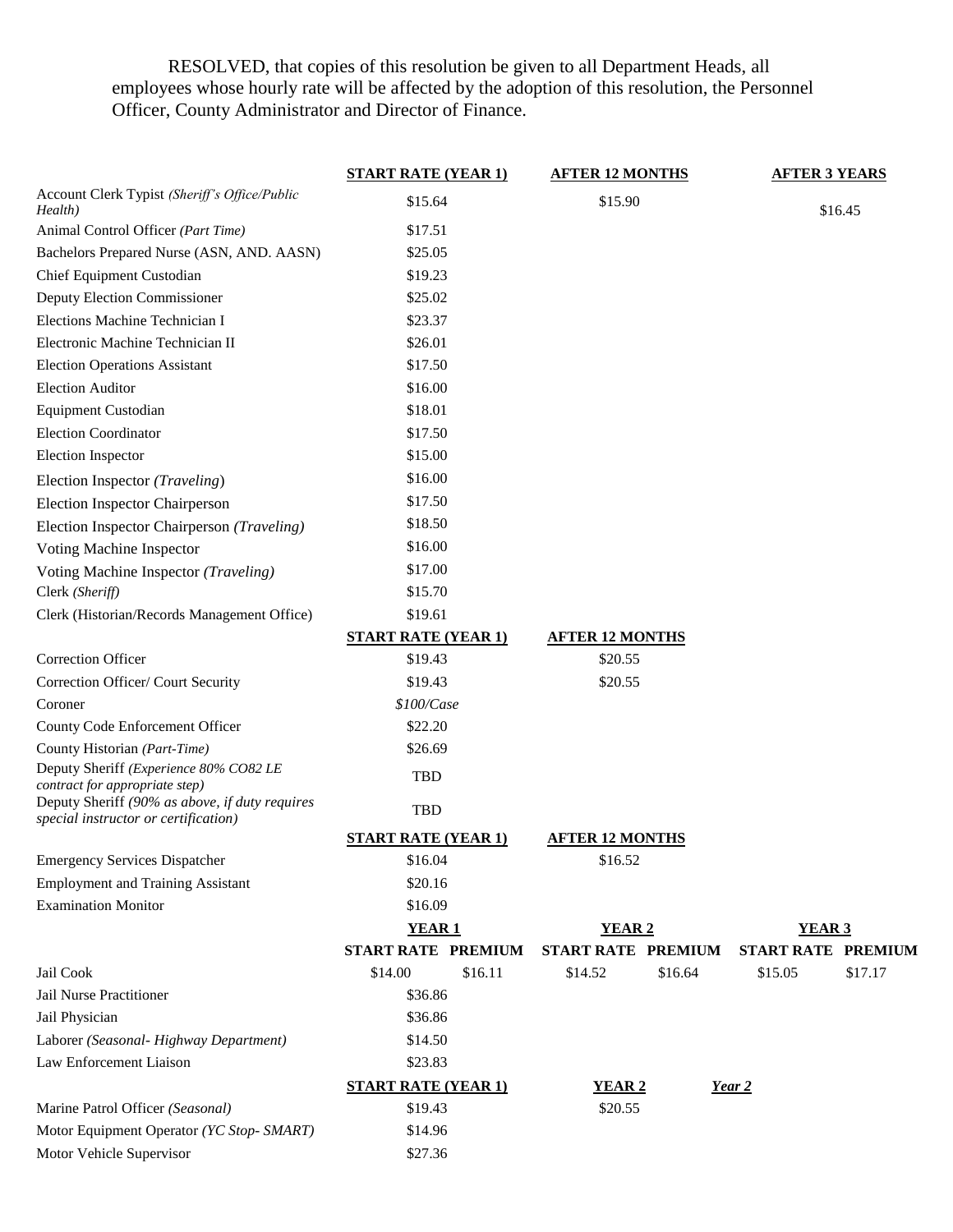| <b>Personnel Assistant</b>                                     | \$23.57 |
|----------------------------------------------------------------|---------|
| Public Health Program Coordinator ( <i>Part Time</i> )         | \$28.14 |
| Records Management Officer                                     | \$20.20 |
| <b>Registered Nurse</b>                                        | \$34.57 |
| Secretary to County Attorney                                   | \$35.09 |
| Secretary to District Attorney                                 | \$21.46 |
| Secretary to Public Defender                                   | \$21.89 |
| Secretary to Public Defender - Hurrell-Harring<br>Grant Add-On | \$5.47  |
| Secretary to Sheriff                                           | \$22.08 |
| Senior Account Clerk Typist ( <i>Public Health</i> )           | \$19.10 |
| Senior Account Clerk Typist ( <i>Planning</i> )                | \$35.00 |
| <b>Vessel Operator</b>                                         | \$17.04 |

### **Resolution No. 190-22 Date: 5/9/22 Motioned By: Bronson Seconded By: ADOPT 2022 NON-UNION EXEMPT EMPLOYEE SALARY SCHEDULE**

WHEREAS, the Yates County Legislature recognizes the dedication and value of the non-union exempt employees and has chosen to adjust salaries;

NOW, THEREFORE, BE IT RESOLVED, the Yates County Legislature hereby adopts the following Non-Union Exempt Employee Salary Schedule effective January 1, 2022; and be it further

RESOLVED, that copies of this resolution be given to all Department Heads, Personnel Officer, County Administrator and Director of Finance.

| <b>Elected Officials</b>                                                    | <b>Annual</b> |
|-----------------------------------------------------------------------------|---------------|
| <b>County Clerk</b>                                                         | \$73,120      |
| <b>County Treasurer</b>                                                     | \$30,000      |
| <b>District Attorney</b>                                                    | 200,400       |
| Legislators $(14$ at \$9,112 each)                                          | \$127,568     |
| Legislature Chairman                                                        | \$9,112       |
| Sheriff                                                                     | \$105,884     |
|                                                                             |               |
| <b>Exempt Employees</b>                                                     | Annual        |
| <b>Assistant District Attorney (First)</b>                                  | \$100,000     |
| <b>Assistant District Attorney</b>                                          | \$70,000      |
| <b>Assistant District Attorney</b>                                          | \$65,000      |
| <b>Assistant Public Defender (First)</b>                                    | \$36,614      |
| Assistant Public Defender (First) – Hurrell-Harring Grant Add-On            | \$55,000      |
| <b>Assistant Public Defender</b>                                            | \$45,533      |
| <b>Assistant Public Defender – Distribution #9 Grant Add-On</b>             | \$16,553      |
| Assistant Public Defender – Hurrell-Harring Grant Add-On                    | \$7,000       |
| <b>Assistant Public Defender</b>                                            | \$20,000      |
| <b>Assistant Public Defender - Upstate Quality Improvement and Caseload</b> | \$65,000      |
| <b>Reduction Grant Add-On</b>                                               |               |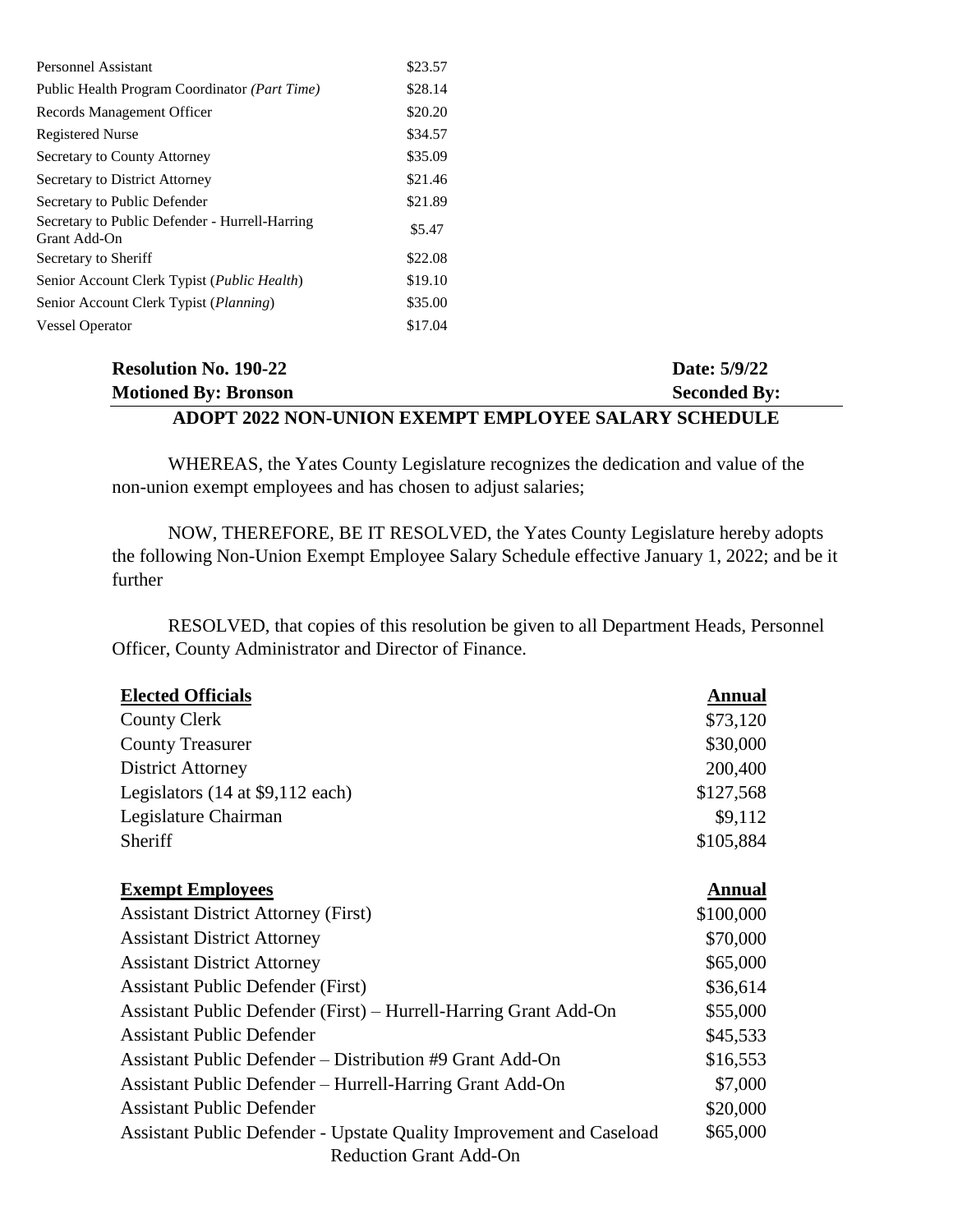| AUTHORIZE CHAIRWOMAN TO SIGN MEMORANDUM OF UNDERSTANDING          |                     |
|-------------------------------------------------------------------|---------------------|
| <b>Motioned By: Bronson</b>                                       | <b>Seconded By:</b> |
| <b>Resolution No. 191-22</b>                                      | Date: 5/9/22        |
|                                                                   |                     |
| Undersheriff                                                      | \$84,198            |
| Social Services Attorney                                          | \$87,000            |
| Public Defender – Hurrell-Harring Grant Add-On                    | \$10,000            |
| <b>Public Defender</b>                                            | \$76,250            |
| <b>Probation Director</b>                                         | \$74,981            |
| Planner                                                           | \$62,236            |
| Personnel Officer                                                 | \$73,183            |
| <b>Information Technology Director</b>                            | \$82,416            |
| <b>Highway Superintendent</b>                                     | \$81,260            |
| Election Commissioner (R)                                         | \$55,307            |
| Election Commissioner (D)                                         | \$55,307            |
| Director of Veterans' Services Agency                             | \$58,275            |
| Director of Real Property Tax Services                            | \$70,916            |
| Director of Public Health                                         | \$85,782            |
| Director of Income Maintenance & Child Support                    | \$67,625            |
| Director of Finance                                               | \$90,000            |
| Director of Emergency Management                                  | \$80,551            |
| Director of Community Services - Columbia University Grant Add-On | \$8,500             |
| <b>Director of Community Services</b>                             | \$81,596            |
| Director of Child and Family Services                             | \$67,625            |
| Deputy Highway Superintendent                                     | \$61,974            |
| Deputy Director of Public Health                                  | \$67,000            |
| Deputy County Clerk                                               | \$47,876            |
| <b>County Attorney</b>                                            | \$103,041           |
| <b>County Administrator</b>                                       | \$109,461           |
| <b>Confidential Assistant to Sheriff</b>                          | \$47,248            |
| <b>Commissioner of Social Services</b>                            | \$80,850            |
| Clerk, County Legislature                                         | \$50,400            |
| <b>Chief Corrections Officer</b>                                  | \$71,321            |
| <b>Building Maintenance Supervisor</b>                            | \$75,779            |
| <b>Budget Officer</b>                                             | \$17,774            |
|                                                                   |                     |

**(CSEA)**

WHEREAS, the Commissioner of Social Services and Personnel Officer presented to the Human Services Committee justification for the title of Case Supervisor to be moved from Group XIV of the CSEA Non-Highway and Highway Clerical Employee Salary Schedule to Group XV;

NOW, THEREFORE, BE IT RESOLVED, that the Chairwoman of the Legislature is hereby authorized to sign a Memorandum of Understanding with the CSEA regarding moving the job title of Case Supervisor to Group XV of the current collective bargaining agreement to be made effective May 15, 2022; and be it further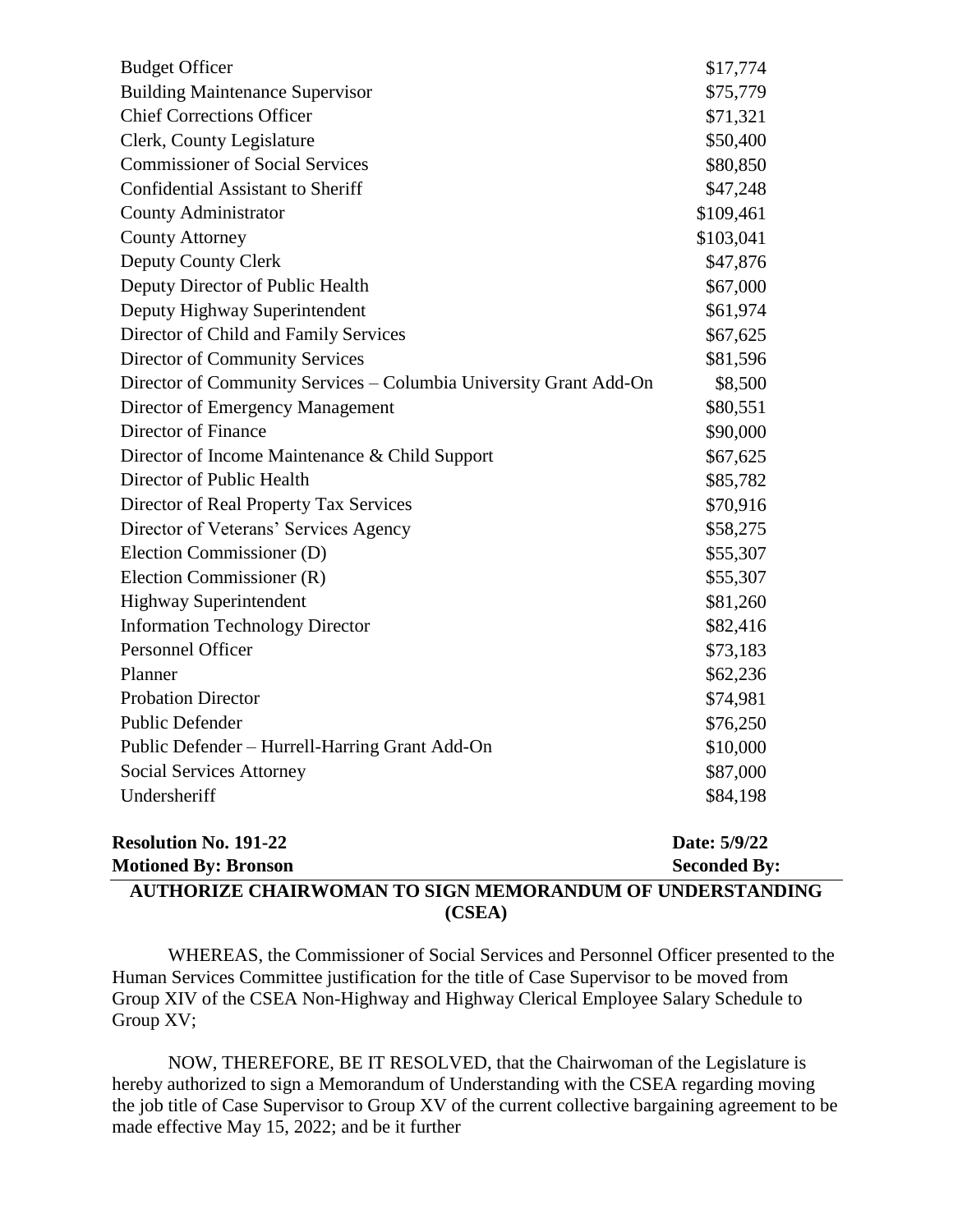RESOLVED, that copies of this resolution be given to the Commissioner of Social Services, to the employees currently encumbering the title of Case Supervisor, the CSEA Union President, CSEA Union Representative, Personnel Officer, County Administrator and Director of Finance.

| <b>Resolution No. 192-22</b>                             | Date: 5/9/22        |
|----------------------------------------------------------|---------------------|
| <b>Motioned By: Bronson</b>                              | <b>Seconded By:</b> |
| AUTHORIZE CHAIRWOMAN TO SIGN MEMORANDUM OF UNDERSTANDING |                     |
| (CSEA)                                                   |                     |

WHEREAS, the Commissioner of Social Services and Personnel Officer presented to the Human Services Committee justification for the title of Fiscal Administrative Officer to be moved from Group X of the CSEA Non-Highway and Highway Clerical Employee Salary Schedule to Group XI;

NOW, THEREFORE, BE IT RESOLVED, that the Chairwoman of the Legislature is hereby authorized to sign a Memorandum of Understanding with the CSEA regarding moving the job title of Fiscal Administrative Officer to Group XI of the current collective bargaining agreement to be made effective May 16, 2022; and be it further

RESOLVED, that copies of this resolution be given to the Commissioner of Social Services, to the employees currently encumbering the title of Fiscal Administrative Officer, the CSEA Union President, CSEA Union Representative, Personnel Officer, County Administrator and Director of Finance.

| <b>Resolution No. 193-22</b>                                | Date: 5/9/22        |
|-------------------------------------------------------------|---------------------|
| <b>Motioned By: Bronson</b>                                 | <b>Seconded By:</b> |
| APPROVING MEMORANDUM OF UNDERSTANDING WITH CSEA CONCERNING  |                     |
| HIGHWAY DEPARTMENT COMMERCIAL DRIVER LICENSE (CDL) TRAINING |                     |
| <b>PROGRAM</b>                                              |                     |

WHEREAS, the Yates County Highway Superintendent has recommended the establishment of a training program that is intended to increase recruitment possibilities and to provide an avenue for new employees to obtain the required CDL Class B license to maintain employment with the Yates County Highway Department; and

NOW, THEREFORE, BE IT RESOLVED, that this County Legislature hereby approves said Highway Department CDL Training Program to be made effective May 9, 2022; and be it further

RESOLVED, that this County Legislature hereby approves a certain Memorandum of Understanding by and between the County and the Civil Service Employees Association, Local 1000 AFSCME, AFL-CIO, Yates County Unit, Yates County Local 862 ("CSEA") for the purpose of memorializing a mutual agreement to amend the current collective bargaining agreement between the County and CSEA to accomplish the work hour alteration; and be it further

RESOLVED, that the Chairwoman of the County Legislature and the County Administrator are hereby authorized to execute said Memorandum of Understanding on behalf of the County; and be it further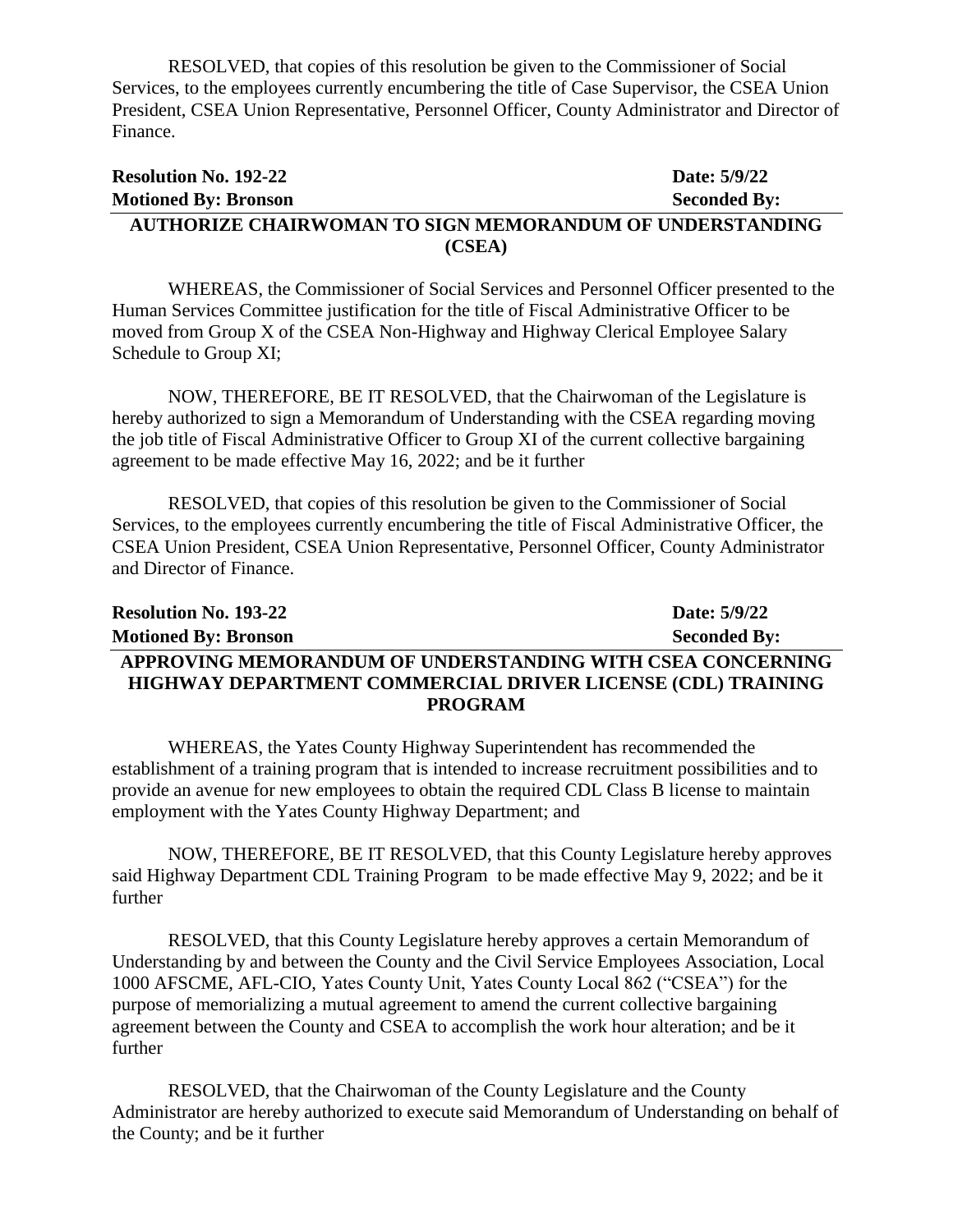RESOLVED, that copies of this resolution be given to the Highway Superintendent, CSEA Union President, CSEA Union Representative, Personnel Officer, County Administrator and Director of Finance.

#### **Resolution No. 194-22 Date: 5/9/22 Motioned By: Bronson Seconded By: AUTHORIZE CHAIRWOMAN TO SIGN MEMORANDUM OF UNDERSTANDING (CSEA)**

WHEREAS, the County proposed to the CSEA Union that the position of Payroll Specialist ought to be removed from the Union's bargaining unit in the belief that the incumbent of said position performs confidential duties for the County sufficient to warrant a "confidential" designation under the New York State Public Employees' Fair Employment Act; and

WHEREAS, the Union's representation approved the removal of said position from the bargaining unit;

NOW, THEREFORE, BE IT RESOLVED, that the Chairwoman of the Legislature is hereby authorized to sign a Memorandum of Understanding with the CSEA regarding removing the job title of Payroll Specialist from the current collective bargaining agreement to be made effective upon the date the Memorandum of Understanding is fully executed by both parties; and be it further

RESOLVED, that copies of this resolution be given to the Payroll Specialist, CSEA Union President, CSEA Union Representative, Personnel Officer, County Administrator and Director of Finance.

| <b>Resolution No. 195-22</b> | Date: 5/9/22        |
|------------------------------|---------------------|
| <b>Motioned By: Bronson</b>  | <b>Seconded By:</b> |

Office of the New York State Comptroller<br>New York State and Local Retirement System<br>Employees' Retirement System

#### **Standard Work Day and Reporting Resolution** for Elected and Appointed Officials

|                                               | BE IT RESOLVED, that the                                                    | Yatus County Legislature<br>(Name of Employer)<br>will report the officials to the New York State and Local Retirement System based on their record of activities:                                                                   | $I = \frac{10000}{(1.000000 \text{ Code})}$                   |                                      |                                                                   | hereby establishes the following standard work days for these titles and      |                                                              |                                                                                                               |  |
|-----------------------------------------------|-----------------------------------------------------------------------------|--------------------------------------------------------------------------------------------------------------------------------------------------------------------------------------------------------------------------------------|---------------------------------------------------------------|--------------------------------------|-------------------------------------------------------------------|-------------------------------------------------------------------------------|--------------------------------------------------------------|---------------------------------------------------------------------------------------------------------------|--|
| <b>Title</b>                                  | <b>Standard</b><br><b>Work Day</b><br>(Hrs/day)<br>Min. 6 hrs<br>Max. 8 hrs | Name<br>(First and Last)                                                                                                                                                                                                             | Social<br><b>Security</b><br><b>Number</b><br>(Last 4 digits) | <b>Registration</b><br><b>Number</b> | Tier <sub>1</sub><br>(Check<br>only<br>if momber<br>is in Tier 1) | <b>Current Term</b><br>Begin & End<br><b>Dates</b><br>(mm/dd/yy-<br>mm/dd/yy) | <b>Record of</b><br><b>Activities</b><br>Result <sup>*</sup> | <b>Not Submitted</b><br>(Check only<br>if official did<br>not submit<br>their Record of<br><b>Activities)</b> |  |
| <b>Elected Officials</b>                      |                                                                             |                                                                                                                                                                                                                                      |                                                               |                                      |                                                                   |                                                                               |                                                              |                                                                                                               |  |
| Laguidator                                    |                                                                             | Leaks Church                                                                                                                                                                                                                         |                                                               |                                      |                                                                   | 171/22. to 12/31/23                                                           | 14.19                                                        |                                                                                                               |  |
| <b>Legislator</b>                             | $\mathcal{T}$                                                               | Jesse Jayne                                                                                                                                                                                                                          |                                                               |                                      |                                                                   | 3/3/22 Ni 12/31/23                                                            | 1.82                                                         |                                                                                                               |  |
|                                               |                                                                             |                                                                                                                                                                                                                                      |                                                               |                                      |                                                                   |                                                                               |                                                              |                                                                                                               |  |
| <b>Appointed Officials</b>                    |                                                                             |                                                                                                                                                                                                                                      |                                                               |                                      |                                                                   |                                                                               |                                                              |                                                                                                               |  |
|                                               |                                                                             |                                                                                                                                                                                                                                      |                                                               |                                      |                                                                   |                                                                               |                                                              |                                                                                                               |  |
|                                               |                                                                             |                                                                                                                                                                                                                                      |                                                               |                                      |                                                                   |                                                                               |                                                              |                                                                                                               |  |
|                                               |                                                                             |                                                                                                                                                                                                                                      |                                                               |                                      |                                                                   |                                                                               |                                                              |                                                                                                               |  |
|                                               |                                                                             |                                                                                                                                                                                                                                      |                                                               |                                      |                                                                   |                                                                               |                                                              |                                                                                                               |  |
|                                               |                                                                             | SEE INSTRUCTIONS FOR COMPLETING FORM ON REVERSE SIDE                                                                                                                                                                                 |                                                               |                                      |                                                                   |                                                                               |                                                              |                                                                                                               |  |
|                                               | Entitee D. Miles                                                            |                                                                                                                                                                                                                                      |                                                               |                                      |                                                                   |                                                                               | of the State of New York.                                    |                                                                                                               |  |
|                                               | (Name of secretary or clerk)                                                | <b>Secretary/clerk of the governing board of the Secretary County Legislation</b><br>(Circle one)                                                                                                                                    |                                                               |                                      | (Narrie of Employer)                                              |                                                                               |                                                              |                                                                                                               |  |
|                                               |                                                                             | do hereby certify that I have compared the foregoing with the original resolution passed by such board at a legally convened meeting held on the " day of                                                                            |                                                               |                                      |                                                                   |                                                                               |                                                              |                                                                                                               |  |
|                                               |                                                                             | , 20 <sup>22</sup> on file as part of the minutes of such meeting, and that same is a true copy thereof and the whole of such original.                                                                                              |                                                               |                                      |                                                                   |                                                                               |                                                              |                                                                                                               |  |
|                                               |                                                                             |                                                                                                                                                                                                                                      |                                                               |                                      |                                                                   |                                                                               |                                                              |                                                                                                               |  |
|                                               |                                                                             | IN WITNESS WHEREOF. I have hereunto set my hand and the seal of the                                                                                                                                                                  |                                                               |                                      | Yates County Legislature                                          |                                                                               | on this D day                                                |                                                                                                               |  |
| of $M_{xy} = 20 \, \text{Hz}$ ,               |                                                                             |                                                                                                                                                                                                                                      |                                                               |                                      | (Name of Employer)                                                |                                                                               |                                                              |                                                                                                               |  |
|                                               |                                                                             | (Signature of the secretary or clerk)                                                                                                                                                                                                |                                                               |                                      |                                                                   |                                                                               |                                                              |                                                                                                               |  |
|                                               |                                                                             | <b>Affidavit of Posting: I, Electron C. Affidavit of Posting: I, Electron C. Affiliar D. Affiliar C. Affiliar D. Affiliar D. Affiliar D. Affiliar D. Affiliar D. Affiliar D. Affiliar D. Affiliar D. Affiliar D. Affiliar D. Aff</b> |                                                               |                                      |                                                                   | , being duly sworn, deposes and says that the posting of the                  |                                                              |                                                                                                               |  |
|                                               | (Date)                                                                      | May 10. 2022 and continued for at least 30 days. That the Resolution was available to the public on the                                                                                                                              |                                                               |                                      |                                                                   |                                                                               |                                                              |                                                                                                               |  |
|                                               | Employer's website at www.yelessounty.org                                   |                                                                                                                                                                                                                                      |                                                               |                                      |                                                                   |                                                                               |                                                              |                                                                                                               |  |
| Resolution began on<br>Official sign board at |                                                                             |                                                                                                                                                                                                                                      |                                                               |                                      |                                                                   |                                                                               |                                                              | (sent)                                                                                                        |  |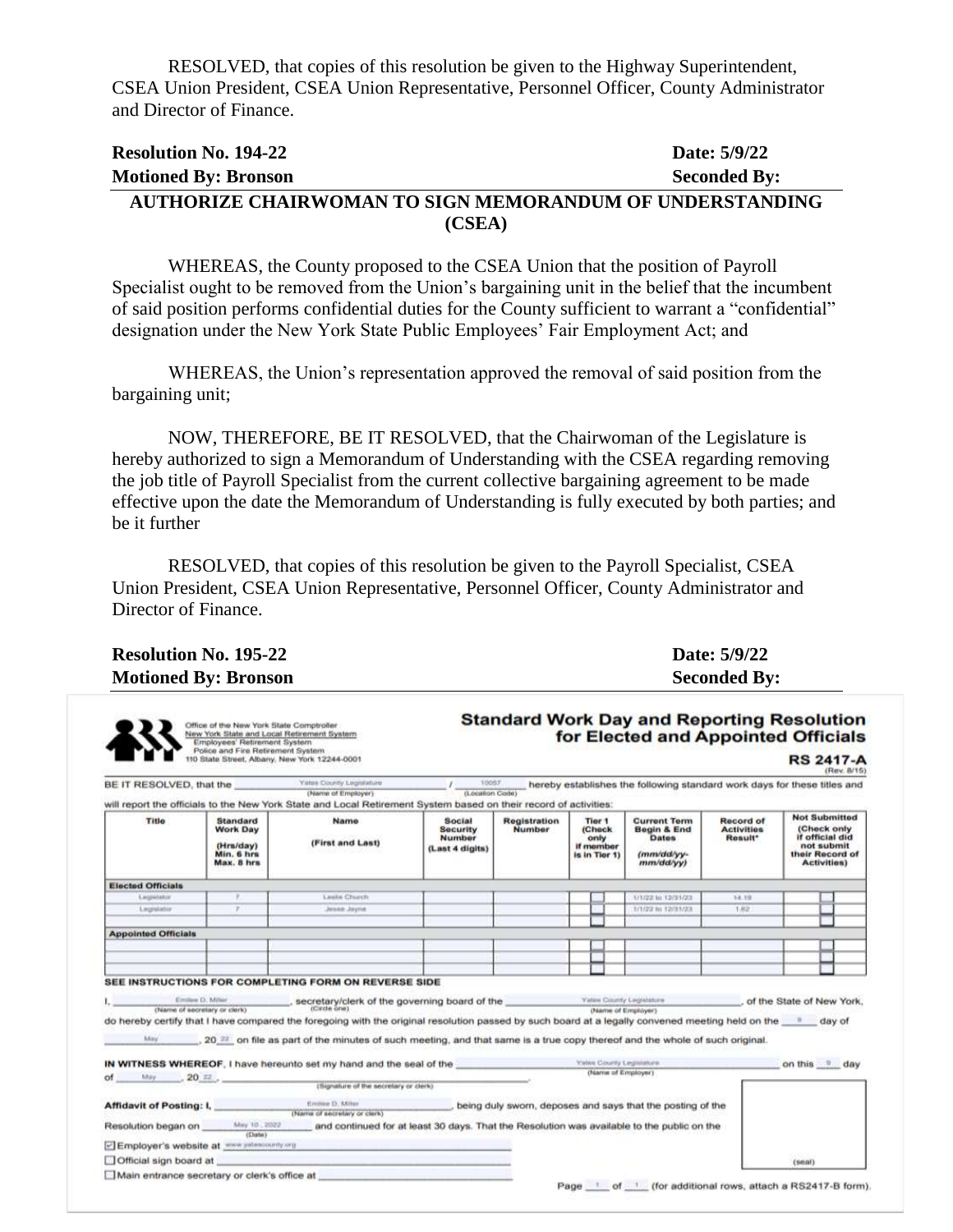#### **AUTHORIZE INSURANCE RENEWAL**

WHEREAS, various insurance policies on behalf of the County expire on May  $15<sup>th</sup>$ , 2022; and

WHEREAS, the total premium amount for the period May  $15<sup>th</sup>$ , 2022 to May  $15<sup>th</sup>$ , 2023 is \$359,503;

NOW, THEREFORE, BE IT RESOLVED, that the County continue their policies with the Stork Insurance Agency; and be it further

RESOLVED, that the Clerk of the Legislature is hereby authorized to renew said policies with the Stork Insurance Agency with an expiration date of May  $15<sup>th</sup>$ , 2023; and be it further

RESOLVED, that copies of this resolution be given to the Treasurer, Director of Finance, Budget Officer, and the Stork Insurance Agency.

| <b>Resolution No. 197-22</b>    | Date: 5/9/22        |
|---------------------------------|---------------------|
| <b>Motioned By: Bronson</b>     | <b>Seconded By:</b> |
| <b>RATIFY LETTER OF SUPPORT</b> |                     |

WHEREAS, an email requesting a letter supporting the Finger Lakes Tourism Alliance's (FLTA) appropriations request for \$2.4M to fund a new building for FLTA, with FLTA raising \$600K was received by the Chairwoman on April 28, 2022 at 2:31 p.m.; and

WHEREAS, the Letter of Support was needed by April 28, 2022 at 3:45 p.m. in order to be submitted to Congressman Tom Reed's office by April 28, 2022 at 4:00 p.m.; and

WHEREAS, the Letter of Support is imperative to FLTA's success in obtaining Federal Funds; and

WHEREAS, the new building, proposed to be located within Yates County, will provide office space for FLTA to continue its critical work for tourism, an interpretive center, community meeting/educational space, an opportunity for other organizations to have a larger presence in the region with exhibits and staff space for a potential National Heritage Area; and

WHEREAS, Yates County is dependent on tourism as an economic driver;

NOW, THEREFORE, BE IT RESOLVED, that the Letter of Support sent by the Chairwoman for FLTA is hereby ratified; and be it further

RESOLVED, that a copy of this resolution be furnished to FLTA.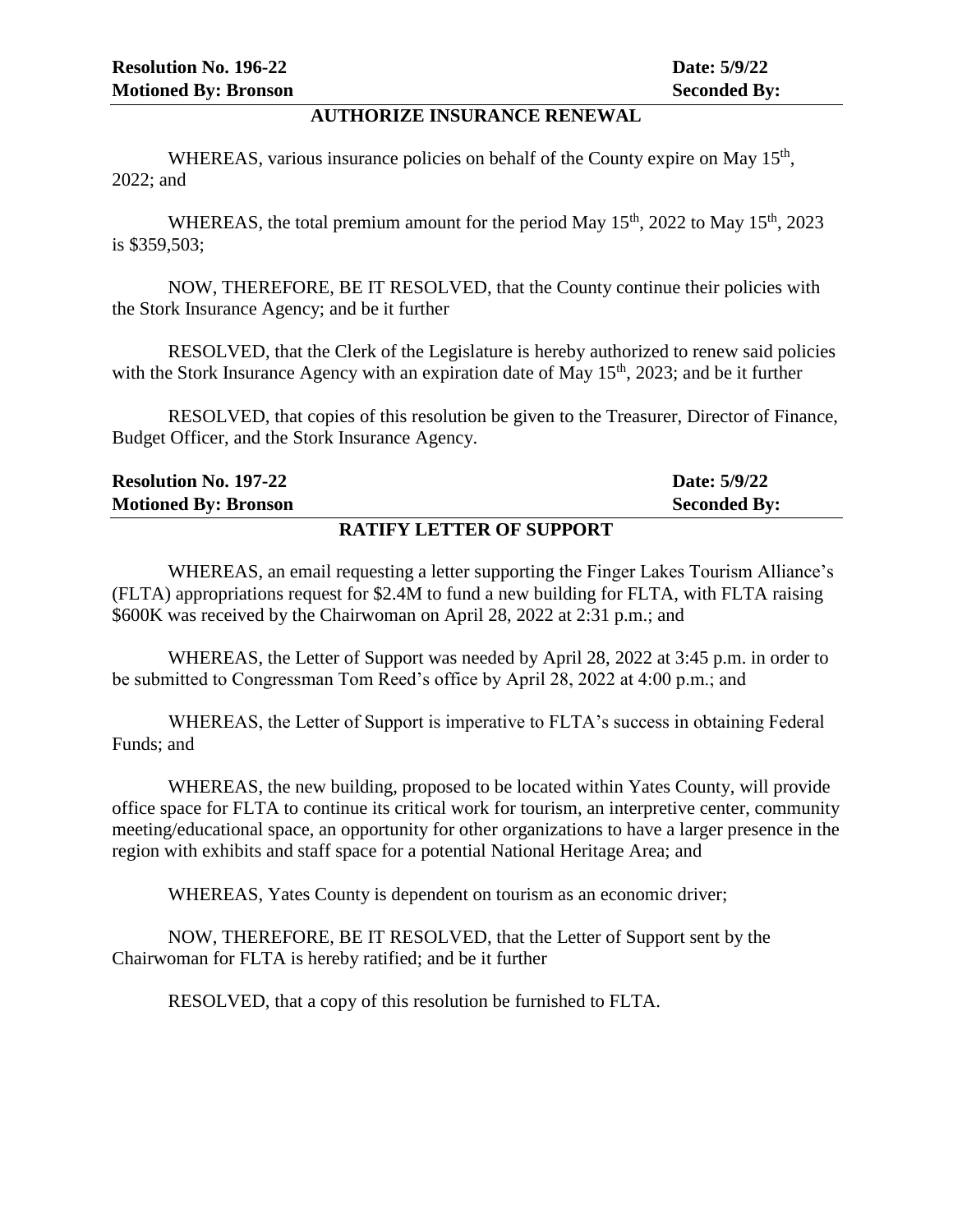### **SET DATE FOR PUBLIC HEARING ON PROPOSED RESOLUTION ENTITLED "ADOPT THE EXPANSION OF VIDEOCONFERENCING FOR PUBLIC MEETINGS"**

BE IT RESOLVED, that the Clerk of the Yates County Legislature is directed to advertise a public hearing on proposed resolution entitled "Adopt the Expansion of Videoconferencing for Public Meetings", said proposed resolution being set forth herein; and be it further

RESOLVED, that said public hearing shall be held June 13, 2022 at 1:15 p.m. in the Yates County Legislative Chambers, 417 Liberty Street, Penn Yan, NY.

#### **ADOPT THE EXPANSION OF VIDEOCONFERENCING FOR PUBLIC MEETINGS**

WHEREAS, April 9, 2022 Governor Hochul signed an amendment to the Open Meetings Law, to expire on July 1, 2024, allowing for the expanded use of videoconferencing by public bodies in the conduct of open meetings, such amendment having been made to Section 103(c) of the New York State Public Officers Law and a new Section 103-a of the New York State Public Officers Law having been added thereto; and

WHEREAS, Yates County (hereinafter referred to as the "County") wishes to avail itself of such expanded use of videoconferencing in the conducting of open meetings;

NOW, THEREFORE, BE IT RESOLVED that in accordance with the statutory framework recited above, and effective until July 1, 2024, the County hereby authorizes the County Legislature and its committees to use videoconferencing in conducting its open meetings, under the following circumstances, terms and conditions:

1. Such use of videoconferencing at a meeting is permissible only if such meeting contains the minimum number of the members of the particular meeting body needed to fulfill that body's quorum requirement who are physically present at the same physical location where the public can attend.

2. The members of the particular body meeting shall be physically present at any such meeting unless such member is unable to be physically present at such meeting due to extraordinary circumstances. The term "extraordinary circumstances" shall be defined as disability, illness, caregiving responsibilities, or any other significant or unexpected factor or event which precludes the member's physical attendance at such meeting.

3. The public shall be provided the opportunity to attend, listen and observe the meeting in at least one physical location wherein a member of the meeting body is participating in the meeting.

4. Meetings shall be conducted so that the members of the meeting body can be heard, seen and identified while the meeting is being conducted.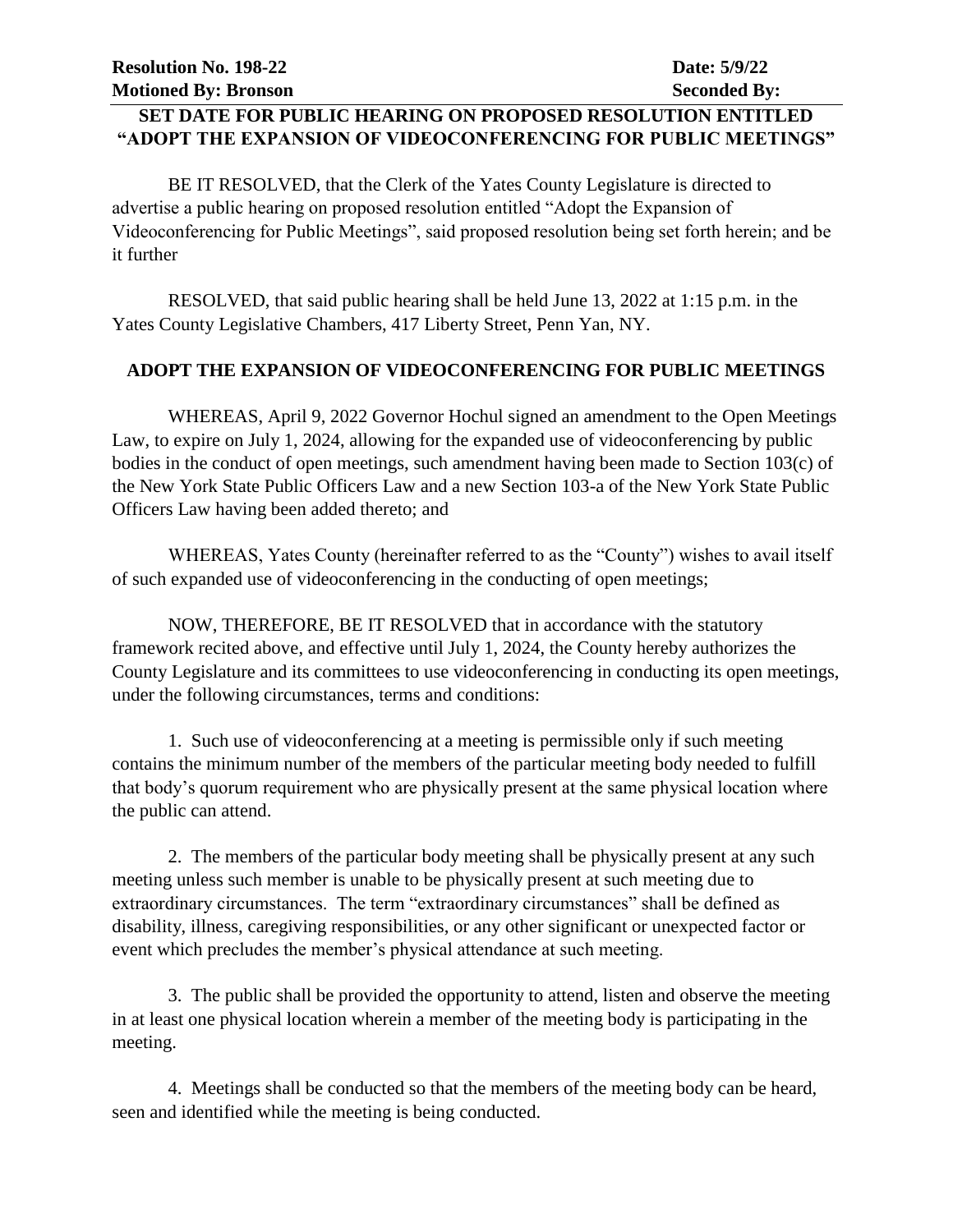5. The minutes of the meetings shall include which, if any, members of the meeting body participated remotely.

6. The public notice for a meeting shall inform the public that videoconferencing will be used, and give pertinent information thereto, including but not limited to, where the public can view and/or participate in such meeting, and identify the physical location for the meeting where the public can attend.

7. The meeting body shall provide the opportunity for the public to view such meeting via video, and to participate in proceedings by videoconference in real-time where public comment or participation is authorized, and it will be ensured that videoconferencing allows the same public participation as in-person public participation.

8. The audio of the meeting shall be recorded and such recordings posted or linked on the public website of the County within five business days following the meeting and shall remain so available for a minimum of five years thereafter.

9. Notwithstanding the forgoing, fully remote meetings can be held and the in-person requirements shall not apply, during a state disaster emergency declared by the governor pursuant to Section 28 of the New York State Executive Law, or a local state of emergency proclaimed by the chief executive of a county, city, village, or town pursuant to Section 24 of the New York State Executive Law, if the meeting body determines that the circumstances necessitating the emergency declaration would affect or impair the ability of the meeting body to hold an in person meeting; and be it further

RESOLVED, that a copy of this resolution be given to the Clerk of the County Legislature, County Administrator and each County Legislator.

| <b>Resolution No. 199-22</b>                                                           | Date: 5/9/22        |
|----------------------------------------------------------------------------------------|---------------------|
| <b>Motioned By: Bronson</b>                                                            | <b>Seconded By:</b> |
| <b>SET DATE FOR PUBLIC HEARING ON PROPOSED LOCAL LAW 4-2022 ENTITLED</b>               |                     |
| "A Local Law Amending County of Yates Local Law No. 3 of the Year 1971, as Amended     |                     |
| by Local Law No. 2 of the Year 1982, as Further Amended by Local Law No. 2 of the Year |                     |
| 2012 – For the Purpose of Adopting a Plan of Reapportionment of Legislative Districts  |                     |
| Based on the 2020 Census"                                                              |                     |

BE IT RESOLVED, that the Clerk of the Yates County Legislature is directed to advertise a public hearing on proposed Local Law 4-2022 entitled "**A Local Law Amending County of Yates Local Law No. 3 of the Year 1971, as Amended by Local Law No. 2 of the Year 1982, as Further Amended by Local Law No. 2 of the Year 2012 – For the Purpose of Adopting a Plan of Reapportionment of Legislative Districts Based on the 2020 Census**", said proposed Local Law being set forth herein; and be it further

RESOLVED, that said public hearing shall be held June 13, 2022 at 1:15 p.m. in the Yates County Legislative Chambers, 417 Liberty Street, Penn Yan, NY.

#### **LOCAL LAW NO. 4 OF THE YEAR 2022**

#### **ENTITLED:**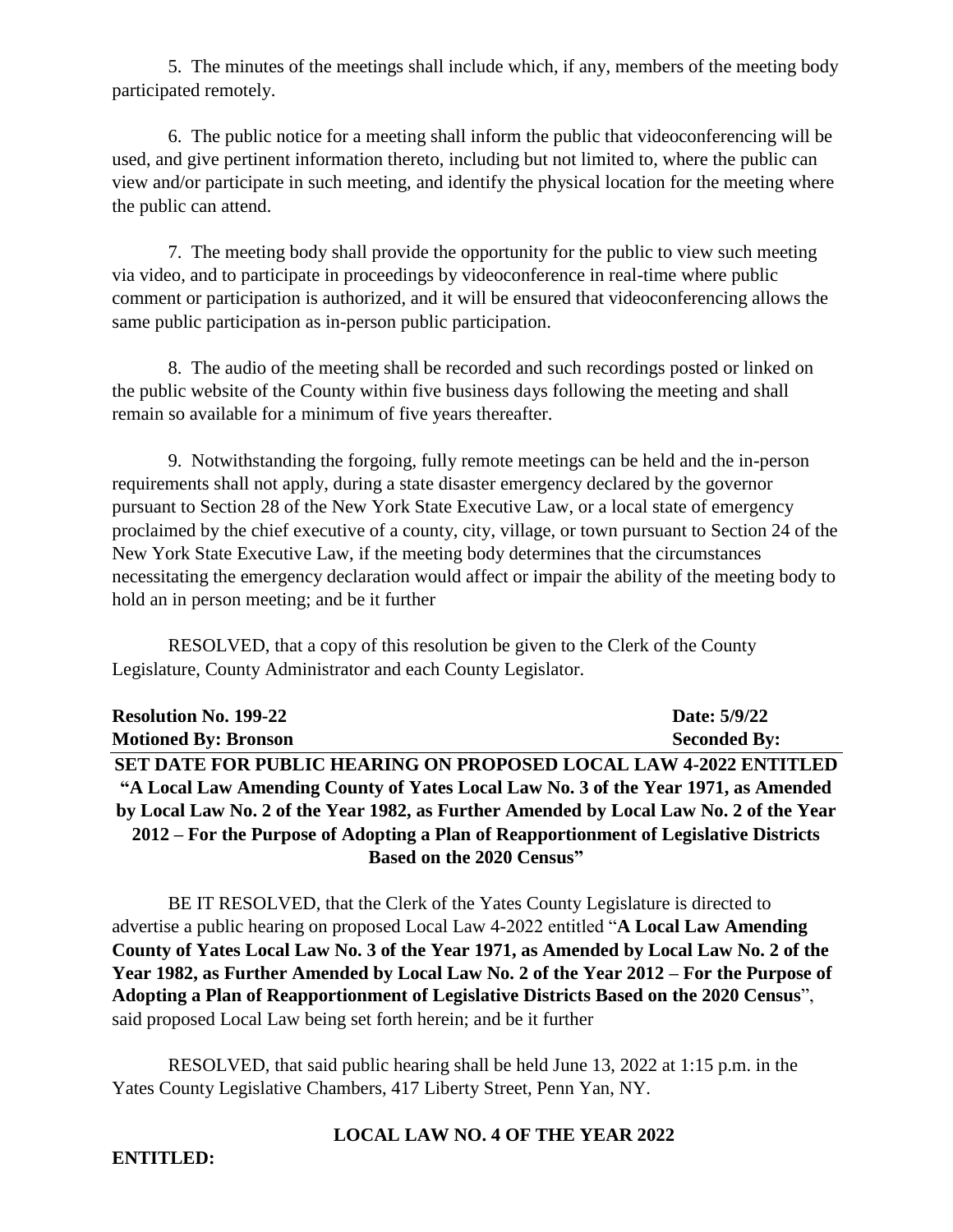### **A Local Law Amending County of Yates Local Law No. 3 of the Year 1971, as Amended by Local Law No. 2 of the Year 1982, as Further Amended by Local Law No. 2 of the Year 2012 – For the Purpose of Adopting a Plan of Reapportionment of Legislative Districts Based on the 2020 Census**

Be it enacted by the Legislature of the County of Yates as follows:

#### Section 1: Legislative Intent

The intent of this Local Law is to adopt a plan of reapportionment of legislative districts based upon county and town population data from the 2020 Census; and to do so in accordance with applicable constitutional, legal and statutory principles.

#### Section 2: Amendments

A. The paragraph numbered "4" of County of Yates Local Law No. 3 of the Year 1971, as Amended by Local Law No. 2 of the Year 1982, as Further Amended by Local Law No. 2 of the Year 2012, is hereby amended as follows:

4. That for the purpose of electing the members of the Yates County Legislature; the County of Yates is hereby divided into four (4) legislative districts as follows:

District No. 1: Town of Italy, Town of Jerusalem and Town of Middlesex.

District No. 2: Town of Benton, Town of Potter and Town of Torrey; with the Exception of All that portion of the Town of Benton located within the Village of Penn Yan.

District No. 3: Town of Milo and All that portion of the Town of Benton located within the Village of Penn Yan; with the Exception of All that portion of the Town of Milo located within the following area: Beginning at a point in the centerline of Sutherland Road, said point being in the common boundary line of the Town of Milo and the Town of Barrington, thence northerly along the centerline of Sutherland Road to a point in the centerline of Baker Road, thence easterly along the centerline of Baker Road to a point in the centerline of Chubb Hollow Road, thence southerly along the centerline of Chubb Hollow Road to a point in the centerline of Rice Road, thence easterly along the centerline of Rice Road to a point in the centerline of Rice Road (a/k/a Cherry Street), thence easterly along the centerline of Rice Road (a/k/a Cherry Street) to a point in the centerline of Norris Road, thence northerly along the centerline of Norris Road to a point in the centerline of Plum Point Road, thence easterly along the centerline of Plum Point Road to a point in the westerly line of New York State Route 14, thence easterly on a perpendicular course across said New York State Route 14 to a point in the easterly line of New York State Route 14, thence northerly along the easterly line of New York State Route 14 to a point in the centerline of Plum Point Road, thence easterly along the centerline of Plum Point Road to a point in the westerly line of current Tax Map Parcel No. 088.67-1-6, thence northerly along the westerly line of said Tax Map Parcel to a point marking the northwest corner of said Tax Map Parcel, thence easterly along the northerly line of said Tax Map Parcel to the westerly shore of Seneca Lake, thence southerly along the westerly shore of Seneca Lake to a point in the common boundary of the Town of Milo and the Town of Starkey, thence westerly along said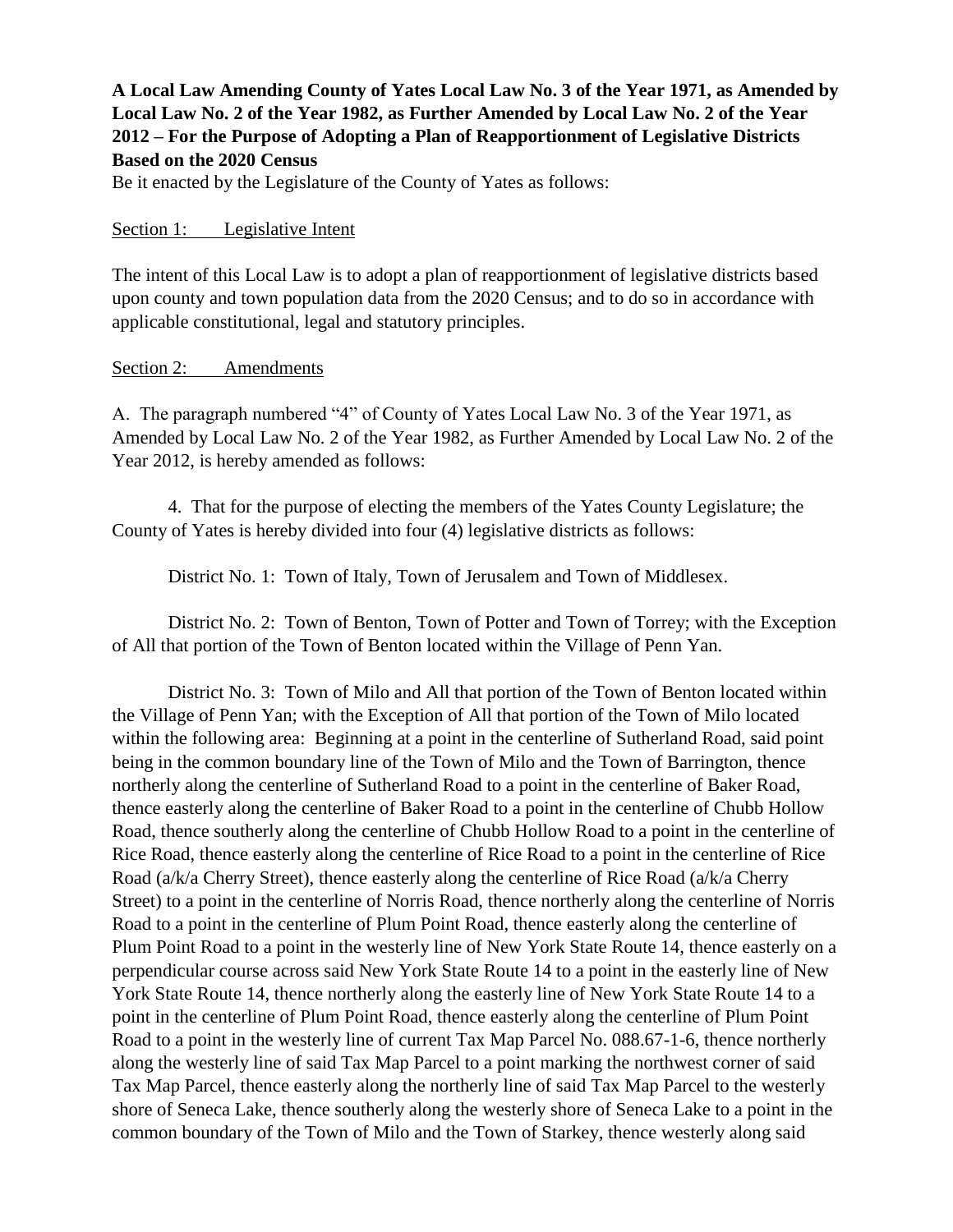Milo-Starkey town line to a point marking the northeast corner of the Town of Barrington, thence westerly along said Milo-Barrington town line to the point and place of beginning.

District No. 4: Town of Barrington, Town of Starkey and All that portion of the Town of Milo located within the following area: Beginning at a point in the centerline of Sutherland Road, said point being in the common boundary line of the Town of Milo and the Town of Barrington, thence northerly along the centerline of Sutherland Road to a point in the centerline of Baker Road, thence easterly along the centerline of Baker Road to a point in the centerline of Chubb Hollow Road, thence southerly along the centerline of Chubb Hollow Road to a point in the centerline of Rice Road, thence easterly along the centerline of Rice Road to a point in the centerline of Rice Road (a/k/a Cherry Street), thence easterly along the centerline of Rice Road (a/k/a Cherry Street) to a point in the centerline of Norris Road, thence northerly along the centerline of Norris Road to a point in the centerline of Plum Point Road, thence easterly along the centerline of Plum Point Road to a point in the westerly line of New York State Route 14, thence easterly on a perpendicular course across said New York State Route 14 to a point in the easterly line of New York State Route 14, thence northerly along the easterly line of New York State Route 14 to a point in the centerline of Plum Point Road, thence easterly along the centerline of Plum Point Road to a point in the westerly line of current Tax Map Parcel No. 088.67-1-6, thence northerly along the westerly line of said Tax Map Parcel to a point marking the northwest corner of said Tax Map Parcel, thence easterly along the northerly line of said Tax Map Parcel to the westerly shore of Seneca Lake, thence southerly along the westerly shore of Seneca Lake to a point in the common boundary of the Town of Milo and the Town of Starkey, thence westerly along said Milo-Starkey town line to a point marking the northeast corner of the Town of Barrington, thence westerly along said Milo-Barrington town line to the point and place of beginning.

B. The paragraph numbered "7" of County of Yates Local Law No. 3 of the Year 1971, as Amended by Local Law No. 2 of the Year 1982, as Further Amended by Local Law No. 2 of the Year 2012, is hereby amended as follows: DELETED in its entirety; due to the fact that the subject matter of said paragraph (Yates County Legislator terms) is now governed by a separate Local Law.

#### Section 3: Commencement of Reapportionment Plan

This amendment of County of Yates Local Law No. 3 of the Year 1971, as Amended by Local Law No. 2 of the Year 1982, as Further Amended by Local Law No. 2 of the Year 2012, shall be effective for the election of members of the Yates County Legislature for terms commencing January 1, 2024 and thereafter and for all processes incidental thereto.

#### Section 4: Effective Date

This Local Law shall take effect upon filing with the Secretary of State in accordance with applicable provisions of the Municipal Home Rule Law of the State of New York.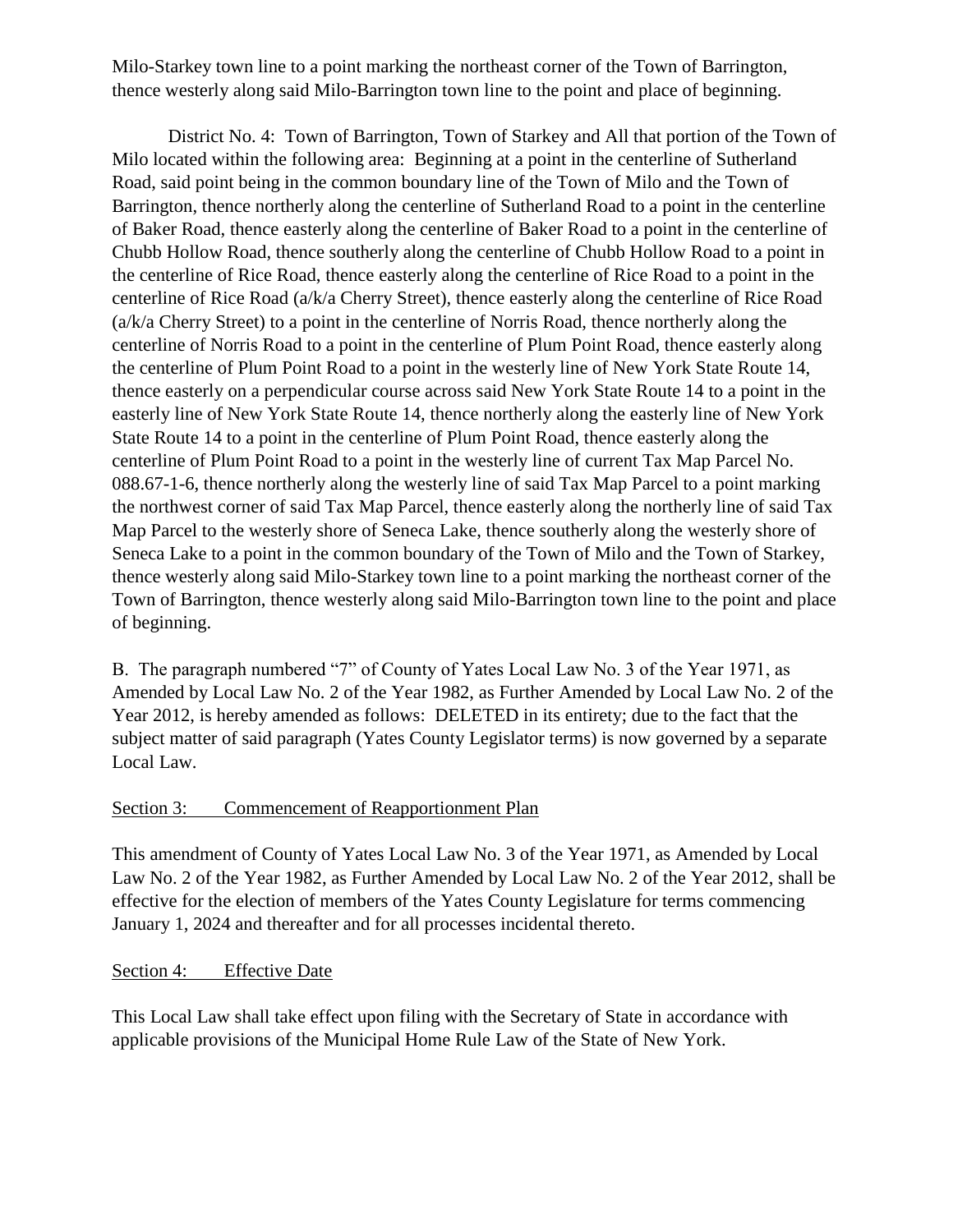#### **RECOGNIZING NATIONAL POPPY DAY - MAY 27, 2022**

WHEREAS, May 27, 2022, marks the observation of National Poppy Day in Yates County; and

WHEREAS, the American Legion adopted the poppy as a symbol of freedom and the blood sacrificed by troops in wartimes at the end of World War I. Poppies serve as a symbolic tribute to our fallen and the future of living veterans and service members; and

WHEREAS, the use of the poppy symbolically comes from a poem in Flanders Fields, which movingly begins, "In Flanders Fields the poppies blow, between the crosses, row on row," written by Lieutenant Colonel John McCrae (a Canadian army doctor) referring to the poppies that sprang up in the churned earth of battlefields across Belgium and France where soldiers died fighting; and

WHEREAS, The American Legion Family has long utilized the red poppy as its official flower and it is fitting that as the American Legion and American Legion Auxiliary approach their 100<sup>th</sup> anniversaries, they expand the meaning and symbolism of the poppy, mirroring the manner in which the poppy is symbolically showcased in England and Canada in celebratory fashion on their Remembrance Day, also known as Armistice Day and Poppy Day; and

WHEREAS, wearing a poppy will unite citizens from across the country who decide to show their patriotism;

NOW, THERFORE, BE IT RESOLVED, that the Yates County Legislature does herby proclaim May 27, 2022, as "National Poppy Day" encouraging citizens, residents, and visitors of Yates County to join in observing this day to honor every service member who has died in the name of liberty, freedom and democracy while also showing their support for living veterans, service members, and their families.

| <b>Resolution No. 201-22</b>                                   | Date: 5/9/22        |
|----------------------------------------------------------------|---------------------|
| <b>Motioned By: Chilson</b>                                    | <b>Seconded By:</b> |
| AUTHORIZATION TO SIGN ANNUAL UPDATE AND 4-YEAR PLAN REVIEW AND |                     |
| APPROVAL FOR THE YATES COUNTY AREA AGENCY ON AGING             |                     |

WHEREAS, it is required that the Yates Area Agency on Aging, Pro Action of Steuben and Yates, Inc., submit an Annual Update to the 4-Year Plan; and

WHEREAS, Expanded In-home Services for the Elderly Program and the Community Services for the Elderly Program have been approved in the 2022 Yates County Budget for the Pro Action Yates Office for the Aging; and

WHEREAS, that 2022 Annual Update to the 4-Year Plan process requires Local Executive Review and Approval to receive State and Federal funds for the Expanded In-home Services for the Elderly Program or the Community Services for the Elderly Program;

NOW, THEREFORE, BE IT RESOLVED, that the Chairperson of the Legislature be authorized to sign the 2022 Annual Update to the 4-Year Plan; and be it further

RESOLVED, that copies of this resolution be forwarded to the Pro Action Yates Office for the Aging.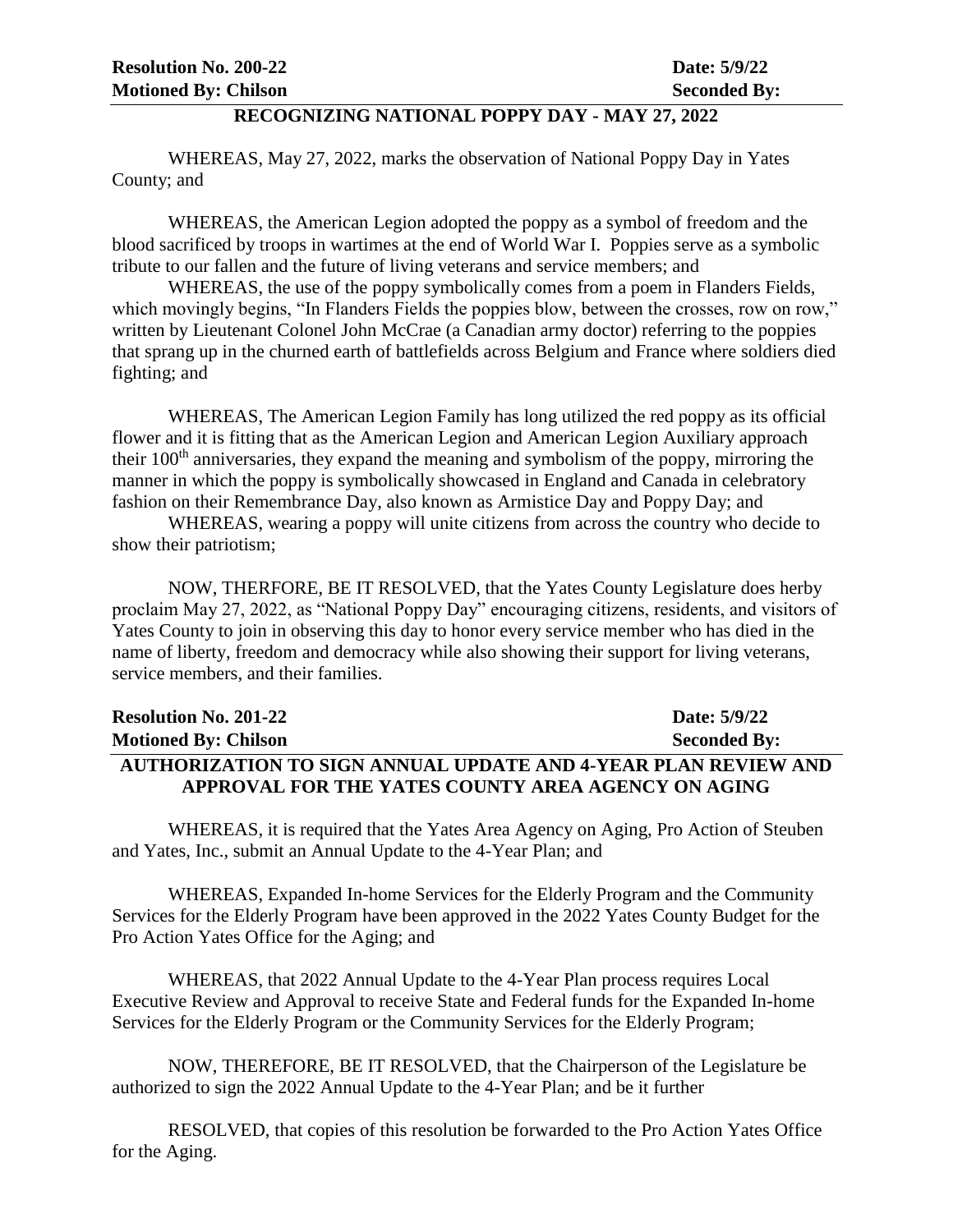#### **AUTHORIZE CONTRACTS WITH CHILDREN AWAITING PARENTS**

WHEREAS, Yates County and the Yates County Department of Social Services wishes to enter into contract with the following agencies/persons; and

WHEREAS, the term of these contracts is February1, 2022, through June 30, 2023;

NOW, THEREFORE, BE IT RESOLVED, that after review by the County Attorney, the Chairwoman of the Yates County Legislature and Commissioner of Social Services are authorized to sign contracts with Children Awaiting Parents for the provision of Foster Care services at a rate set by New York State; and be it further

RESOLVED, that copies of this resolution be forwarded to the Yates County Director of Finance, and the Yates County Department of Social Services.

| <b>Resolution No. 203-22</b>                   | Date: 5/9/22        |
|------------------------------------------------|---------------------|
| <b>Motioned By: Chilson</b>                    | <b>Seconded By:</b> |
| RENEW CONTRACT WITH CANANDAIGUA DRIVING SCHOOL |                     |

WHEREAS, the Department of Social Services assists with driving instruction for eligible individuals;

RESOLVED, that after the approval of the County Attorney, the Chairwoman of the Legislature and the Social Services Commissioner is authorized to sign a contract with Canandaigua Driving School for the provision of driver training services to eligible clients of the Department of Social Services for the period July 1, 2022-June 30, 2023 at the rate herein identified:

| Driving Lessons                           |          |
|-------------------------------------------|----------|
| Pick up within 15 miles of the school     | \$80.00  |
| Pick up between 16-20 miles of the school | \$90.00  |
| Pick up between 21-30 miles of the school | \$100.00 |

| Road Test/90 Minute Lesson                         |          |
|----------------------------------------------------|----------|
| Pick up within 15 miles of the school              | \$115.00 |
| Pick up between 16-20 miles of the school          | \$125.00 |
| Pick up between 21-30 miles of the school \$135.00 |          |

And be it further

RESOLVED, that a copy of this resolution be forwarded to the Department of Social Services and the Yates County Director of Finance.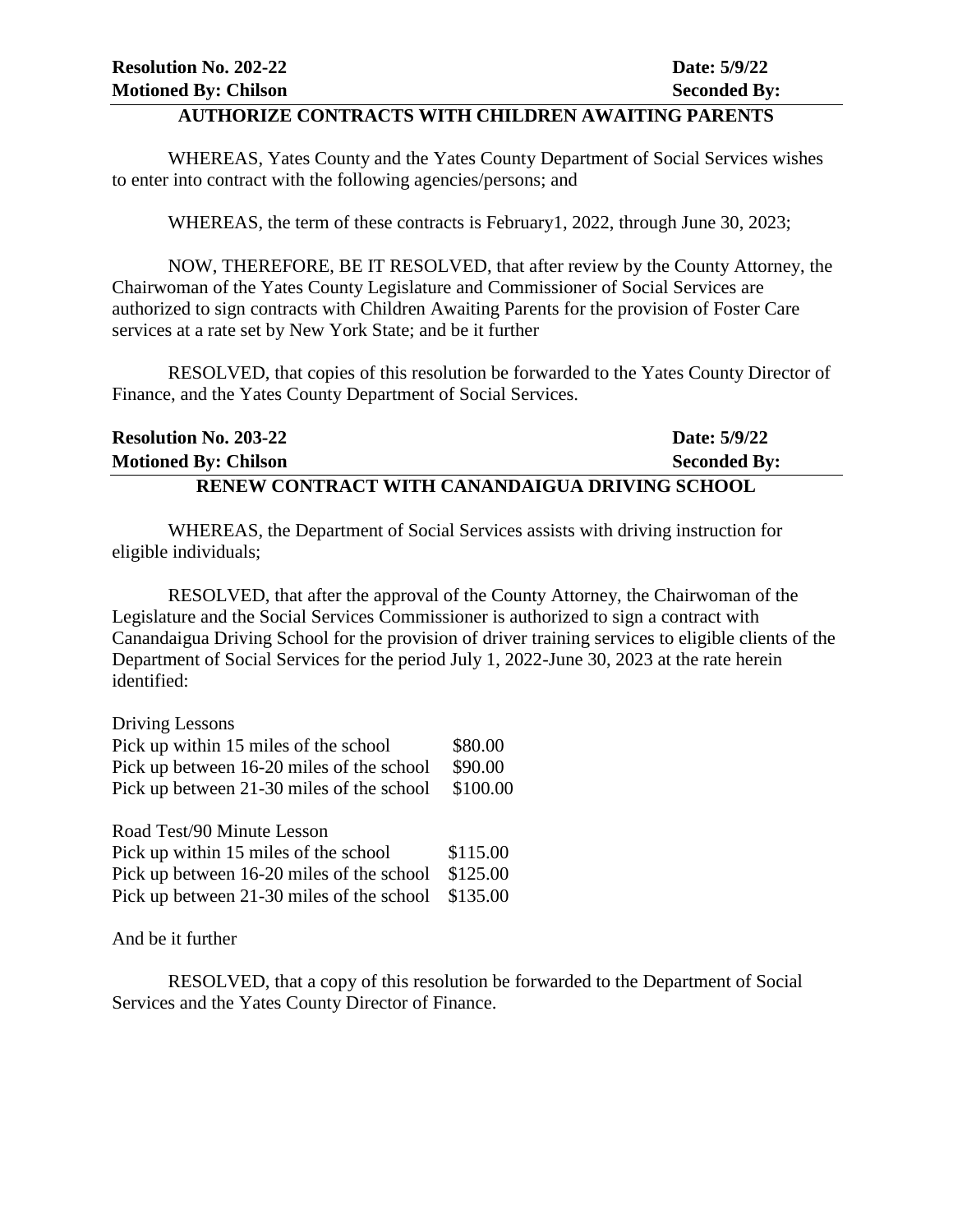#### **RENEW RESIDENTIAL SERVICES CONTRACTS FROM JULY 1, 2022- JUNE 30, 2023**

WHEREAS, the Department of Social Services is required to pay for children in foster care;

NOW, THEREFORE, BE IT RESOLVED, that contingent on the approval of the County Attorney, the Chairwoman of the Legislature and the Social Services Commissioner be authorized to sign contracts for residential services for eligible youth at the amended daily rates as shown below, or as adjusted by OCFS (New York State), and at the following institutions as listed below for the time frame July 1, 2022- June 30, 2023 at rates set by New York State;

Kinship Family and Youth Services, a Division of Catholic Charities of the Diocese of Rochester Toomey Residential Services Pathways Inc. Cayuga Home for Children Inc.

And be it further

RESOLVED, that a copy of this resolution be forwarded to the Department of Social Services and the Yates County Director of Finance.

| <b>Resolution No. 205-22</b>                     | Date: 5/9/22        |
|--------------------------------------------------|---------------------|
| <b>Motioned By: Chilson</b>                      | <b>Seconded By:</b> |
| SIGN AGREEMENT WITH HEALTH RESEARCH INC. (HRI) – |                     |
| <b>PUBLIC HEALTH CORPS FELLOWSHIP PROGRAM</b>    |                     |

WHEREAS, Yates County Public Health has received the New York State Department of Health Public Health Corps Fellowship Program grant award of \$548,752; with \$538,710 available to the County and \$10,042 restricted for use by NYSDOH; and

WHEREAS, said grant period will be for the period of September 1, 2021 – July 31, 2023;

NOW, THEREFORE, BE IT RESOLVED, that the Chairwoman is hereby authorized to sign an agreement with Health Research Inc. (HRI) for the period September 1, 2021 through July 31, 2023 for the Public Health Corps Fellowship Program Grant; and be it further

RESOLVED, that a copy of this resolution be sent to the Public Health office, Budget Officer, and Finance Director.

**Resolution No. 206-22 Date: 5/9/22 Motioned By: Chilson Seconded By:** 

## **RECOGNITION OF YATES COUNTY VOLUNTEERS**

WHEREAS, in 1991, President George H.W. Bush recognized the need to establish April as National Volunteer Month to honor the millions of volunteers who support charitable and notfor-profit causes across this great nation; and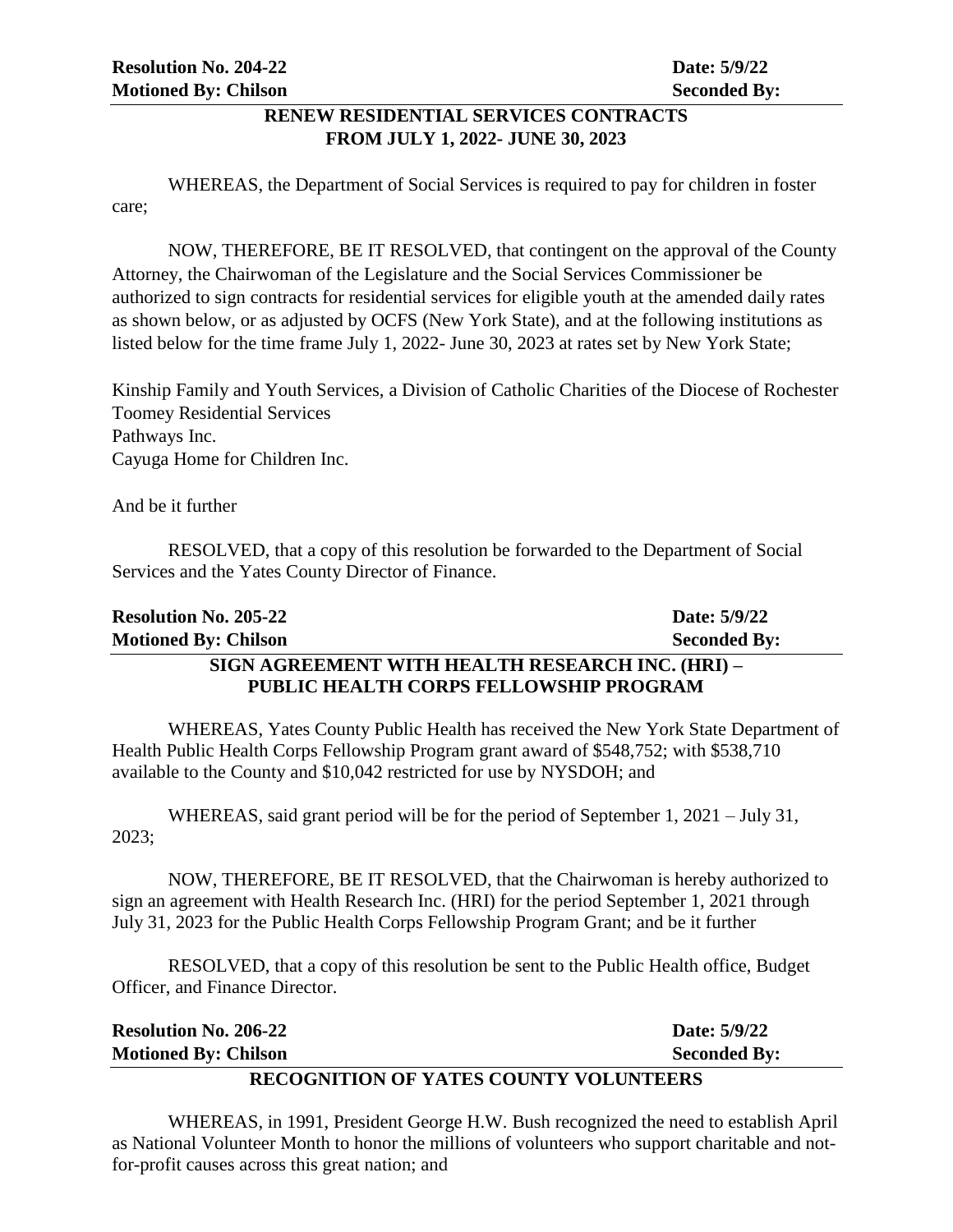WHEREAS, recognizing National Volunteer Month was celebrated nationally in April, and that April has passed, the legislature would like to take the opportunity to express our deepest appreciation to those who take time out of their busy lives and volunteer to help our citizens in Yates County; and

WHEREAS, they are dedicated community members who tackle Yates County's greatest challenges to help us build a stronger and healthier community; and

WHEREAS, National Volunteer Month provides an opportunity to recognize the impact that our volunteers have on our community; and

WHEREAS, Yates County provides volunteers through Public Health Services and Veteran Services and that our volunteers have provided countless hours to meet a variety of needs to our citizens, such as assisting with Public Health Clinics and assisting with Veteran Transportation;

NOW, THEREFORE, BE IT RESOLVED, that Yates County does hereby thank our dedicated volunteers and recognize their efforts as they leave their positive impact in the community; and be it further

RESOLVED, that a copy of this resolution be provided to Public Health and Veteran Services.

| <b>Resolution No. 207-22</b>     | Date: 5/9/22        |
|----------------------------------|---------------------|
| <b>Motioned By: Banach</b>       | <b>Seconded By:</b> |
| AWARD BID FOR VEGETATION CONTROL |                     |

WHEREAS, bids were requested for Vegetation Control and received on April 21, 2022 at 10:00 a.m. and two firms submitted a bid to the Yates County Highway Department;

**Roadside to be treated :** Approximately 360 side miles

| <b>BIDDER:</b>                             |     |         | <b>Allen Chase Enterprises</b> |     | <b>DeAngelo Contracting</b><br><b>Services</b> |             |
|--------------------------------------------|-----|---------|--------------------------------|-----|------------------------------------------------|-------------|
| Price per Mile of Roadside<br>Application  | 360 | \$38.61 | \$13,899.60                    | 360 | \$34.99                                        | \$12,596.40 |
| Price per Gallon for Material<br>Mixture   | 700 | \$1.16  | \$812.00                       | 500 | \$0.99                                         | \$495.00    |
| Total Price for Application &<br>Materials |     |         | \$14,711.60                    |     |                                                | \$13,062.40 |

NOW, THEREFORE, BE IT RESOLVED, to award the bid to DeAngelo Contracting Services; and be it further

RESOLVED, that copies of this resolution be provided to all bidders, the Yates County Treasurer, Yates County Director of Finance, and Yates County Highway Superintendent.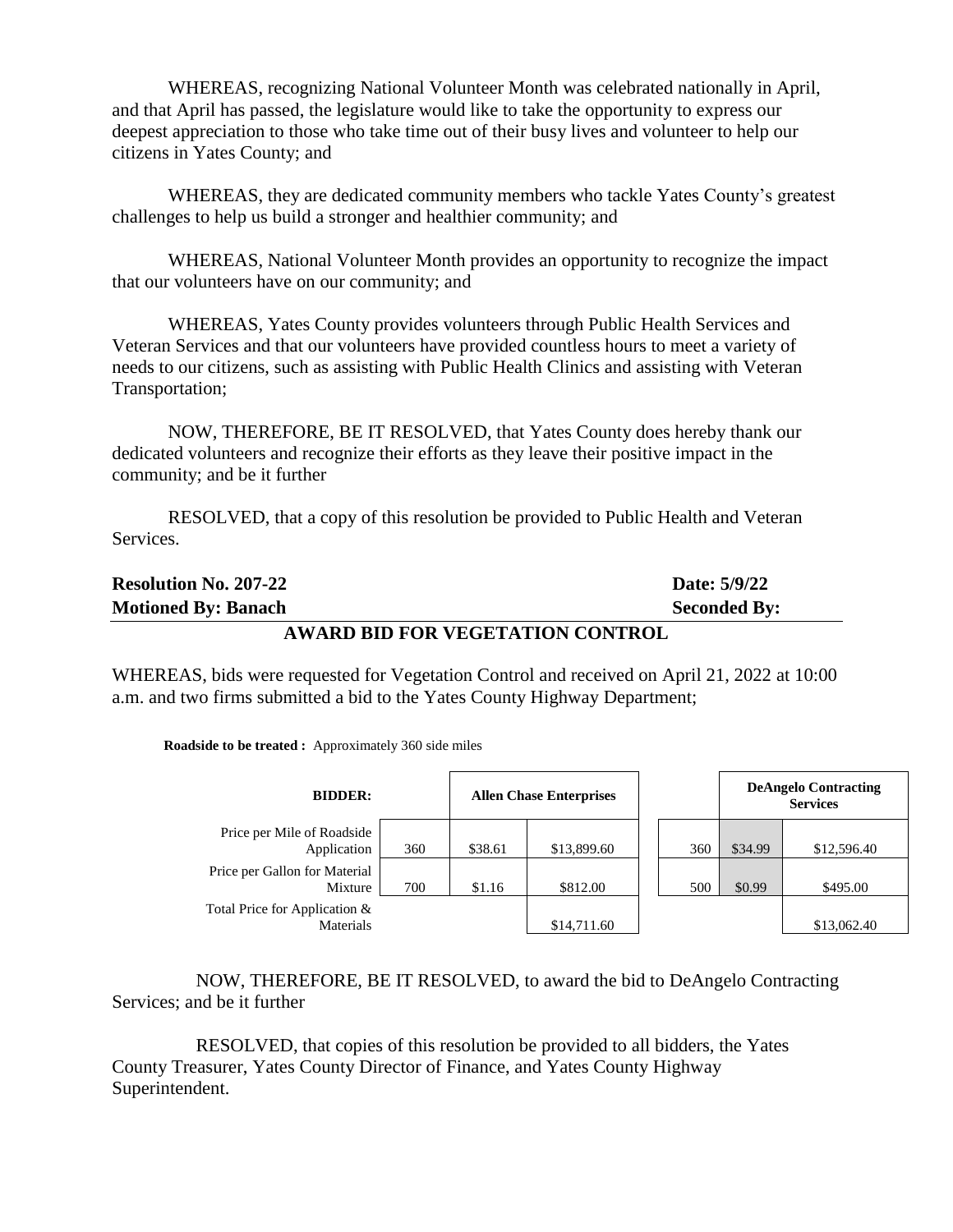#### **2022 BUDGET TRANSFERS**

BE IT RESOLVED, that the following transfers be made in the 2022 budget:

| From:                                                           | To:                                       | Amount:       |        |
|-----------------------------------------------------------------|-------------------------------------------|---------------|--------|
| CD6292.11E KKP Youth Part Wage CD6292.41E KKP Youth Operating   |                                           | $\mathcal{S}$ | 400.00 |
| CD6292.81E KKP Youth Part Fringe CD6292.41E KKP Youth Operating |                                           | SS.           | 100.00 |
| A1640.54653 (CG) - Gasoline                                     | A6010.52180-(CG) DSS- Vehicle Purchase \$ |               | 235.73 |

And be it further

NOW, THEREFORE, BE IT RESOLVED, that copies of this resolution be provided to the Commissioner of Social Services, the Deputy Highway Superintendent, the County Treasurer, the Finance Director, and the Budget Officer.

| <b>Resolution No. 209-22</b>      | Date: 5/9/22        |
|-----------------------------------|---------------------|
| <b>Motioned By: Holgate</b>       | <b>Seconded By:</b> |
| <b>AMEND RESOLUTION #168-2022</b> |                     |
| (SOCIAL SERVICES)                 |                     |

WHEREAS, resolution #168-22 "Appropriate Additional State Aid" was adopted on 4/11/2022 and received grant funds were allocated to corresponding expenditures ; and

WHEREAS, these funds are not part of the 2022 budget; and

NOW, THEREFORE, BE IT RESOLVED that the following accounts be corrected and tabulated below for the 2022 budget year;

| Revenue:<br>A6010.44610 SS- Social Service Admin    | \$14,700.00 |
|-----------------------------------------------------|-------------|
| Appropriation:<br>A6109.54305 SS- Family Assistance | \$14,700.00 |

And be it further

RESOLVED, that copies of the rescinded resolution be provided to the Commissioner of Social Services, the County Treasurer, Director of Finance, and the Budget Officer.

| <b>Resolution No. 210-22</b>     | Date: 5/9/22        |
|----------------------------------|---------------------|
| <b>Motioned By: Holgate</b>      | <b>Seconded By:</b> |
| APPROPRIATE ADDITIONAL STATE AID |                     |
| (HIGHWAY)                        |                     |

WHEREAS, the Highway Department has received revenue over the 2022 budgeted amount from PAVE-NY and EWR with corresponding expenditures; and

WHEREAS, these funds are not part of the 2022 budget;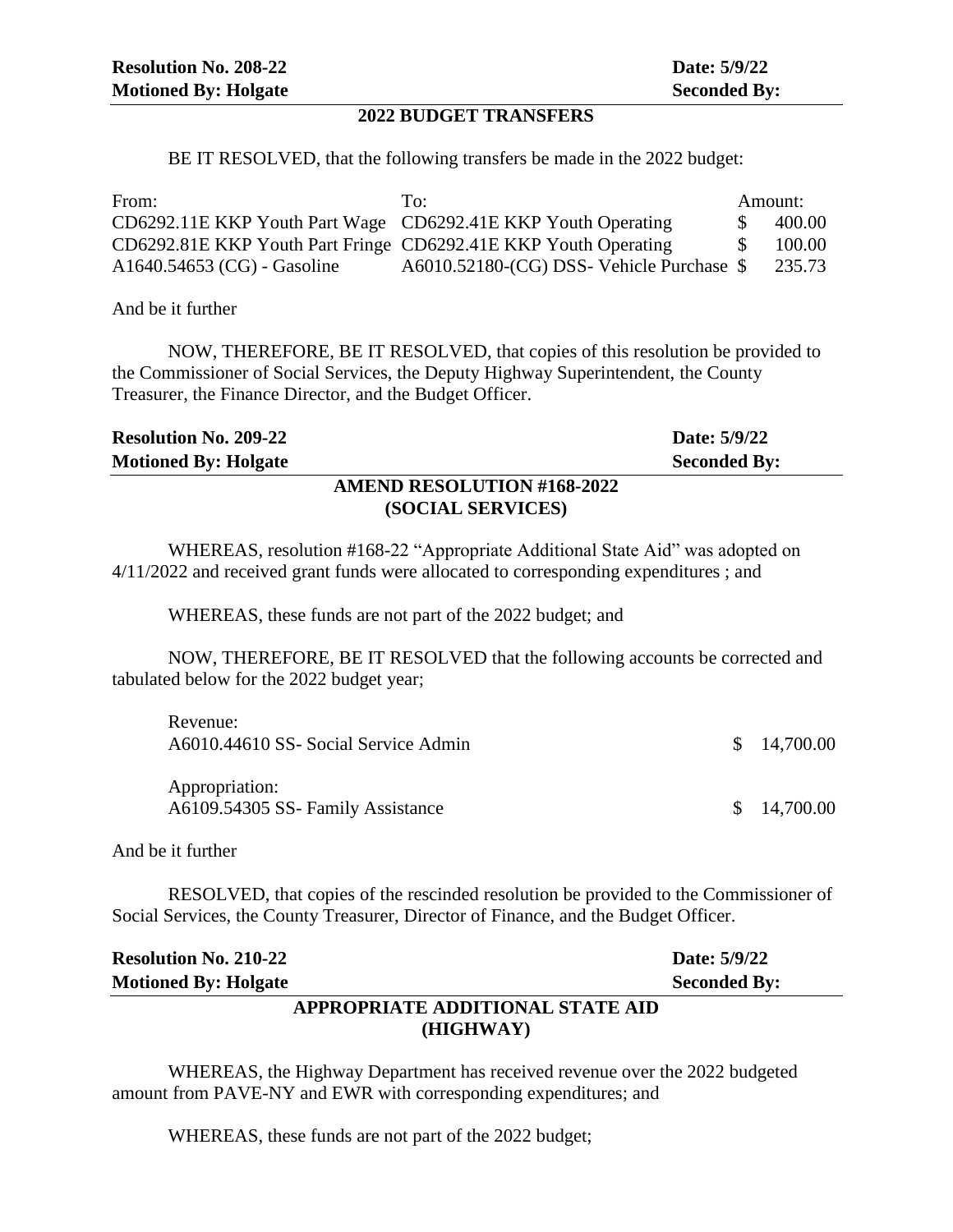NOW, THEREFORE, BE IT RESOLVED, that the following accounts be increased and tabulated below;

| Revenue:                                |              |
|-----------------------------------------|--------------|
| D5112.43510 HW- CHIPS Capital (PAVE-NY) | \$399,716.00 |
| D5112.43510 HW- CHIPS Capital (EWR)     | \$262,998.00 |
| Appropriation:                          |              |
| D5112.54602 HW- Bituminous Materials    | \$602,714.00 |
| D5112.54962 HW- Leases; Equip. (Out)    | 60,000.00    |

And be it further

RESOLVED, that copies of this resolution be provided to the Deputy Highway Superintendent, County Treasurer, Director of Finance, and the Budget Officer.

| <b>Resolution No. 211-22</b> |                            | Date: 5/9/22        |
|------------------------------|----------------------------|---------------------|
| <b>Motioned By: Holgate</b>  |                            | <b>Seconded By:</b> |
|                              | APPROPRIATE ADDITIONAL AID |                     |
|                              | (SOCIAL SERVICES)          |                     |
|                              |                            |                     |

WHEREAS, the Department of Social Services is to receive additional revenue from Code Blue; and

WHEREAS, these funds are not part of the 2022 budget;

NOW, THEREFORE, BE IT RESOLVED, that the following accounts be increased;

| Revenue:<br>A6010.43610 SS- Social Service Admin | \$15,538.00 |
|--------------------------------------------------|-------------|
| Appropriation:<br>A6010.54027 SS-Miscellaneous   | \$15,538.00 |

And be it further

RESOLVED, that copies of this resolution be provided to the Commissioner of Social Services, County Treasurer, Director of Finance, and the Budget Officer.

| <b>Resolution No. 212-22</b> |                            | Date: 5/9/22        |
|------------------------------|----------------------------|---------------------|
| <b>Motioned By: Holgate</b>  |                            | <b>Seconded By:</b> |
|                              | APPROPRIATE ADDITIONAL AID |                     |

# **(SOCIAL SERVICES)**

WHEREAS, the Department of Social Services is to receive additional revenue for Pandemic EAF Multi-Generational Food; and

WHEREAS, these funds are not part of the 2022 budget;

NOW, THEREFORE, BE IT RESOLVED, that the following accounts be increased;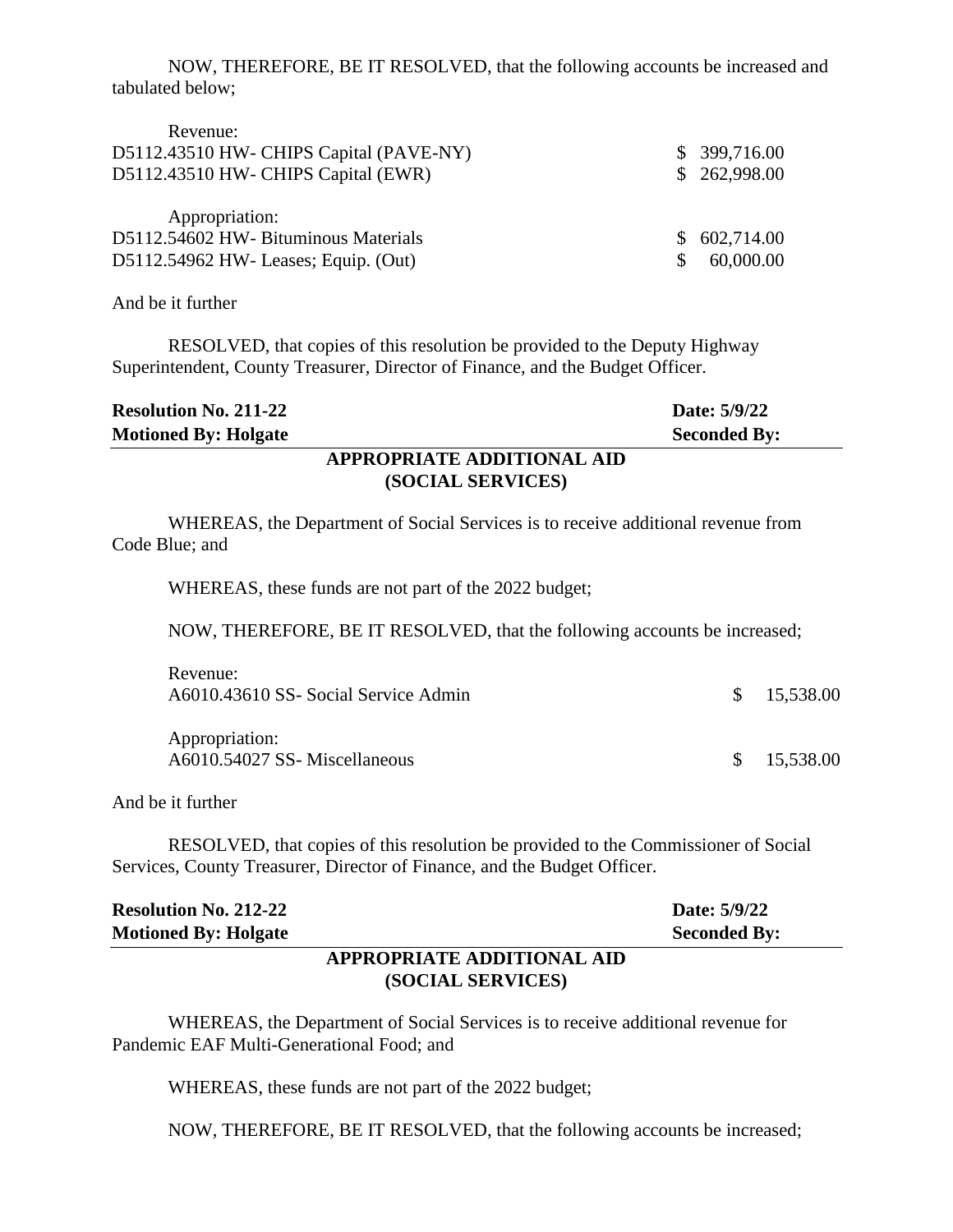| Revenue:<br>A6010.43610 SS- Social Service Admin                                         | <sup>S</sup> | 15,330.00 |
|------------------------------------------------------------------------------------------|--------------|-----------|
| Appropriation:<br>A6109.54305 SS- Family Assistance                                      | \$.          | 15,330.00 |
| And be it further                                                                        |              |           |
| <b>RESOLUED</b> that copies of this resolution be provided to the Commissioner of Social |              |           |

RESOLVED, that copies of this resolution be provided to the Commissioner of Social Services, County Treasurer, Director of Finance, and the Budget Officer.

|                              | A PPROPDIATE A DDITIONAL STATE AID |                     |
|------------------------------|------------------------------------|---------------------|
| <b>Motioned By: Holgate</b>  |                                    | <b>Seconded By:</b> |
| <b>Resolution No. 213-22</b> |                                    | Date: 5/9/22        |

#### **APPROPRIATE ADDITIONAL STATE AID (SHERIFF)**

WHEREAS, the Sheriff's department has received additional grant funding from the NYS Division of Homeland Security & Emergency Services Office of Interoperable and Emergency Communications for the grant year 2020; and

WHEREAS, these funds are not part of the 2022 budget;

NOW, THEREFORE, BE IT RESOLVED, that the following accounts be increased;

Revenue: A3020.43318 SH- SICG FY20 \$ 320,699.00

Appropriation: A3020.52964 SH- SICG FY20 \$ 320,699.00

And be it further

RESOLVED, that copies of this resolution be provided to the Sheriff, County Treasurer, Director of Finance, and the Budget Officer.

| <b>Resolution No. 214-22</b> |                                | Date: 5/9/22        |
|------------------------------|--------------------------------|---------------------|
| <b>Motioned By: Holgate</b>  |                                | <b>Seconded By:</b> |
|                              | APPROPRIATE ADDITIONAL REVENUE |                     |

# **(PUBLIC DEFENDER & ASSIGNED COUNSEL)**

WHEREAS, the Public Defender and Assigned Counsel office anticipate receiving additional revenue from the Hurrell Harring Grant and plan to transfer grant reimbursements to cover expenditures to date; and

WHEREAS, these funds are not part of the 2022 budget;

NOW, THEREFORE, BE IT RESOLVED, that the following accounts be increased as tabulated below;

Revenue: A1170.43025 PD- ILS Revenue  $\qquad \qquad$  \$ 41,003.42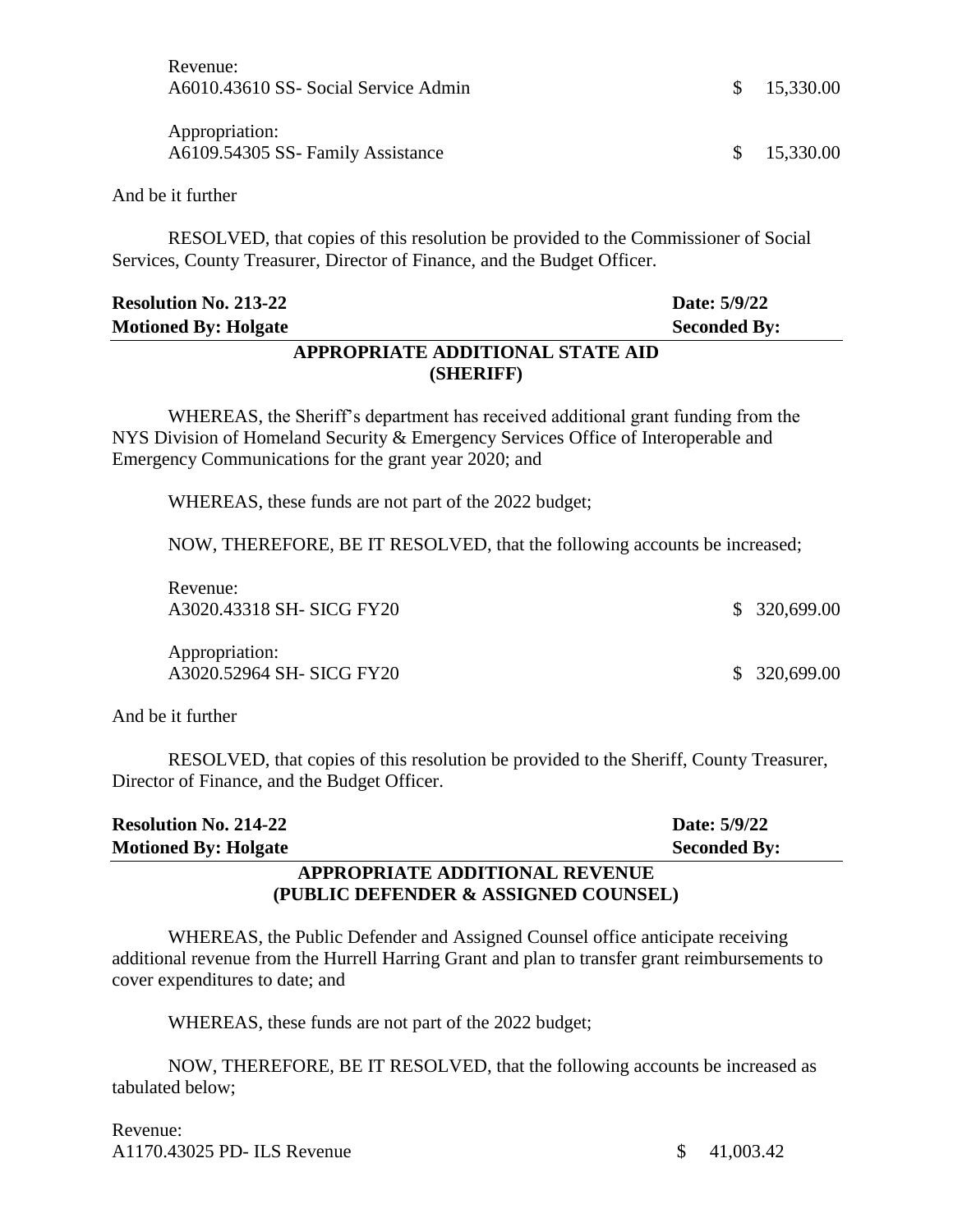Appropriation:

| A1170.51640 PD- Public Defender                             |               | \$10,000.00 |
|-------------------------------------------------------------|---------------|-------------|
| $A1170.51647$ PD- 1 <sup>st</sup> Assistant Public Defender |               | \$55,000.00 |
| A1170.51566 PD-2 <sup>nd</sup> Assistant Public Defender    | $\mathcal{S}$ | 7,000.00    |
| A1170.51646 PD- Secretary                                   |               | \$10,000.00 |
| A1172.54003 AC- Assigned Counsel Administrator              |               | \$86,000.00 |

And be it further

RESOLVED, that copies of this resolution be provided to the Public Defender, the Personnel Officer, County Treasurer, Director of Finance and the County Administrator/Budget Officer.

| <b>Resolution No. 215-22</b>             | Date: 5/9/22        |  |
|------------------------------------------|---------------------|--|
| <b>Motioned By: Holgate</b>              | <b>Seconded By:</b> |  |
| APPROPRIATE INFRASTRUCTURE RESERVE FUNDS |                     |  |

WHEREAS, the Department of Finance needs to appropriate \$30,626 of the Infrastructure Reserve Funds for the purchase of 2869 Emerson Rd. property, and;

NOW, THEREFORE, BE IT RESOLVED, that the following accounts be increased by \$30,626;

| <b>Budgetary Account:</b><br>A878.I (Infrastructure Reserve)     | \$30,626.00 |
|------------------------------------------------------------------|-------------|
| <b>Appropriation Account:</b><br>A3020.54736 SH-Tower Transition | \$30,626.00 |

And be it further

RESOLVED, that copies of this resolution be provided to the Sheriff, County Treasurer, Director of Finance, and the Budget Officer.

|                              | I BADIR INITRATU IRNIH BAT TAV |                     |
|------------------------------|--------------------------------|---------------------|
| <b>Motioned By: Holgate</b>  |                                | <b>Seconded By:</b> |
| <b>Resolution No. 216-22</b> |                                | Date: 5/9/22        |

#### **ADOPT INVESTMENT POLICY**

WHEREAS, Resolution #188-16 adopted the Yates County Investment Policy; and

WHEREAS, there is a need to amend the policy,

NOW, THEREFORE, BE IT RESOLVED, that resolution #188-16 are hereby rescinded and the following Investment Policy for Yates County is hereby adopted, and be it further;

RESOLVED, that a copy of this resolution be forwarded to the County Administrator, the Director of Finance, and to the County Treasurer.

#### **INVESTMENT POLICY FOR YATES COUNTY**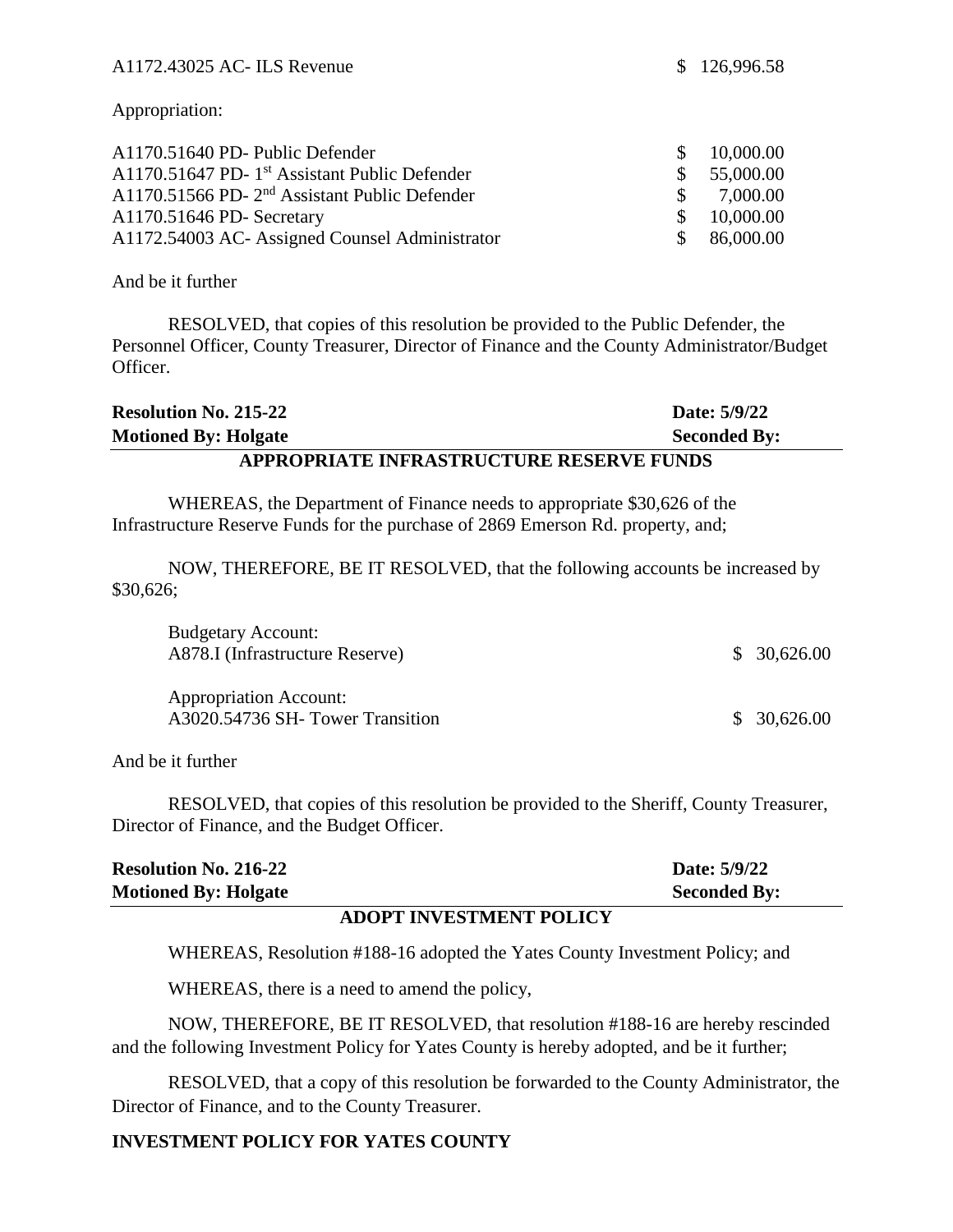# **I. SCOPE**

This investment policy applies to all moneys and other financial resources available for investment on its own behalf or on behalf of any other entity or individual.

# **II. OBJECTIVES**

The primary objectives of the local government's investment activities are, in priority order,

- To conform with all applicable federal, state and other legal requirement (legal);
- To adequately safeguard principal (safety);
- To provide sufficient liquidity to meet all operating requirements (liquidity); and
- To obtain a reasonable rate of return (yield)

# **III. DELEGATION OF AUTHORITY**

The governing board's responsibility for administration of the investment program is delegated to the Director of Finance under the supervision of the County Administrator who shall establish written procedures for the operation of the investment program consistent with these investment guidelines. Such procedures shall include an adequate internal control structure to provide a satisfactory level of accountability based on a database or records incorporating description and amounts of investments, transaction dates, and other relevant information and regulate the activities of subordinate employees.

# **IV. PRUDENCE**

All participants in the investment process shall seek to act responsibly as custodians of the public trust and shall avoid any transaction that might impair public confidence in the **County of Yates** to govern effectively.

Investments shall be made with judgment and care, under circumstances then prevailing, which persons of prudence discretion and intelligence exercise in the management of their own affairs, not for speculation, but for investment, considering the safety of the principal as well as the probable income to be derived.

All participants involved in the investment process shall refrain from personal business activity that could conflict with proper execution of the investment program, or which could impair their ability to make impartial investment decisions.

# **V. DIVERSIFICATION**

It is the policy of the **County of Yates** to diversify its deposits and investments by financial institution, by investment instrument, and by maturity scheduling.

# **VI. INTERNAL CONTROLS**

It is the policy of the **County of Yates** for all moneys collected by any officer or employee of the government to transfer those funds to the Department of Finance within 7 days of deposit, or within the time period specified in law, whichever is shorter.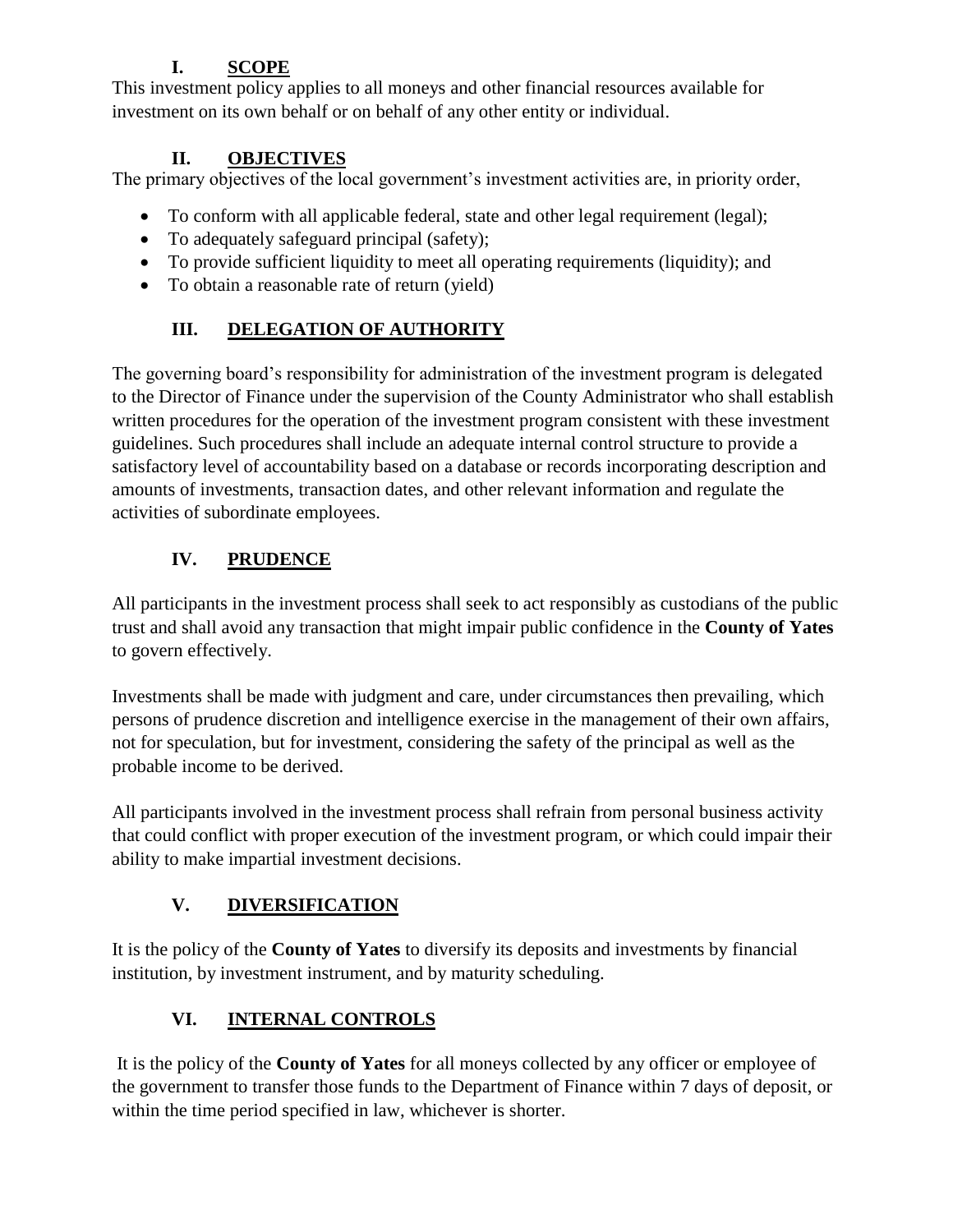The Director of Finance is responsible for establishing and maintaining an internal control structure to provide reasonable, but not absolute, assurance that deposits and investments are safeguarded against loss from unauthorized use or disposition, that transactions are executed in accordance with management's authorization and recorded properly, and are managed in compliance with applicable laws and regulations.

### **VII. DESIGNATION OF DEPOSITARIES (Resolution No. 98-11)**

The banks and/or trust companies authorized for the deposit of monies up to the maximum amounts are:

| <b>Depository Name</b>              | <b>Maximum Amount</b> |
|-------------------------------------|-----------------------|
| Community Bank, N.A.                | \$20,000,000.00       |
| <b>Lyons National Bank</b>          | \$11,000,000.00       |
| Five Star Bank, N.A.                | \$15,000,000.00       |
| Bank of the Finger Lakes/Wayne Bank | \$30,000,000.00       |
| Key Bank (formally JP Morgan Chase) | \$20,000,000.00       |

### **VIII. COLLATERALIZING OF DEPOSITS**

In accordance with the provisions of General Municipal Law, Article 10, all deposits of Yates County, including certificates of deposit and special time deposits, in excess of the amount insured under the provisions of the Federal Deposit Insurance Act shall be secured by a pledge of "eligible securities" with an aggregate "market value" as provided by General Municipal Law, Article 10.

# **IX. SAFEKEEPING AND COLLATERALIZATION**

Eligible securities used for collateralizing deposits shall be held by the depositary and/or a third party bank or trust company subject to security and custodial agreements.

The security agreement shall provide that eligible securities are being pledged to secure local government deposits together with agreed upon interest, if any, and any costs or expenses arising out of the collection of such deposits upon default. It shall also provide the conditions under which the securities may be sold, presented for payment, substituted or released and the events which will enable the local government to exercise its rights against the pledged securities. In the event that the securities are not registered or inscribed in the name of the local government, such securities shall be delivered in a form suitable for transfer or with an assignment in blank to the **County of Yates** or its custodial bank.

The custodial agreement shall provide that securities held by the bank or trust company, or agent of and custodian for, the local government, will be kept separate and apart from the general assets of the custodial bank or trust company and will not, in any circumstances, be commingled with or become part of the backing for any other deposit or other liabilities. The agreement should also describe that the custodian shall confirm the receipt, substitution or release of the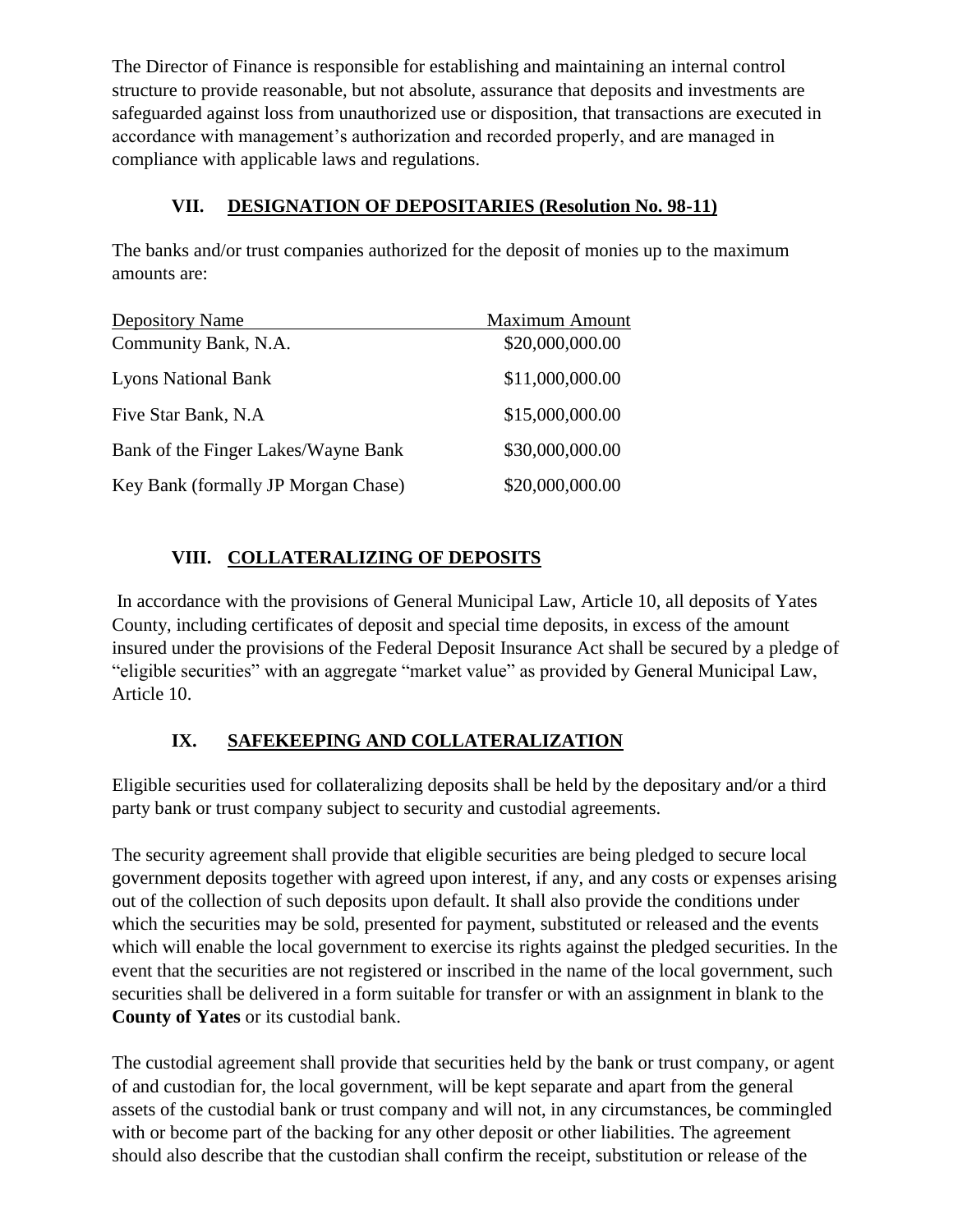securities. The agreement shall provide for the frequency of revaluation of eligible securities and for the substitution of securities when a change in the rating of security may cause ineligibility. Such agreement shall include all provisions necessary to provide the local government a perfected interest in the securities.

# **X. PERMITTED INVESTMENTS**

As authorized by General Municipal Law, Chapter 11, the **County of Yates** authorizes the Director of Finance to invest moneys not required for immediate expenditure for terms not to exceed its projected cash flow needs in the following types of investments:

- Special time deposit accounts;
- Certificates of deposit;
- Obligations of the United States of America;
- Obligations guaranteed by agencies of the United States of America where the payment of principal and interest are guaranteed by the United States of America;
- Obligations of the State of New York;
- Obligations issued pursuant to LFL Chapter 24.00 or 25.00 (with approval of the State Comptroller) by any municipality, school district or district corporation other than the County of Yates;
- Obligations of public authorities, public housing authorities, urban renewal agencies and industrial development agencies where the general State statutes governing such entities or whose specific enabling legislation authorizes such investments.
- Certificates of participation (COPs) issued pursuant to GML Chapter 109-b.
- Obligations of this local government, but only with any moneys in a reserve fund established pursuant to GML Chapters 6-c, 6-d, 6-e, 6-g, 6-h, 6-j, 6-k, 6-l, 6-m, or 6-n.

All investment obligations shall be payable or redeemable at the option of the County of Yates within such times as the proceeds will be needed to meet expenditures for purposes for which the moneys shall be payable or redeemable at the option of the **County of Yates** within two years of the date of purchase.

# **XI. AUTHORIZED FINANCIAL INSTITUTIONS AND DEALERS**

The **County of Yates** shall maintain a list of financial institutions and dealers approved for investment purposes and establish appropriate limits to the amount of investments which can be made with each financial institution or dealer. All financial institutions with which the local government conducts business must be credit worthy. Banks shall provide their most recent Consolidated Report of Condition (Call Report) at the request of the **County of Yates**. Security dealers not affiliated with a bank shall be required to be classified as reporting dealers affiliated with the New York Federal Reserve Bank, as primary dealers. The Director of Finance is responsible for evaluating the financial position and maintaining a listing of proposed depositaries, trading partners and custodians. Such listing shall be evaluated at least annually.

# **XII. PURCHASE OF INVESTMENTS**

The Director of Finance is authorized to contract for the purchase of investments:

1. Directly, including through a repurchase agreement, from an authorized trading partner.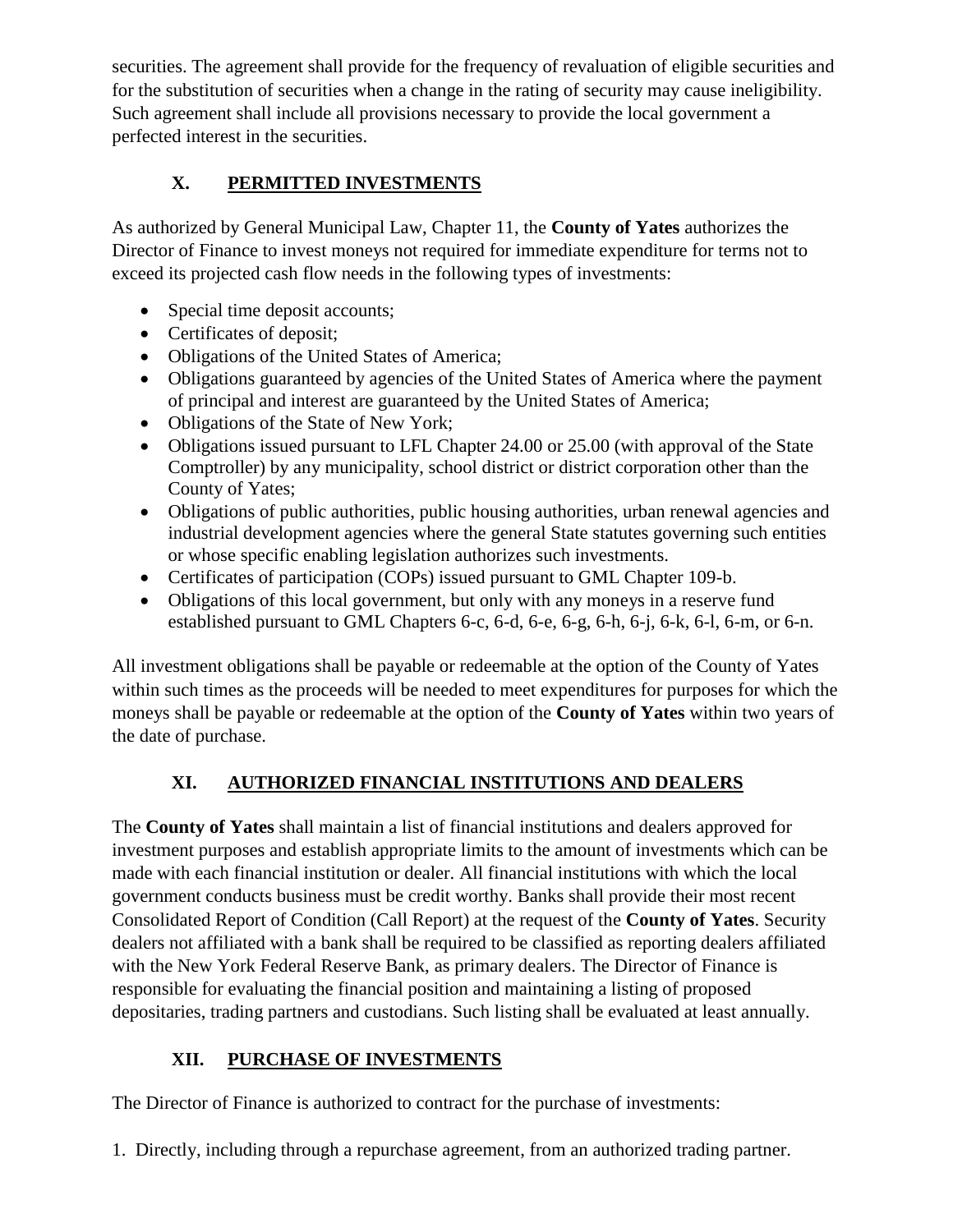2. By participation in a cooperative investment program with another authorized governmental entity pursuant to Article 5G of the General Municipal Law where such program meets all the requirements set forth in the Office of the State Comptroller Opinion No.88-46, and the specific program has been authorized the governing board.

3. By utilizing an ongoing investment program with an authorized trading partner pursuant to a contract authorized by the governing board.

All purchased obligations, unless registered or inscribed in the name of the local government, shall be purchased through, delivered to and held in the custody of a bank or trust company. Such obligations shall be purchased, sold or presented for redemption or payment by such bank or trust company only in accordance with prior written authorization from the officer authorized to make the investment. All such transactions shall be confirmed in writing to the **County of Yates** by the bank or trust company. Any obligation held in the custody of a bank or trust company shall be held pursuant to a written custodial agreement as described in General Municipal Law, Chapter 10.

The custodial agreement shall provide that securities held by the bank or trust company, as agent of and custodian for, the local government, will be kept separate and apart from the general assets of the custodial bank or trust company and will not, in any circumstances, be commingled with or become part of the backing for any other deposit or other liabilities. The agreement shall describe how the custodian shall confirm the receipt and release of the securities. Such agreement shall include all provisions necessary to provide the local government a perfected interest in the securities.

### **XIII. REPURCHASE AGREEMENTS**

Repurchase agreements are authorized subject to the following restrictions.

- All repurchase agreements must be entered into subject to a Master Repurchase Agreement.
- Trading partners are limited to banks or trust companies authorized to do business in New York State and primary reporting dealers.
- Obligations shall be limited to obligations of the United States of America and obligations guaranteed by agencies of the United States of America.
- No substitution of securities will be allowed
- The custodian shall be a party other than the trading partner.

| <b>Resolution No. 217-22</b>                               | Date: 5/9/22        |
|------------------------------------------------------------|---------------------|
| <b>Motioned By: Holgate</b>                                | <b>Seconded By:</b> |
| <b>RESOLUTION TO AWARD THE BID OF SITE PREPERATION FOR</b> |                     |
| <b>RECONNECT 1 FIBER MATERIALS STORAGE</b>                 |                     |

WHEREAS, Yates County, herein named as "the County", has been awarded a USDA ReConnect1 Grant and pursuant to said grant, materials will be delivered and the need to store them safely will arise; and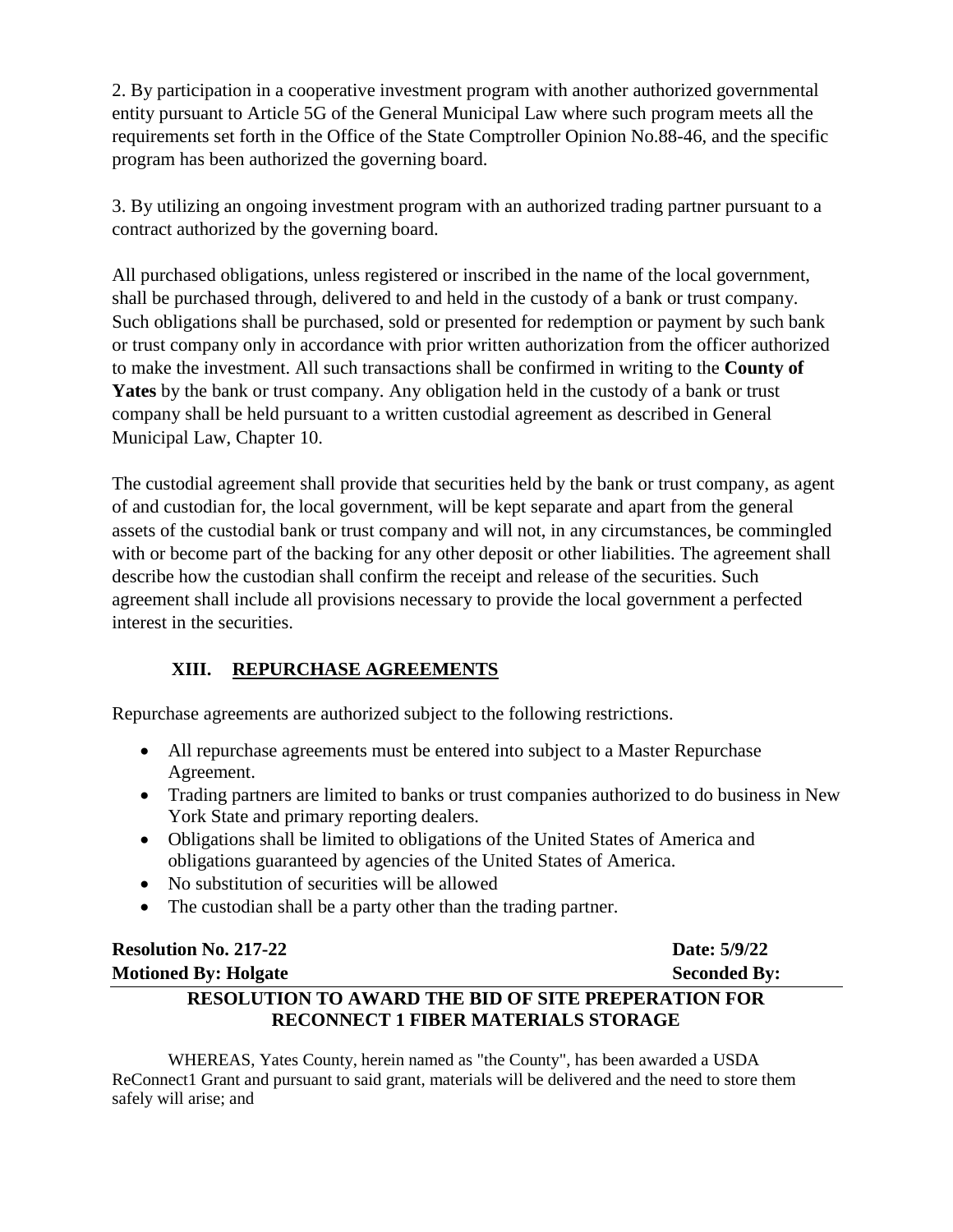WHEREAS, the Yates County Highway Dept. has made a section of the yard behind the Guyanoga Highway Dept. Building available for this purpose. In order to keep the materials out of the mud a gravel pad should be prepared; and

WHEREAS, the Planning Dept. has reached out to 8 local excavation companies and has received the following estimates,

| Company                           | <b>Estimate</b> |
|-----------------------------------|-----------------|
| Zimmerman's Excavating, LLC       | \$1748.58       |
| City Hill Construction, Inc.      | \$3630.00       |
| Yates County Highway Dept.        | \$5100.71       |
| BW Excavation & Construction, LLC | \$6920.00       |

WHEREAS, all the timetables for construction were similar;

NOW, THEREFORE, BE IT RESOLVED, that upon approval of the County Attorney, the Chairwoman is hereby authorized to sign the agreement with Zimmerman Excavating, LLC; and be it further

RESOLVED, that a copy of this resolution shall be sent to the Yates County Planner, The Yates County Highway Dept., the Grant Specialist and all bidders.

| <b>Resolution No. 218-22</b>                                         | Date: 5/9/22        |
|----------------------------------------------------------------------|---------------------|
| <b>Motioned By: Holgate</b>                                          | <b>Seconded By:</b> |
| AUTHORIZE CHAIRWOMAN TO SIGN CONTRACT WITH GRAYBAR ELECTRIC          |                     |
| <b>COMPANY FOR ADDITIONAL 96 FIBER OPTIC CABLE FOR THE RECONNECT</b> |                     |
| <b>PROJECT</b>                                                       |                     |

WHEREAS, Yates County (hereinafter referred to as "County") is currently undertaking the design and construction of a fiber optic broadband network as part of its ReConnect 1 grant project (hereinafter referred to as the "project") awarded by USDA/Rural Utility Service; and

WHEREAS, the Graybar Electric Company (hereinafter referred to as "Graybar") was awarded the bid for Outside Plant Materials for Phase 1A of the project in Resolution 174-22; and

WHEREAS, Graybar has 189,000 feet of additional 96 fiber optic cable in stock and available for purchase at the same terms and conditions and price of \$1.05/foot as the awarded bid; and

WHEREAS, the additional fiber is not available from other suppliers for at least  $24-52+$ weeks;

NOW, THEREFORE, BE IT RESOLVED, that upon the approval of the County Attorney, the Chairwoman of the Legislature is authorized to sign the contract with Graybar Electric Company for \$198,450; and be it further

RESOLVED, that copies of this resolution be provided to Graybar Electric Company, the County Administrator, the County Planner, and the Grant Specialist.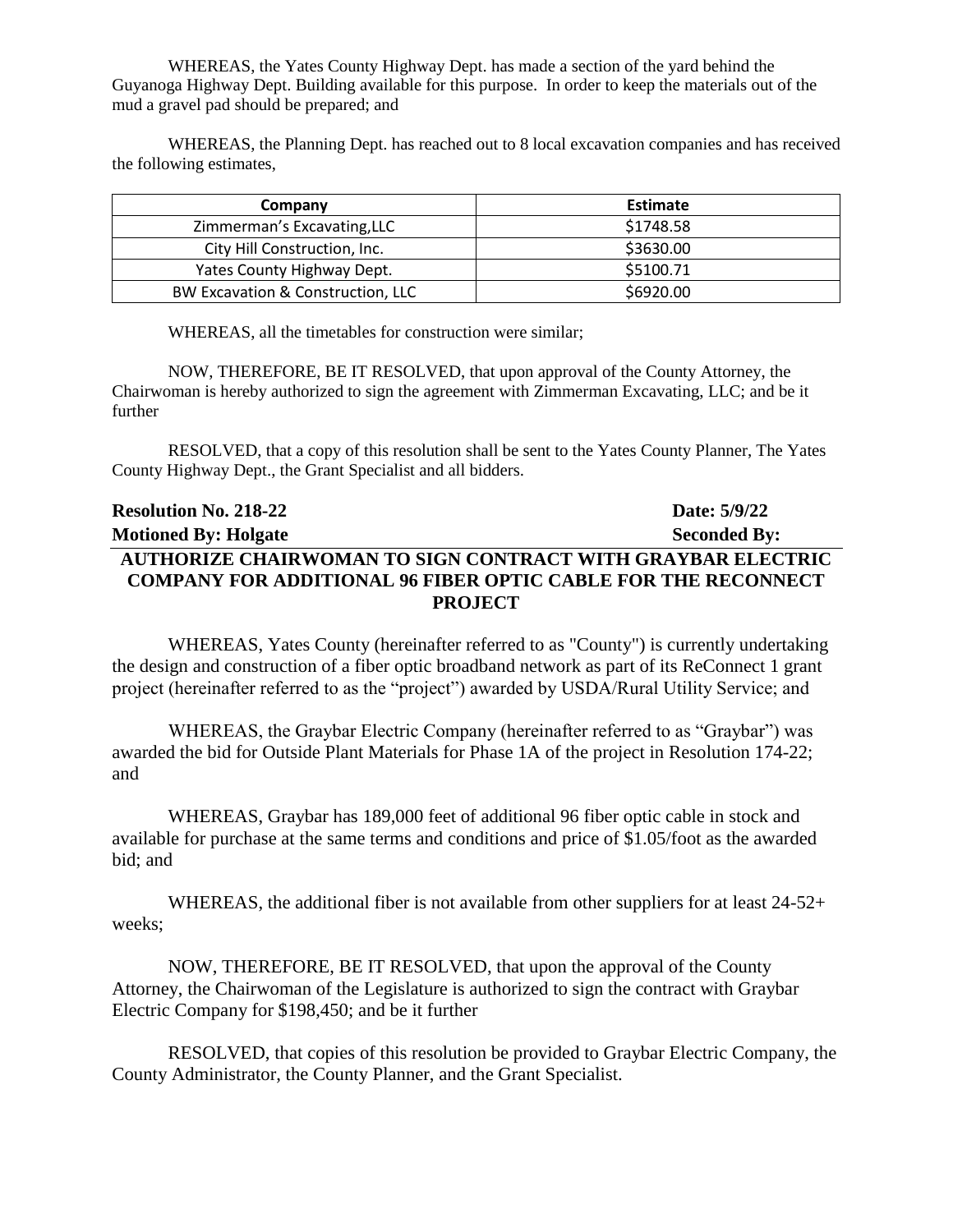#### **AUTHORIZE CHAIRWOMAN TO SIGN CONTRACT WITH R.L. POWERS FOR HANGER HEATER EQUIPMENT AND INSTALLATION**

WHEREAS, the existing heaters in the County owned airport hangar now occupied by Precision Aviation are no longer working properly and due to age, need to be replaced; and

WHEREAS, the Yates County Buildings and Grounds Supervisor recommended replacement by a 3rd party, and

WHEREAS, the Airport Council has received quotes from various heating contractors as noted below, and after review is recommending the County engage R.L. Powers (proposal no 0338) for the sum of \$17,500 to undertake the project as described; and

| Contractor                | Location      | Quoted Price to Replace |
|---------------------------|---------------|-------------------------|
| R.L. Powers               | Palmyra, NY   | \$17,500                |
| F.H. Mechanical           | Rochester, NY | \$22,780                |
| JR's Heating, Cooling $&$ | Penn Yan, NY  | \$25,570                |
| General Contracting, LLC  |               |                         |

WHEREAS, the expenditure is reimbursable to the County from the federal CARES grant;

NOW, THEREFORE, BE IT RESOLVED, that after review by the County Attorney, the Chairman of the Legislature is authorized to sign a contract between R.L. Powers and Yates County for the purchase and installation of 4 Roberts Gordon 100,000 BTU Vantage II Radiant heaters at the Penn Yan Airport in the amount of \$17,500; and be it further

RESOLVED, that copies of this resolution be provided to the Airport Council, Passero Associates, County Buildings and Ground Supervisor and County Treasurer.

| <b>Resolution No. 220-22</b>                                      | Date: 5/9/22        |
|-------------------------------------------------------------------|---------------------|
| <b>Motioned By: Holgate</b>                                       | <b>Seconded By:</b> |
| RESOLUTION OF THE LEGISLATURE OF THE COUNTY OF YATES ELECTING A   |                     |
| CENTS PER GALLON RATE OF SALES AND COMPENSATING USE TAXES ON      |                     |
| MOTOR FUEL AND DIESEL MOTOR FUEL, IN LIEU OF THE PERCENTAGE RATE  |                     |
| OF SUCH TAXES, PURSUANT TO THE AUTHORITY OF ARTICLE 29 OF THE TAX |                     |
| <b>LAW OF THE STATE OF NEW YORK</b>                               |                     |

WHEREAS, Resolution No. 112-1967 adopted 3% County Wide Sales and Use Tax, in Yates County, effective March 1, 1968; and

WHERAS, Resolution No. 241-2003 requesting home rule legislation be passed by the Assembly in bill A5417-A and the Senate by bill S2478-A to amend the tax law in relation to the imposition by the County of an additional 1% on the county portion of the sales tax rate in Yates County; and